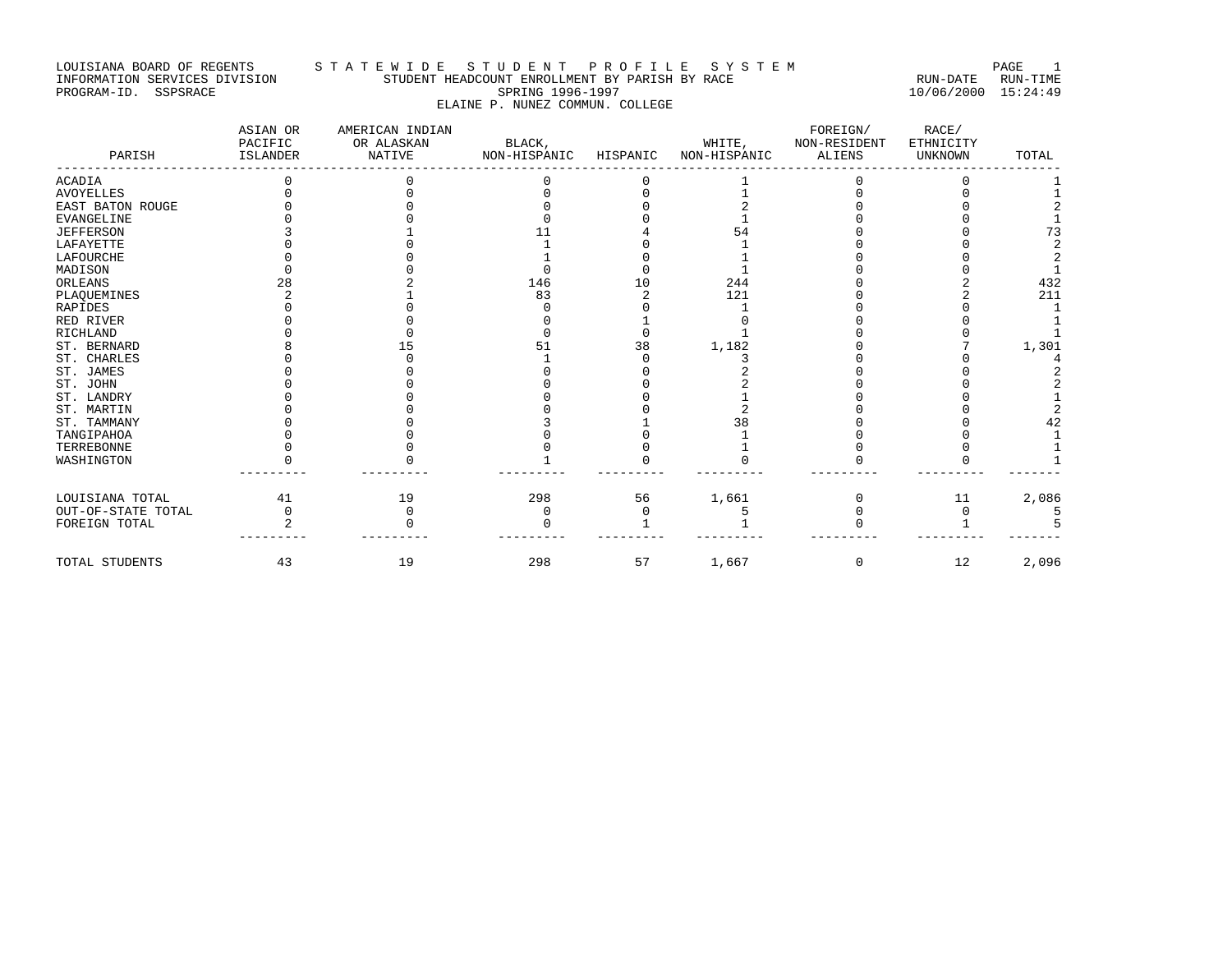# LOUISIANA BOARD OF REGENTS STA TE WIDE STUDENT PROFILE SYSTEM PAGE 2 INFORMATION SERVICES DIVISION STUDENT HEADCOUNT ENROLLMENT BY PARISH BY RACE RUN-DATE RUN-TIME PROGRAM-ID. SSPSRACE SPRING 1996-1997 10/06/2000 15:24:49 DELGADO COMMUNITY COLLEGE

| PARISH            | ASIAN OR<br>PACIFIC<br>ISLANDER<br>------------------------- | AMERICAN INDIAN<br>OR ALASKAN<br>NATIVE | BLACK,<br>NON-HISPANIC HISPANIC |                     | WHITE,<br>NON-HISPANIC | FOREIGN/<br>NON-RESIDENT<br>ALIENS | RACE/<br>ETHNICITY<br>UNKNOWN | TOTAL<br>$- - -$ |
|-------------------|--------------------------------------------------------------|-----------------------------------------|---------------------------------|---------------------|------------------------|------------------------------------|-------------------------------|------------------|
| ACADIA            | $\mathbf{0}$                                                 | $\mathbf{0}$                            | 3                               | 0                   | 5                      | 0                                  | $\mathbf{1}$                  | 9                |
| ALLEN             | $\mathbf 0$                                                  | $1\,$                                   | $\mathbf 0$                     | $\mathsf{O}\xspace$ | $\mathbf 0$            | $\mathsf 0$                        | $\mathbf 1$                   | $\overline{2}$   |
| ASCENSION         | $\mathbf 0$                                                  | $\mathbf{0}$                            | 6                               | 0                   | 17                     | $\mathbf 0$                        | $\overline{2}$                | 25               |
| ASSUMPTION        |                                                              | U                                       |                                 | 0                   | $\overline{2}$         | $\Omega$                           | $\Omega$                      | 6                |
| <b>AVOYELLES</b>  | $\Omega$                                                     | $\Omega$                                |                                 | 0                   | 3                      | $\Omega$                           | $\Omega$                      | 3                |
| <b>BEAUREGARD</b> |                                                              |                                         |                                 | 0                   | -1                     | 0                                  | $\Omega$                      | 1                |
| <b>BOSSIER</b>    |                                                              |                                         |                                 | 0                   |                        | $\sqrt{ }$                         | $\Omega$                      | 2                |
| CADDO             |                                                              |                                         |                                 | 0                   | 3                      | Ω                                  | $\Omega$                      | 3                |
| CALCASIEU         |                                                              |                                         |                                 | O                   | 11                     | n                                  |                               | 13               |
| CALDWELL          | $\Omega$                                                     | $\Omega$                                | n                               | 0                   | $\mathbf{1}$           | $\Omega$                           | $\Omega$                      | $\mathbf{1}$     |
| CAMERON           |                                                              | U                                       |                                 | 0                   | $\Omega$               | ſ                                  | $\Omega$                      | $1\,$            |
| CLAIBORNE         |                                                              | U                                       | n                               | O                   | -1                     | Λ                                  | $\Omega$                      | 1                |
| CONCORDIA         |                                                              | U                                       | $\mathbf{1}$                    | 0                   | 2                      | Ω                                  | $\Omega$                      | 3                |
| DE SOTO           | O                                                            | 0                                       | 1                               | 0                   | 1                      | Ω                                  | $\Omega$                      | $\sqrt{2}$       |
| EAST BATON ROUGE  |                                                              | 3                                       | 18                              | 1                   | 33                     | ſ                                  | $\overline{2}$                | 59               |
| EAST FELICIANA    | $\Omega$                                                     | $\Omega$                                | $\mathbf{1}$                    | 0                   | $\overline{a}$         | $\Omega$                           | $\Omega$                      | 3                |
| EVANGELINE        | O                                                            | U                                       | -1                              | O                   |                        | Λ                                  | ∩                             | 3                |
| FRANKLIN          | $\Omega$                                                     | $\Omega$                                | $\overline{2}$                  | 0                   | $\Omega$               | n                                  | $\Omega$                      | $\boldsymbol{2}$ |
| IBERIA            | $\Omega$                                                     | 0                                       | 2                               | 0                   |                        | Ω                                  | 1                             | 8                |
| IBERVILLE         | $\Omega$                                                     | $\Omega$                                | $\Omega$                        | $\Omega$            |                        | $\sqrt{ }$                         | $\Omega$                      | 5                |
| <b>JACKSON</b>    | $\Omega$                                                     | $\mathbf{0}$                            | $\Omega$                        | $\mathbf 0$         | $\overline{2}$         | $\Omega$                           | $\mathbf 0$                   | $\overline{2}$   |
| JEFFERSON         | 223                                                          | 80                                      | 1,038                           | 494                 | 3,568                  | n                                  | 72                            | 5,475            |
| JEFFERSON DAVIS   | 0                                                            | $\mathbf{0}$                            | $\mathbf 0$                     | $\mathbf 0$         | 1                      | $\Omega$                           | $\mathbf{0}$                  | $\mathbf{1}$     |
| LAFAYETTE         | $\Omega$                                                     | $\Omega$                                |                                 | 0                   | 26                     | $\Omega$                           | 1                             | 31               |
| LAFOURCHE         |                                                              | 2                                       |                                 | 0                   | 97                     | Ω                                  | $\Omega$                      | 107              |
| LA SALLE          |                                                              | $\Omega$                                |                                 | 0                   | 2                      | $\Omega$                           | $\Omega$                      | 2                |
| LINCOLN           |                                                              | $\Omega$                                |                                 | 0                   | -1                     | Ω                                  | $\Omega$                      | 1                |
| LIVINGSTON        | $\Omega$                                                     | 1                                       |                                 | $\Omega$            | 5                      | Ω                                  | $\Omega$                      | 7                |
| MADISON           | $\Omega$                                                     | $\Omega$                                | $\overline{2}$                  | 0                   | $\mathbf{1}$           | Ω                                  | $\Omega$                      | 3                |
| MOREHOUSE         | $\Omega$                                                     | $\cap$                                  | $\cap$                          | $\Omega$            | -1                     | Λ                                  | $\cap$                        |                  |
| NATCHITOCHES      | $\Omega$                                                     | $\mathbf{0}$                            | $\mathbf{1}$                    | $\mathbf 0$         | $\mathbf{1}$           | n                                  | $\mathbf{0}$                  | $\overline{a}$   |
| ORLEANS           | 159                                                          | 45                                      | 3,644                           | 232                 | 1,384                  | 0                                  | 78                            | 5,542            |
| OUACHITA          | $\Omega$                                                     | $\mathbf{0}$                            | 1                               | $\mathbf 0$         | 4                      | $\sqrt{ }$                         | 1                             | 6                |
| PLAQUEMINES       | $\overline{2}$                                               | 7                                       | 61                              | 7                   | 163                    | 0                                  | 5                             | 245              |
| POINTE COUPEE     | U                                                            | U                                       | $\cap$                          | $\Omega$            | -1                     | n                                  | O                             | 1                |
| RAPIDES           | $\Omega$                                                     | $\mathbf{1}$                            | -1                              | $\Omega$            | 8                      | $\Omega$                           | $\Omega$                      | 10               |
| RED RIVER         |                                                              |                                         | -1                              | 0                   |                        | ſ                                  | $\Omega$                      | 1                |
| RICHLAND          |                                                              |                                         | $\Omega$                        | $\Omega$            | $\mathbf{1}$           | Ω                                  | $\Omega$                      | 1                |
| SABINE            |                                                              |                                         | $\Omega$                        | $\Omega$            | 3                      | ſ                                  | 1                             | 4                |
| ST. BERNARD       |                                                              |                                         | 16                              | 6                   | 213                    | Ω                                  | 4                             | 247              |
| ST. CHARLES       | $\Omega$                                                     | 3                                       | 64                              | 7                   | 177                    | Ω                                  | $\overline{2}$                | 253              |
| ST. HELENA        |                                                              | $\Omega$                                | $\overline{4}$                  | 0                   | 2                      | $\Omega$                           | $\Omega$                      | 6                |
| ST. JAMES         |                                                              | U                                       | 10                              | 1                   | 30                     | ∩                                  | 1                             | 42               |
| ST. JOHN          |                                                              | 5                                       | 98                              | 12                  | 129                    | n                                  | 4                             | 251              |
| ST. LANDRY        | 0                                                            | 0                                       | $\overline{2}$                  | 1                   | 5                      | Ω                                  | 0                             | 8                |
| ST. MARTIN        | $\cap$                                                       | $\Omega$                                | $\overline{2}$                  | $\mathbf 0$         | $\overline{4}$         |                                    | $\Omega$                      | 6                |
| ST. MARY          | U                                                            | $\overline{2}$                          | 5                               | 3                   | 34                     | Λ                                  | $\Omega$                      | 44               |
| ST. TAMMANY       | 10                                                           | 12                                      | 94                              | 18                  | 779                    | ſ                                  | 28                            | 941              |
| TANGIPAHOA        | $\mathbf{0}$                                                 | $\mathbf 0$                             | 13                              | 0                   | 29                     | $\Omega$                           | 1                             | 43               |
| TENSAS            | $\Omega$                                                     | $\Omega$                                | 3                               | $\mathbf{1}$        | $\mathbf{1}$           | $\Omega$                           | $\Omega$                      | 5                |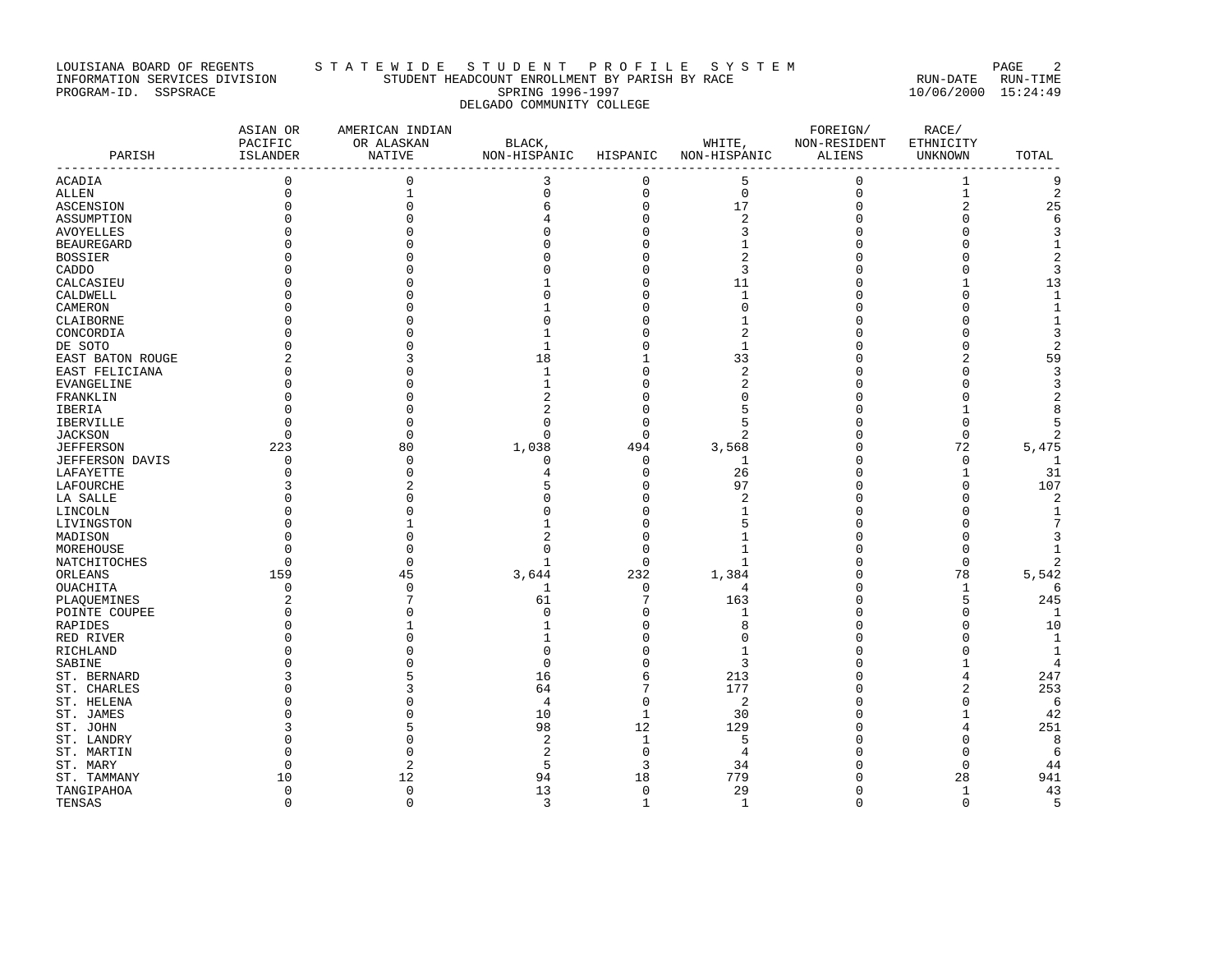# LOUISIANA BOARD OF REGENTS STA T E W I D E S T U D E N T P R O F I L E S Y S T E M PAGE 3 INFORMATION SERVICES DIVISION STUDENT HEADCOUNT ENROLLMENT BY PARISH BY RACE RUN-DATE RUN-TIME PROGRAM-ID. SSPSRACE SPRING 1996-1997 10/06/2000 15:24:49 DELGADO COMMUNITY COLLEGE

| PARISH             | ASIAN OR<br>PACIFIC<br>ISLANDER | AMERICAN INDIAN<br>OR ALASKAN<br>NATIVE | BLACK,<br>NON-HISPANIC | HISPANIC | WHITE,<br>NON-HISPANIC | FOREIGN/<br>NON-RESIDENT<br>ALIENS | RACE/<br>ETHNICITY<br>UNKNOWN | TOTAL  |
|--------------------|---------------------------------|-----------------------------------------|------------------------|----------|------------------------|------------------------------------|-------------------------------|--------|
| TERREBONNE         |                                 |                                         | 12                     |          | 124                    |                                    |                               | 145    |
| UNION              |                                 |                                         |                        |          |                        |                                    |                               |        |
| VERMILLION         |                                 |                                         |                        |          |                        |                                    |                               |        |
| VERNON             |                                 |                                         |                        |          |                        |                                    |                               |        |
| WASHINGTON         |                                 |                                         |                        |          |                        |                                    |                               | 20     |
| WEBSTER            |                                 |                                         |                        |          |                        |                                    |                               |        |
| WEST BATON ROUGE   |                                 |                                         |                        |          |                        |                                    |                               |        |
| WINN               |                                 |                                         |                        |          |                        |                                    |                               |        |
| LOUISIANA TOTAL    | 407                             | 172                                     | 5,136                  | 784      | 6,918                  |                                    | 210                           | 13,627 |
| OUT-OF-STATE TOTAL | 12                              |                                         | 44                     | 23       | 257                    |                                    | 27                            | 367    |
| FOREIGN TOTAL      | 56                              |                                         | 13                     | 70       | 34                     |                                    |                               | 191    |
| TOTAL STUDENTS     | 475                             | 177                                     | 5,193                  | 877      | 7,209                  |                                    | 254                           | 14,185 |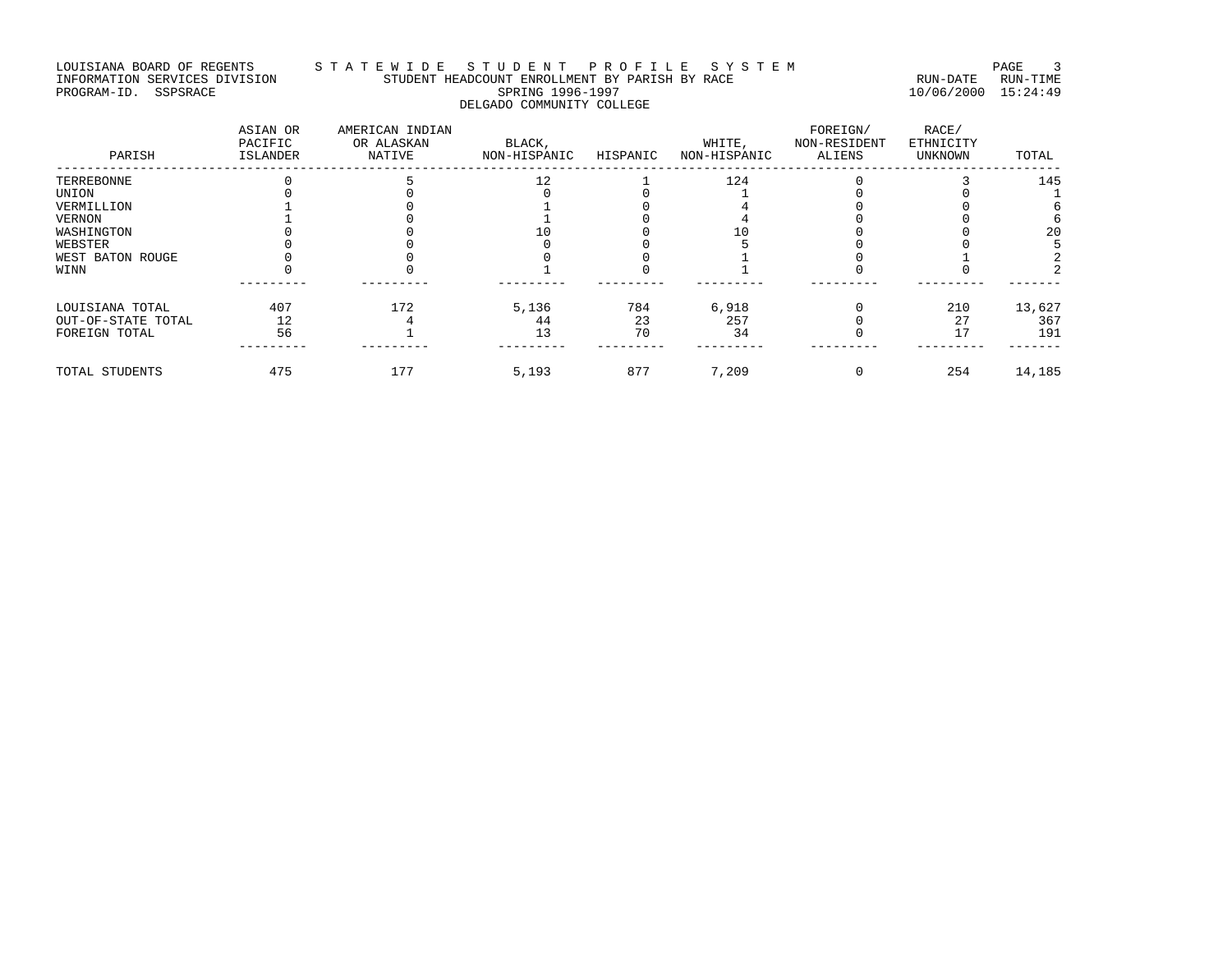# LOUISIANA BOARD OF REGENTS STA T E W I D E S T U D E N T P R O F I L E S Y S T E M PAGE 4 INFORMATION SERVICES DIVISION STUDENT HEADCOUNT ENROLLMENT BY PARISH BY RACE RUN-DATE RUN-TIME PROGRAM-ID. SSPSRACE SPRING 1996-1997 10/06/2000 15:24:49 GRAMBLING STATE UNIVERSITY

| PARISH                 | ASIAN OR<br>PACIFIC<br>ISLANDER | AMERICAN INDIAN<br>OR ALASKAN<br><b>NATIVE</b> | BLACK,<br>NON-HISPANIC HISPANIC |                     | WHITE,<br>NON-HISPANIC | FOREIGN/<br>NON-RESIDENT<br>ALIENS | RACE/<br>ETHNICITY<br>UNKNOWN | TOTAL          |
|------------------------|---------------------------------|------------------------------------------------|---------------------------------|---------------------|------------------------|------------------------------------|-------------------------------|----------------|
| ACADIA                 | $\mathbf 0$                     | $\mathsf 0$                                    | 27                              | 0                   | 1                      | $\mathbf 0$                        | $\mathsf 0$                   | 28             |
| ALLEN                  | $\mathbf 0$                     | $\mathbf 0$                                    | 14                              | 0                   | $\mathbf 0$            | $\mathbf 0$                        | $\mathbf 0$                   | 14             |
| ASCENSION              | $\mathbf 0$                     | $\mathsf 0$                                    | 16                              | $\mathsf{O}\xspace$ | $\mathsf 0$            | $\mathbf 0$                        | $\mathbf 0$                   | 16             |
| ASSUMPTION             |                                 | $\mathbf 0$                                    | 11                              | 0                   | $\mathbf 0$            | $\mathbf 0$                        | $\mathbf{0}$                  | 11             |
| AVOYELLES              |                                 | $\Omega$                                       | 28                              | 0                   | 1                      | $\mathbf 0$                        | $\Omega$                      | 29             |
| <b>BEAUREGARD</b>      |                                 | $\Omega$                                       | 9                               | $\Omega$            | $\Omega$               | $\mathbf 0$                        | $\Omega$                      | 9              |
| <b>BIENVILLE</b>       | U                               | $\Omega$                                       | 104                             | 0                   |                        | 0                                  | $\overline{2}$                | 108            |
| <b>BOSSIER</b>         |                                 |                                                | 47                              | 1                   | 9                      | $\Omega$                           | 1                             | 59             |
| CADDO                  |                                 |                                                | 341                             | 1                   | 9                      | $\Omega$                           | 3                             | 359            |
| CALCASIEU              |                                 | O                                              | 63                              | 0                   | 2                      | 0                                  | $\Omega$                      | 65             |
| CALDWELL               |                                 | $\cap$                                         | $\overline{4}$                  | 0                   | 1                      | $\Omega$                           | $\Omega$                      | 5              |
| CAMERON                |                                 |                                                | $\mathbf{1}$                    | $\Omega$            | $\Omega$               | $\circ$                            | $\Omega$                      | 1              |
| CATAHOULA              |                                 | $\Omega$                                       | 19                              | 0                   | O                      | 0                                  | $\mathbf 0$                   | 20             |
| CLAIBORNE              |                                 | $\Omega$                                       | 100                             | $\Omega$            |                        | $\Omega$                           | $\Omega$                      | 103            |
| CONCORDIA              | $\Omega$                        | $\Omega$                                       | 27                              | 0                   | $\Omega$               | $\Omega$                           | $\Omega$                      | 27             |
| DE SOTO                | $\Omega$                        | $\Omega$                                       | 39                              | 1                   |                        | $\Omega$                           | 1                             | 41             |
| EAST BATON ROUGE       |                                 | $\overline{c}$                                 | 84                              | 0                   |                        | $\Omega$                           | $\Omega$                      | 88             |
| EAST CARROLL           |                                 | O                                              | 51                              | $\Omega$            |                        | 0                                  | $\Omega$                      | 53             |
| EAST FELICIANA         |                                 | $\Omega$                                       | 5                               | $\Omega$            | C                      | n                                  | $\Omega$                      | 5              |
| EVANGELINE             | $\Omega$                        | $\Omega$                                       | 19                              | $\Omega$            |                        | $\Omega$                           | $\Omega$                      | 19             |
| FRANKLIN               |                                 | $\Omega$                                       | 37                              | $\Omega$            |                        | $\Omega$                           | $\Omega$                      | 40             |
| GRANT                  | U                               | 1                                              | 13                              | $\Omega$            |                        | 0                                  | $\cap$                        | 14             |
| <b>IBERIA</b>          |                                 | $\Omega$                                       | 37                              | $\Omega$            | O                      | $\Omega$                           | $\Omega$                      | 37             |
| IBERVILLE              | $\Omega$                        | $\Omega$                                       | 11                              | 0                   |                        | $\Omega$                           | $\Omega$                      | 11             |
| JACKSON                |                                 | $\overline{2}$                                 | 82                              | $\Omega$            |                        | $\Omega$                           | $\Omega$                      | 87             |
| <b>JEFFERSON</b>       |                                 | $\cap$                                         | 62                              | 0                   |                        | $\Omega$                           | $\Omega$                      | 65             |
| <b>JEFFERSON DAVIS</b> |                                 | $\Omega$                                       | 19                              | $\Omega$            | $\Omega$               | $\Omega$                           | $\Omega$                      | 19             |
| LAFAYETTE              |                                 | $\Omega$                                       | 35                              | 0                   | $\Omega$               | $\Omega$                           | $\Omega$                      | 35             |
| LAFOURCHE              |                                 |                                                | $\overline{4}$                  | 0                   | $\Omega$               | $\Omega$                           | $\Omega$                      | $\overline{4}$ |
| LA SALLE               |                                 |                                                | $\Omega$                        | 0                   | $\Omega$               | 0                                  | 1                             | $\mathbf{1}$   |
| LINCOLN                |                                 | 5                                              | 374                             | $\Omega$            | 22                     | $\overline{c}$                     | 3                             | 412            |
| LIVINGSTON             |                                 |                                                | 7                               | 0                   | $\Omega$               | $\Omega$                           | $\Omega$                      | 8              |
| MADISON                |                                 | $\Omega$                                       | 72                              | 0                   | 1                      | 0                                  | $\Omega$                      | 73             |
| MOREHOUSE              |                                 | $\Omega$                                       | 108                             | 0                   | 6                      | $\Omega$                           | $\Omega$                      | 114            |
| NATCHITOCHES           |                                 |                                                | 32                              | $\Omega$            |                        | $\Omega$                           | $\Omega$                      | 34             |
| ORLEANS                | 2                               | $\Omega$                                       | 200                             | 0                   | $\Omega$               | $\Omega$                           | $\Omega$                      | 202            |
| OUACHITA               | $\overline{2}$                  | 1                                              | 257                             | $\mathbf 1$         | 45                     | $\Omega$                           | $\mathbf{1}$                  | 307            |
| PLAQUEMINES            |                                 | $\Omega$                                       | 5                               | 0                   | 1                      | $\Omega$                           | $\Omega$                      | 6              |
| POINTE COUPEE          | n                               | ∩                                              | 9                               | 0                   | $\Omega$               | n                                  | $\Omega$                      | 9              |
| RAPIDES                |                                 | $\Omega$                                       | 137                             | $\Omega$            | $\mathbf{1}$           | $\Omega$                           | $\Omega$                      | 140            |
| RED RIVER              | U                               | $\Omega$                                       | 15                              | 0                   | 0                      | 0                                  | $\Omega$                      | 15             |
| RICHLAND               |                                 | $\Omega$                                       | 42                              | 0                   | 10                     | $\Omega$                           | $\Omega$                      | 53             |
| SABINE                 |                                 |                                                | 4                               | $\Omega$            | 1                      | $\Omega$                           | $\Omega$                      | 5              |
| ST. BERNARD            |                                 |                                                | 3                               | 0                   | O                      | 0                                  | $\Omega$                      | $\overline{3}$ |
| ST. CHARLES            |                                 |                                                | 9                               | $\Omega$            |                        | 0                                  | $\Omega$                      | 10             |
| ST. HELENA             |                                 |                                                | 14                              | O                   |                        | $\Omega$                           | $\Omega$                      | 14             |
| ST. JAMES              |                                 | ∩                                              | 9                               | $\Omega$            |                        | U                                  | $\Omega$                      | 9              |
| ST. JOHN               |                                 |                                                | 16                              | O                   |                        | $\Omega$                           | $\Omega$                      | 17             |
| ST. LANDRY             | $\Omega$                        | $\Omega$                                       | 82                              | 0                   | 0                      | $\Omega$                           | $\Omega$                      | 82             |
| ST. MARTIN             | $\Omega$                        | $\Omega$                                       | $7\phantom{.0}$                 | $\Omega$            | $\Omega$               | $\Omega$                           | $\Omega$                      | 7              |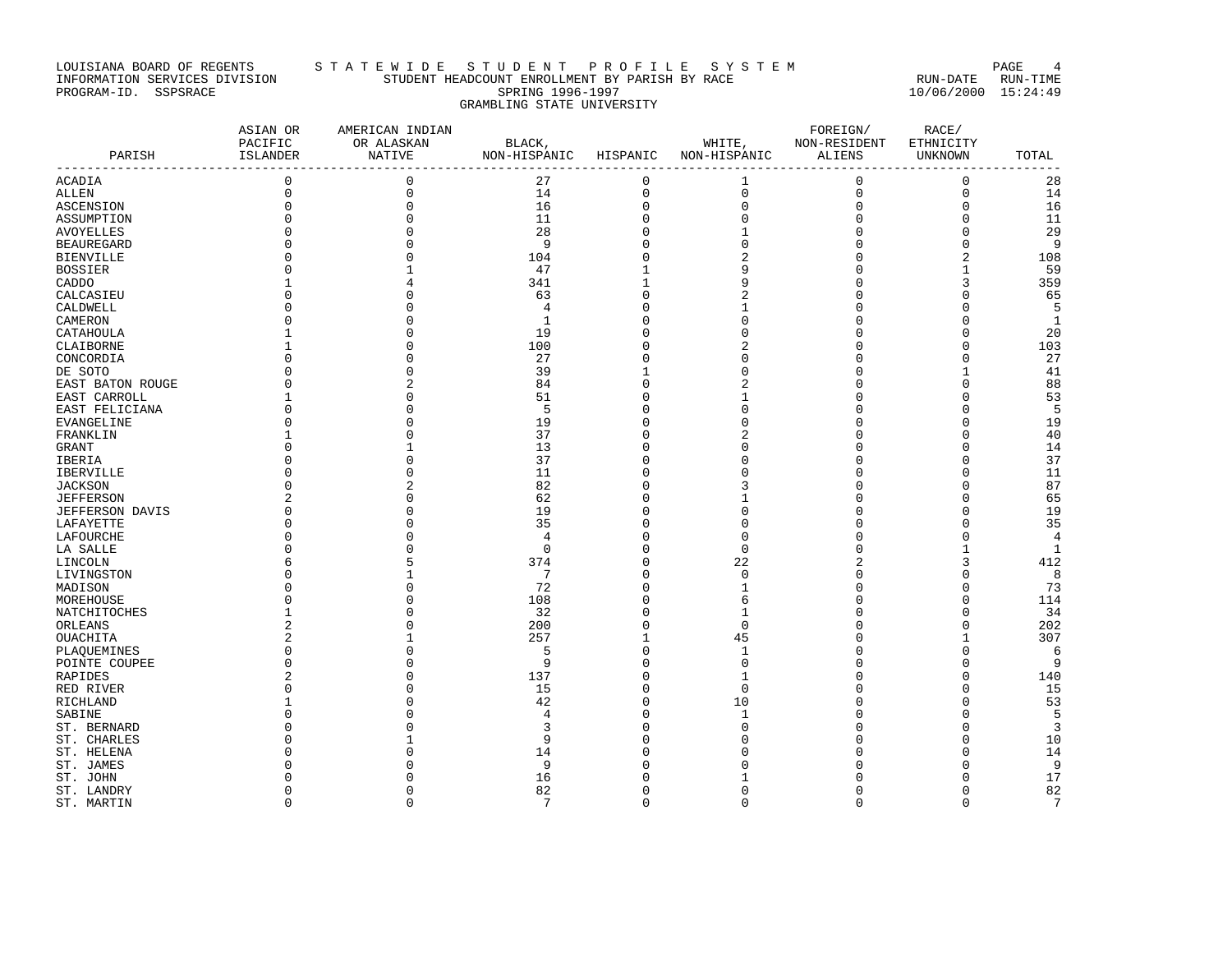# LOUISIANA BOARD OF REGENTS STA T E W I D E S T U D E N T P R O F I L E S Y S T E M PAGE 5 INFORMATION SERVICES DIVISION STUDENT HEADCOUNT ENROLLMENT BY PARISH BY RACE RUN-DATE RUN-TIME PROGRAM-ID. SSPSRACE SPRING 1996-1997 10/06/2000 15:24:49 GRAMBLING STATE UNIVERSITY

| PARISH             | ASIAN OR<br>PACIFIC<br>ISLANDER | AMERICAN INDIAN<br>OR ALASKAN<br>NATIVE | BLACK,<br>NON-HISPANIC | HISPANIC | WHITE,<br>NON-HISPANIC | FOREIGN/<br>NON-RESIDENT<br>ALIENS | RACE/<br>ETHNICITY<br>UNKNOWN | TOTAL |
|--------------------|---------------------------------|-----------------------------------------|------------------------|----------|------------------------|------------------------------------|-------------------------------|-------|
| ST. MARY           |                                 |                                         | 36                     |          |                        |                                    |                               | 37    |
| ST. TAMMANY        |                                 |                                         | 13                     |          |                        |                                    |                               | 14    |
| TANGIPAHOA         |                                 |                                         | 38                     |          |                        |                                    |                               | 38    |
| TENSAS             |                                 |                                         | 28                     |          |                        |                                    |                               | 32    |
| TERREBONNE         |                                 |                                         | 26                     |          |                        |                                    |                               | 26    |
| UNION              |                                 |                                         | 53                     |          |                        |                                    |                               | 58    |
| VERMILLION         |                                 |                                         |                        |          |                        |                                    |                               |       |
| VERNON             |                                 |                                         |                        |          |                        |                                    |                               |       |
| WASHINGTON         |                                 |                                         | 19                     |          |                        |                                    |                               | 20    |
| WEBSTER            |                                 |                                         | 111                    |          |                        |                                    |                               | 117   |
| WEST BATON ROUGE   |                                 |                                         |                        |          |                        |                                    |                               |       |
| WEST CARROLL       |                                 |                                         |                        |          |                        |                                    |                               |       |
| WEST FELICIANA     |                                 |                                         |                        |          |                        |                                    |                               |       |
| WINN               |                                 |                                         | 31                     |          |                        |                                    |                               | 32    |
| LOUISIANA TOTAL    | 23                              | 21                                      | 3,092                  |          | 142                    |                                    | 13                            | 3,297 |
| OUT-OF-STATE TOTAL | 12                              |                                         | 2,742                  |          | 20                     |                                    | 28                            | 2,816 |
| FOREIGN TOTAL      |                                 |                                         | 21                     |          |                        | 23                                 |                               | 59    |
| TOTAL STUDENTS     | 39                              | 30                                      | 5,855                  | 17       | 162                    | 25                                 | 44                            | 6,172 |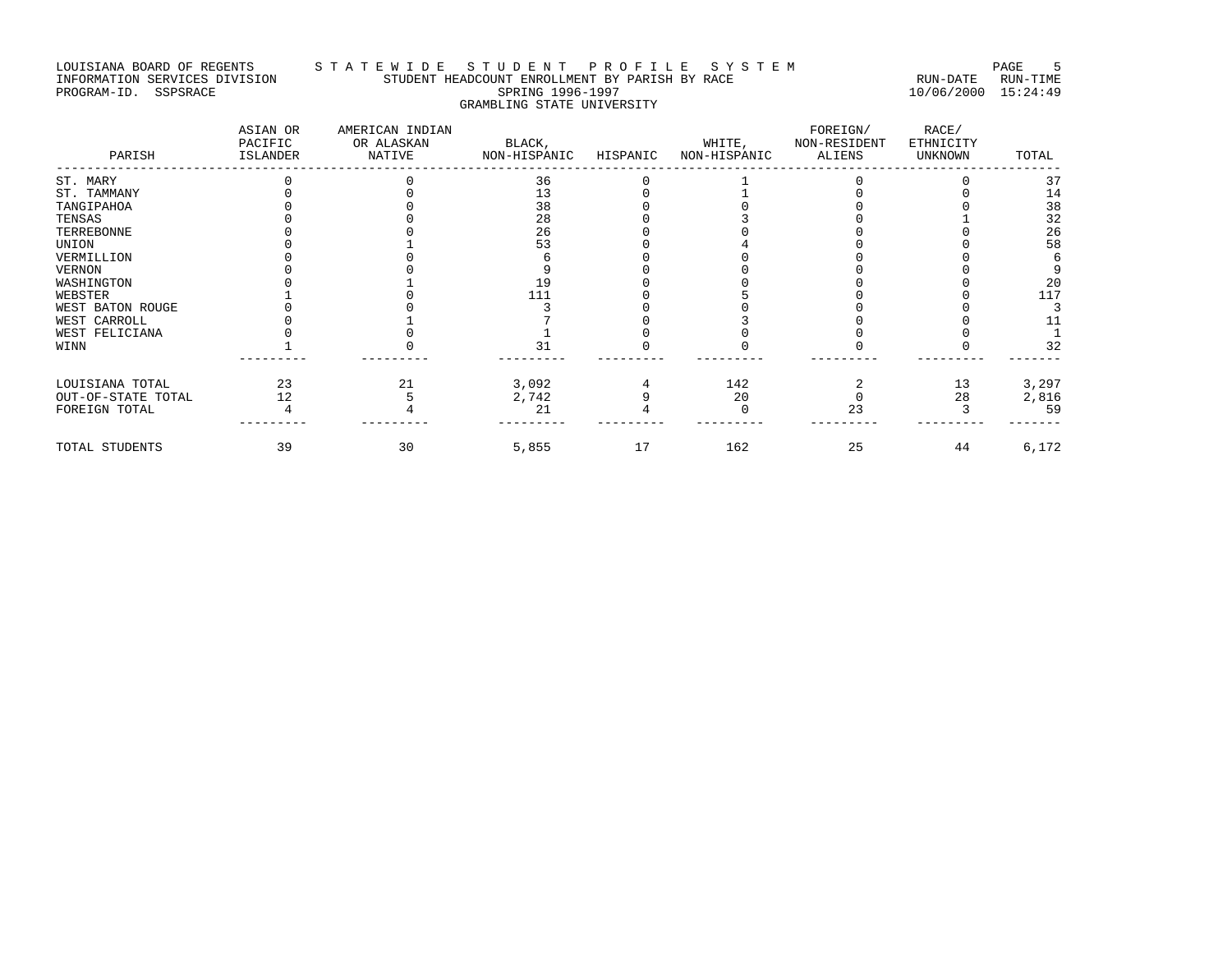# LOUISIANA BOARD OF REGENTS STA T E W I D E S T U D E N T P R O F I L E S Y S T E M PAGE 6 INFORMATION SERVICES DIVISION STUDENT HEADCOUNT ENROLLMENT BY PARISH BY RACE RUN-DATE RUN-TIME PROGRAM-ID. SSPSRACE SPRING 1996-1997 10/06/2000 15:24:49 LOUISIANA TECH UNIVERSITY

| PARISH            | ASIAN OR<br>PACIFIC<br>ISLANDER<br>________________________________ | AMERICAN INDIAN<br>OR ALASKAN<br>NATIVE | BLACK,<br>NON-HISPANIC HISPANIC |                | WHITE,<br>NON-HISPANIC | FOREIGN/<br>NON-RESIDENT<br>ALIENS | RACE/<br>ETHNICITY<br>UNKNOWN | TOTAL          |
|-------------------|---------------------------------------------------------------------|-----------------------------------------|---------------------------------|----------------|------------------------|------------------------------------|-------------------------------|----------------|
| ACADIA            | $\mathbf 0$                                                         | 0                                       | 1                               | $\mathbf 0$    | 9                      | 0                                  | $\mathbf 0$                   | 10             |
| ALLEN             | $\mathbf 0$                                                         | $\mathbf 0$                             | 5                               | $\mathbf 0$    | 16                     | $\mathbf 0$                        | $\mathbf 0$                   | 21             |
| ASCENSION         | $\mathbf 0$                                                         | $\mathbf 0$                             | 2                               | $\mathsf 0$    | 20                     | 0                                  | $\mathbf{1}$                  | 23             |
| ASSUMPTION        |                                                                     | $\Omega$                                | $\mathbf 0$                     | $\mathsf 0$    | 14                     | $\Omega$                           | $\mathbf 0$                   | 14             |
| AVOYELLES         | n                                                                   |                                         | $\mathbf{1}$                    | $\mathbf 0$    | 18                     | $\Omega$                           | $\mathbf{1}$                  | 20             |
| <b>BEAUREGARD</b> | 3                                                                   | $\Omega$                                | 5                               | $\mathbf 0$    | 50                     | $\Omega$                           | $\mathbf 0$                   | 58             |
| <b>BIENVILLE</b>  | 1                                                                   |                                         | 22                              | $\mathbf{1}$   | 104                    | 0                                  | 12                            | 141            |
| <b>BOSSIER</b>    | 18                                                                  | 3                                       | 94                              | 23             | 574                    | $\Omega$                           | 53                            | 765            |
| CADDO             | 10                                                                  | 3                                       | 201                             | 16             | 722                    | $\Omega$                           | 38                            | 990            |
| CALCASIEU         | $\mathbf 0$                                                         | O                                       | 4                               | $\mathbf 0$    | 84                     | 0                                  | $\overline{2}$                | 90             |
| CALDWELL          | $\Omega$                                                            | O                                       | 3                               | $\mathbf 0$    | 20                     | $\Omega$                           | $\Omega$                      | 23             |
| CAMERON           | $\Omega$                                                            |                                         | $\Omega$                        | $\mathsf 0$    | 2                      | $\Omega$                           | $\mathbf 0$                   | $\overline{2}$ |
| CATAHOULA         |                                                                     |                                         | 3                               | 1              | 42                     | $\Omega$                           | 1                             | 47             |
| CLAIBORNE         |                                                                     |                                         | 14                              | $\mathbf 1$    | 88                     | U                                  | $\overline{a}$                | 106            |
| CONCORDIA         | <sup>0</sup>                                                        | $\Omega$                                | 9                               | $\mathbf{1}$   | 76                     | $\Omega$                           | $\mathbf{1}$                  | 87             |
| DE SOTO           | $\Omega$                                                            | $\Omega$                                | 19                              | $\mathbf 0$    | 25                     | 0                                  | $\mathbf{1}$                  | 45             |
| EAST BATON ROUGE  | 3                                                                   |                                         | 23                              | $\overline{4}$ | 293                    |                                    | 5                             | 329            |
| EAST CARROLL      | <sup>0</sup>                                                        |                                         | 5                               | $\mathbf 0$    | 18                     | U                                  | $\cap$                        | 23             |
| EAST FELICIANA    | <sup>0</sup>                                                        | ∩                                       | n                               | $\mathbf 0$    | 11                     | U                                  | $\Omega$                      | 11             |
| EVANGELINE        | <sup>0</sup>                                                        | O                                       | n                               | $\mathsf 0$    | 9                      | U                                  | $\mathbf 0$                   | 9              |
| FRANKLIN          |                                                                     |                                         | q                               | $\mathbf{1}$   | 62                     | $\Omega$                           | $\mathbf{1}$                  | 73             |
| GRANT             |                                                                     |                                         | 3                               | $\mathbf 0$    | 31                     | U                                  | n                             | 35             |
| IBERIA            |                                                                     | $\Omega$                                | 3                               | $\mathbf 0$    | 13                     | $\Omega$                           | $\cap$                        | 16             |
| IBERVILLE         |                                                                     | O                                       | 1                               | $\mathbf{1}$   | 6                      | 0                                  | $\Omega$                      | 8              |
| <b>JACKSON</b>    | <sup>0</sup>                                                        |                                         | 40                              | 2              | 170                    | U                                  | 6                             | 219            |
| <b>JEFFERSON</b>  | 6                                                                   | O                                       | 17                              | 8              | 78                     | $\Omega$                           | $\cap$                        | 109            |
| JEFFERSON DAVIS   |                                                                     | $\Omega$                                | $\mathbf 0$                     | $\mathbf 0$    | 4                      | $\Omega$                           | $\Omega$                      | $\overline{4}$ |
| LAFAYETTE         | $\Omega$                                                            | O                                       | 7                               | $\mathsf 0$    | 55                     | $\Omega$                           | $\mathbf{1}$                  | 63             |
| LAFOURCHE         | 1                                                                   |                                         | $\mathbf 1$                     | $\mathbf 0$    | 15                     | $\Omega$                           | $\mathbf 0$                   | 17             |
| LA SALLE          | 1                                                                   | O                                       | $\Omega$                        | $\mathbf 0$    | 18                     | U                                  | 1                             | 20             |
| LINCOLN           | 12                                                                  |                                         | 124                             | 11             | 1,159                  | $\Omega$                           | 18                            | 1,325          |
| LIVINGSTON        | 0                                                                   | 1                                       | $\mathbf 0$                     | $\mathbf 0$    | 37                     | $\Omega$                           | $\mathbf 0$                   | 38             |
| MADISON           | $\Omega$                                                            | $\Omega$                                | 12                              | 1              | 14                     | 0                                  | $\mathbf 0$                   | 27             |
| MOREHOUSE         | $\Omega$                                                            | $\Omega$                                | 27                              | $\mathbf 0$    | 49                     | $\Omega$                           | $\mathbf{1}$                  | 77             |
| NATCHITOCHES      | 2                                                                   |                                         | 9                               | $\mathbf{1}$   | 50                     | U                                  | $\Omega$                      | 62             |
| ORLEANS           | 4                                                                   | O                                       | 31                              | 4              | 57                     | $\Omega$                           | 3                             | 99             |
| OUACHITA          | 3                                                                   | ∩                                       | 50                              | 4              | 448                    | $\Omega$                           | 13                            | 518            |
| PLAQUEMINES       | 2                                                                   |                                         | 1                               | $\mathsf 0$    | 14                     | $\Omega$                           | $\mathbf 0$                   | 18             |
| POINTE COUPEE     | U                                                                   | ∩                                       | $\Omega$                        | $\mathbf 0$    | 10                     | U                                  | $\Omega$                      | 10             |
| RAPIDES           |                                                                     | 3                                       | 31                              | $\sqrt{2}$     | 219                    | $\Omega$                           | 4                             | 263            |
| RED RIVER         | $\Omega$                                                            | $\Omega$                                | 6                               | $\mathsf 0$    | 7                      | 0                                  | 0                             | 13             |
| RICHLAND          |                                                                     | $\Omega$                                | 15                              | $\mathbf 0$    | 51                     | $\Omega$                           | 1                             | 67             |
| SABINE            |                                                                     | $\overline{2}$                          | 4                               | $\mathbf{1}$   | 31                     | U                                  | $\mathbf{1}$                  | 39             |
| ST. BERNARD       |                                                                     |                                         | C                               | 1              | 6                      | U                                  | $\cap$                        | 9              |
| ST. CHARLES       | O                                                                   |                                         | 5                               | $\overline{2}$ | 22                     | U                                  | n                             | 30             |
| ST. JAMES         |                                                                     |                                         |                                 | $\mathbf 0$    | 1                      |                                    | $\cap$                        | 3              |
| ST. JOHN          |                                                                     |                                         |                                 | 0              | 25                     |                                    | n                             | 30             |
| ST. LANDRY        |                                                                     |                                         |                                 | O              | 15                     |                                    | $\mathbf{1}$                  | 20             |
| ST. MARTIN        | $\Omega$                                                            | O                                       | 3                               | $\mathbf 0$    | $\mathbf 1$            | $\Omega$                           | $\mathbf 0$                   | $\overline{4}$ |
| ST. MARY          | $\Omega$                                                            | 1                                       | 3                               | $\Omega$       | $\mathsf{Q}$           | $\Omega$                           | $\Omega$                      | 13             |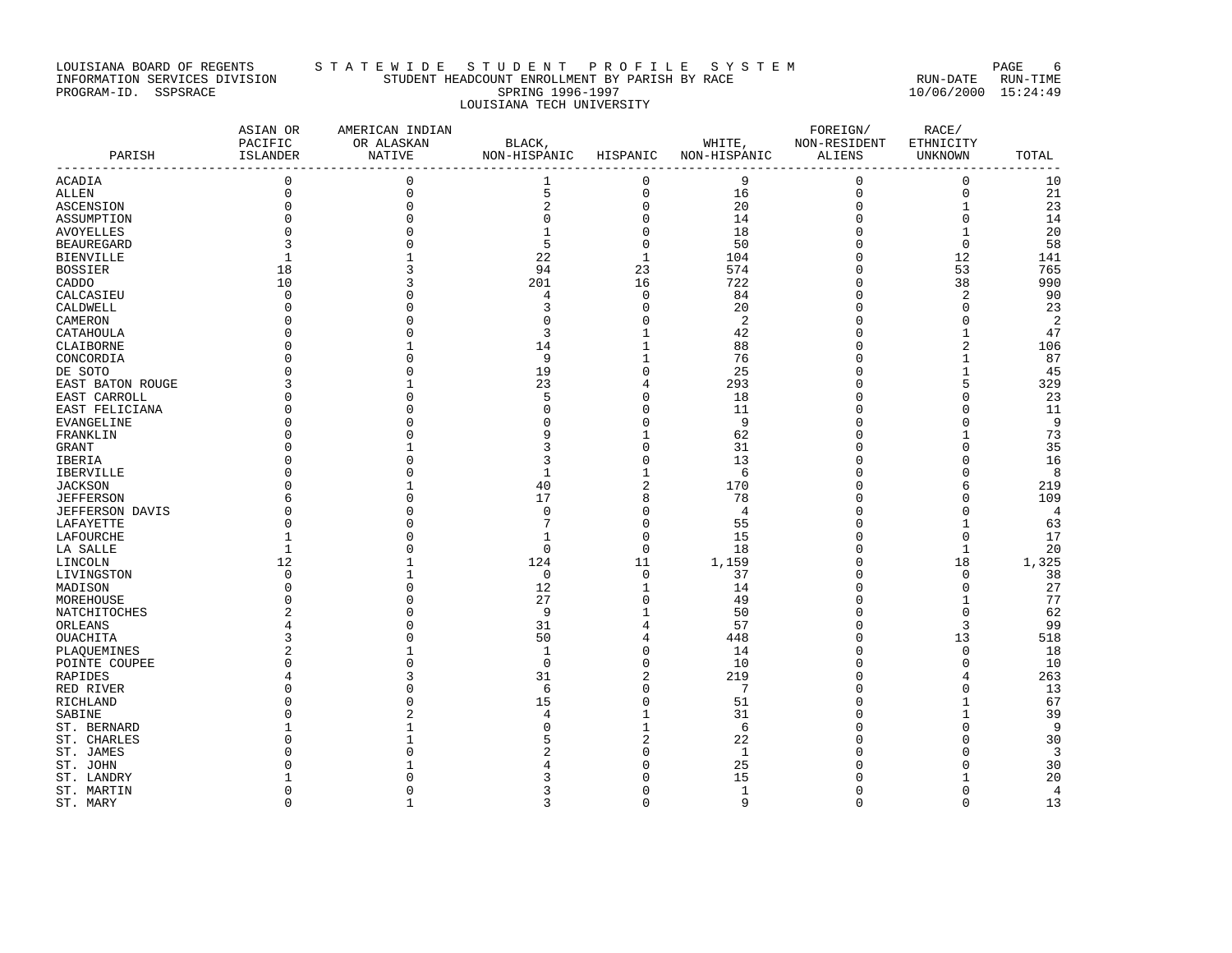# LOUISIANA BOARD OF REGENTS STA T E W I D E S T U D E N T P R O F I L E S Y S T E M PAGE 7 INFORMATION SERVICES DIVISION STUDENT HEADCOUNT ENROLLMENT BY PARISH BY RACE RUN-DATE RUN-TIME PROGRAM-ID. SSPSRACE SPRING 1996-1997 10/06/2000 15:24:49 LOUISIANA TECH UNIVERSITY

| PARISH             | ASIAN OR<br>PACIFIC<br>ISLANDER | AMERICAN INDIAN<br>OR ALASKAN<br>NATIVE | BLACK,<br>NON-HISPANIC | HISPANIC | WHITE,<br>NON-HISPANIC | FOREIGN/<br>NON-RESIDENT<br>ALIENS | RACE/<br>ETHNICITY<br><b>UNKNOWN</b> | TOTAL |
|--------------------|---------------------------------|-----------------------------------------|------------------------|----------|------------------------|------------------------------------|--------------------------------------|-------|
| ST. TAMMANY        |                                 |                                         |                        |          | 83                     |                                    |                                      | 93    |
| TANGIPAHOA         |                                 |                                         |                        |          | 14                     |                                    |                                      | 17    |
| TENSAS             |                                 |                                         |                        |          |                        |                                    |                                      | 10    |
| TERREBONNE         |                                 |                                         |                        |          | 50                     |                                    |                                      | 54    |
| UNION              |                                 |                                         |                        |          | 190                    |                                    |                                      | 225   |
| VERMILLION         |                                 |                                         |                        |          |                        |                                    |                                      |       |
| VERNON             |                                 |                                         |                        |          | 51                     |                                    |                                      | 64    |
| WASHINGTON         |                                 |                                         |                        |          | 22                     |                                    |                                      | 22    |
| WEBSTER            |                                 |                                         | 29                     |          | 241                    |                                    |                                      | 276   |
| WEST BATON ROUGE   |                                 |                                         |                        |          |                        |                                    |                                      |       |
| WEST CARROLL       |                                 |                                         |                        |          | 56                     |                                    |                                      | 61    |
| WEST FELICIANA     |                                 |                                         |                        |          | 15                     |                                    |                                      | 16    |
| WINN               |                                 |                                         |                        |          | 69                     |                                    |                                      | 78    |
| LOUISIANA TOTAL    | 76                              | 27                                      | 912                    | 96       | 5,681                  |                                    | 178                                  | 6,971 |
| OUT-OF-STATE TOTAL | 15                              |                                         | 223                    | 23       | 904                    |                                    | 28                                   | 1,196 |
| FOREIGN TOTAL      |                                 |                                         | n                      |          |                        | 314                                | 16                                   | 341   |
| TOTAL STUDENTS     | 92                              | 30                                      | 1,135                  | 121      | 6,593                  | 315                                | 222                                  | 8,508 |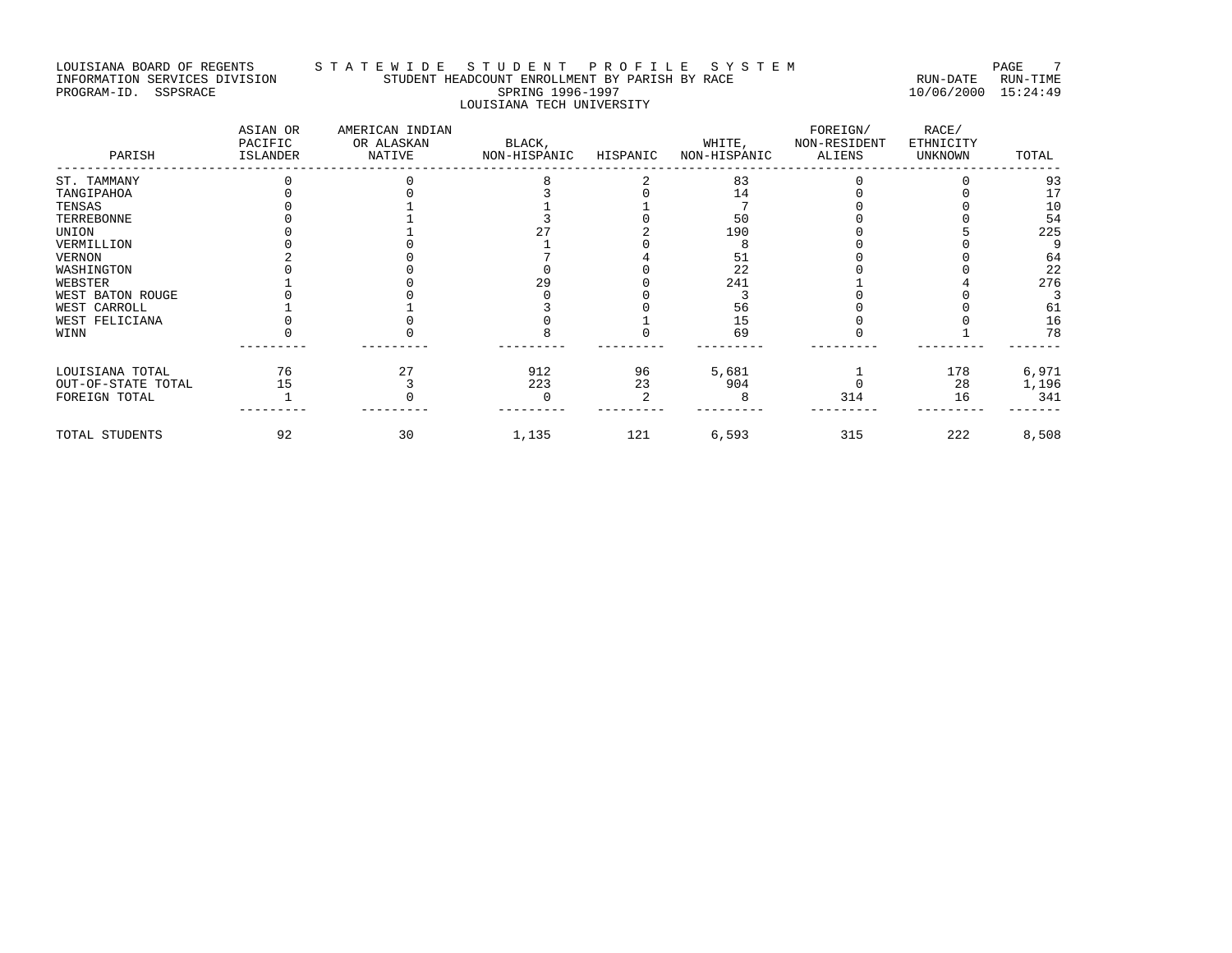# LOUISIANA BOARD OF REGENTS STA T E W I D E S T U D E N T P R O F I L E S Y S T E M PAGE 8 INFORMATION SERVICES DIVISION STUDENT HEADCOUNT ENROLLMENT BY PARISH BY RACE RUN-DATE RUN-TIME PROGRAM-ID. SSPSRACE SPRING 1996-1997 10/06/2000 15:24:49 MCNEESE STATE UNIVERSITY

| PARISH               | ASIAN OR<br>PACIFIC<br>ISLANDER<br>-------------------- | AMERICAN INDIAN<br>OR ALASKAN<br>NATIVE<br>-------------------------- | BLACK,<br>NON-HISPANIC HISPANIC<br>-------------- |              | WHITE,<br>NON-HISPANIC | FOREIGN/<br>NON-RESIDENT<br>ALIENS | RACE/<br>ETHNICITY<br><b>UNKNOWN</b> | TOTAL               |
|----------------------|---------------------------------------------------------|-----------------------------------------------------------------------|---------------------------------------------------|--------------|------------------------|------------------------------------|--------------------------------------|---------------------|
| ACADIA               | $\mathsf 0$                                             | $\mathbf 0$                                                           | 32                                                | 1            | 167                    | 0                                  | 0                                    | 200                 |
| ALLEN                | $\mathbf 0$                                             | 3                                                                     | 12                                                | $1\,$        | 214                    | $\mathbf 0$                        | $\mathsf 0$                          | 230                 |
| <b>ASCENSION</b>     | $\Omega$                                                | $\Omega$                                                              | 3                                                 | $\mathsf 0$  | 6                      | $\Omega$                           | $\Omega$                             | 9                   |
| ASSUMPTION           |                                                         |                                                                       | २                                                 | $\mathbf 0$  | 2                      |                                    | n                                    | 5                   |
| AVOYELLES            | O                                                       | $\Omega$                                                              | $\mathbf{1}$                                      | $\mathsf 0$  | 12                     |                                    | n                                    | 13                  |
| BEAUREGARD           |                                                         |                                                                       | 27                                                | 7            | 359                    |                                    | 0                                    | 398                 |
| <b>BIENVILLE</b>     | $\Omega$                                                |                                                                       | $\mathbf{1}$                                      | $\mathbf 0$  | 1                      |                                    | $\Omega$                             | 2                   |
| BOSSIER              |                                                         | $\cap$                                                                | $\overline{a}$                                    | $\mathsf 0$  | 11                     | O                                  | 0                                    | 13                  |
| CADDO                | $\Omega$                                                | $\Omega$                                                              | 7                                                 | $\Omega$     | 19                     |                                    | $\Omega$                             | 26                  |
| CALCASIEU            | 31                                                      | 18                                                                    | 680                                               | 47           | 3,374                  |                                    | 0                                    | 4,159               |
| CALDWELL             | $\Omega$                                                | $\Omega$                                                              | $\cap$                                            | 0            | -1                     | O                                  | $\cap$                               | 1                   |
| CAMERON              | 1                                                       | $\overline{2}$                                                        | 5                                                 | $\mathbf 0$  | 196                    | n                                  | $\Omega$                             | 204                 |
| CATAHOULA            |                                                         | O                                                                     | O                                                 | 0            | 2                      |                                    | C                                    | 2                   |
| CONCORDIA            |                                                         | $\Omega$                                                              | n                                                 | $\mathbf 0$  | 1                      |                                    | C                                    | $\mathbf{1}$        |
| DE SOTO              |                                                         |                                                                       | 5                                                 | $\mathbf 0$  | $\Omega$               |                                    | C                                    | 5                   |
| EAST BATON ROUGE     |                                                         | ∩                                                                     | 14                                                | 1            | 63                     |                                    | n                                    | 79                  |
| EAST FELICIANA       |                                                         |                                                                       | $\Omega$                                          | $\mathbf 0$  | $\mathbf{1}$           |                                    | C                                    | $\mathbf{1}$        |
| EVANGELINE           | O                                                       | O                                                                     | 8                                                 | 0            | 109                    |                                    | 0                                    | 117                 |
| FRANKLIN             |                                                         |                                                                       | -1                                                | $\mathbf 0$  | 1                      |                                    | C                                    | $\overline{2}$      |
| GRANT                |                                                         |                                                                       | 1                                                 | $\mathbf 0$  | 1                      |                                    | C                                    | 2                   |
| IBERIA               |                                                         | ∩                                                                     | 23                                                | 0            | 42                     |                                    | C                                    | 65                  |
| IBERVILLE            |                                                         | O                                                                     | 1                                                 | $\mathbf 0$  | $\Omega$               |                                    | n                                    | 1                   |
| <b>JACKSON</b>       |                                                         |                                                                       | 0                                                 | $\mathsf 0$  | 3                      |                                    | 0                                    | 3                   |
| JEFFERSON            |                                                         |                                                                       | $\overline{4}$                                    | $\mathbf{1}$ | 20                     |                                    | $\cap$                               | 27                  |
| JEFFERSON DAVIS      |                                                         |                                                                       | 51                                                | 3            | 455                    |                                    | 0                                    | 512                 |
| LAFAYETTE            |                                                         |                                                                       | 13                                                | 1            | 37                     |                                    | n                                    | 51                  |
| LAFOURCHE            |                                                         |                                                                       | $\mathbf 1$                                       | $\mathsf 0$  | 12                     |                                    | n                                    | 14                  |
| LA SALLE             |                                                         |                                                                       | n                                                 | $\mathsf 0$  | 2                      |                                    | 0                                    | $\sqrt{2}$          |
| LINCOLN              |                                                         |                                                                       |                                                   | $\mathbf 0$  | 1                      |                                    | $\Omega$                             | $\overline{2}$      |
| LIVINGSTON           |                                                         |                                                                       | 3                                                 | $\Omega$     | 6                      |                                    | C                                    | 9                   |
| MOREHOUSE            |                                                         |                                                                       | n                                                 | 0            | 2                      |                                    | O                                    | 2                   |
| NATCHITOCHES         |                                                         |                                                                       | 3                                                 | $\mathsf 0$  | 16                     |                                    | 0                                    | 19                  |
| ORLEANS              |                                                         |                                                                       | 20                                                | 2            | 18                     |                                    | 0                                    | 41                  |
| OUACHITA             |                                                         |                                                                       | 6                                                 | $\mathbf 0$  | 14                     |                                    | $\Omega$                             | 20                  |
| PLAQUEMINES          |                                                         | O                                                                     | 0<br>-1                                           | 0<br>0       | 2                      |                                    | 0<br>O                               | 2<br>$\overline{c}$ |
| POINTE COUPEE        |                                                         |                                                                       | 10                                                | $\mathsf 0$  | 1<br>43                |                                    | $\Omega$                             | 53                  |
| RAPIDES<br>RED RIVER |                                                         |                                                                       | $\cap$                                            | $\Omega$     | 2                      |                                    | C                                    | 2                   |
| RICHLAND             |                                                         | ∩                                                                     | C                                                 | $\mathbf 0$  | 1                      |                                    | n                                    | $\mathbf{1}$        |
| SABINE               |                                                         |                                                                       |                                                   | $\mathsf 0$  | 11                     |                                    | 0                                    | 14                  |
| ST. BERNARD          |                                                         | $\cap$                                                                |                                                   | 1            | 4                      |                                    | $\cap$                               | 6                   |
| ST. CHARLES          |                                                         |                                                                       | 2                                                 | $\mathbf 0$  | 8                      |                                    | $\Omega$                             | 10                  |
| ST. JAMES            |                                                         |                                                                       | 2                                                 | O            | n                      |                                    | C                                    | 2                   |
| ST. JOHN             |                                                         |                                                                       | $\mathbf{1}$                                      | $\mathbf 0$  | 5                      |                                    | n                                    | 6                   |
| ST. LANDRY           |                                                         |                                                                       | 25                                                | 0            | 105                    | O                                  | 0                                    | 131                 |
| ST. MARTIN           |                                                         |                                                                       | 10                                                | $\Omega$     | 7                      |                                    | $\Omega$                             | 17                  |
| ST. MARY             |                                                         |                                                                       | 6                                                 | 0            | 17                     |                                    | C                                    | 23                  |
| ST. TAMMANY          |                                                         |                                                                       |                                                   | O            | 15                     |                                    | n                                    | 21                  |
| TANGIPAHOA           | $\Omega$                                                |                                                                       | 3                                                 | 1            | 1                      | <sup>0</sup>                       | $\Omega$                             | 6                   |
| TENSAS               | $\Omega$                                                | $\Omega$                                                              | $\Omega$                                          | $\Omega$     | 1                      | $\Omega$                           | $\Omega$                             | 1                   |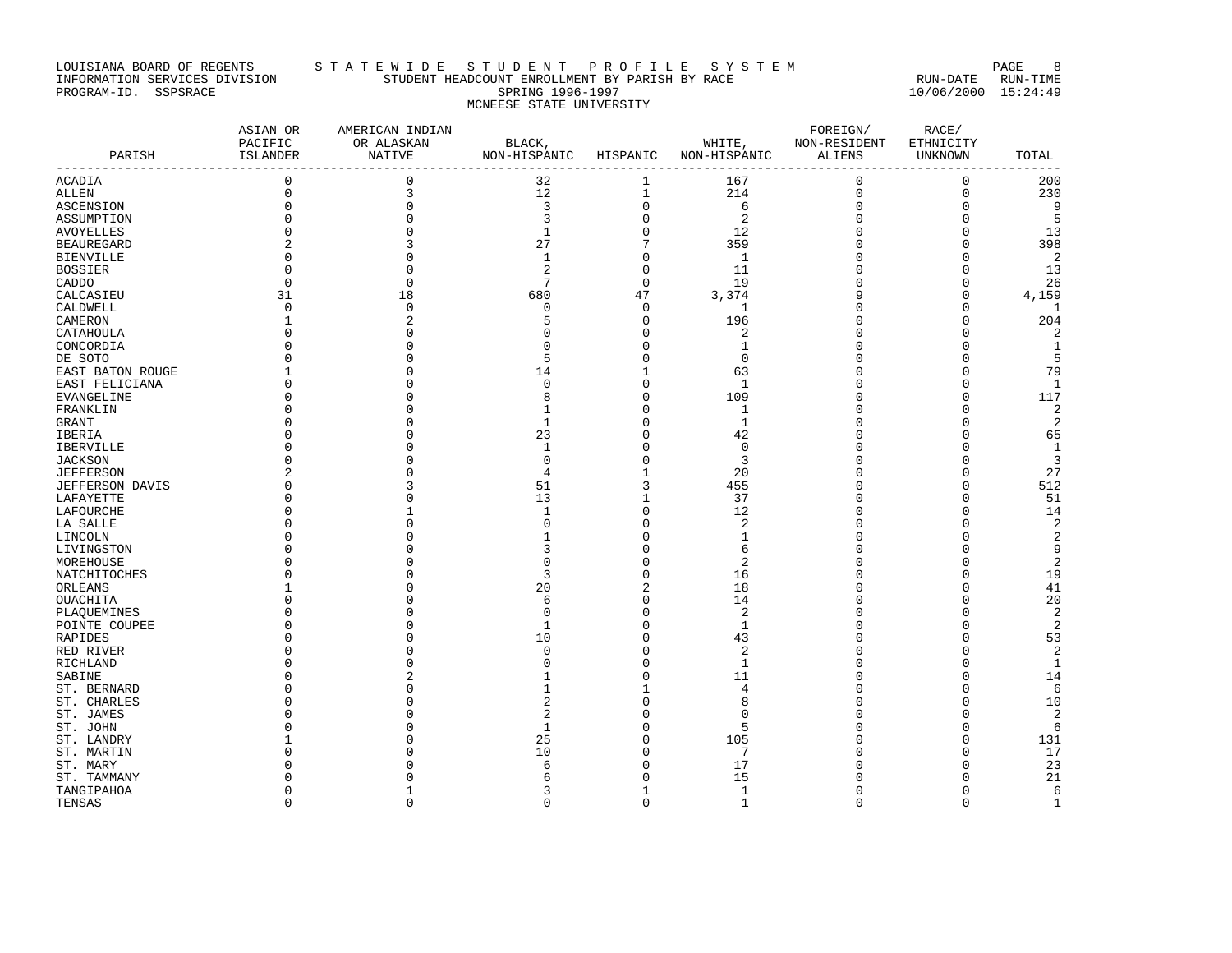# LOUISIANA BOARD OF REGENTS STATEWIDE STUDENT HEADCOUNT ENROLLMENT BY PARISH BY RACE SYSTEM PAGE 9<br>INFORMATION SERVICES DIVISION STUDENT HEADCOUNT ENROLLMENT BY PARISH BY RACE INFORMATION SERVICES DIVISION STUDENT HEADCOUNT ENROLLMENT BY PARISH BY RACE RUN-DATE RUN-TIME PROGRAM-ID. SSPSRACE SPRING 1996-1997 10/06/2000 15:24:49 MCNEESE STATE UNIVERSITY

| PARISH             | ASIAN OR<br>PACIFIC<br>ISLANDER | AMERICAN INDIAN<br>OR ALASKAN<br>NATIVE | BLACK,<br>NON-HISPANIC | HISPANIC | WHITE,<br>NON-HISPANIC | FOREIGN/<br>NON-RESIDENT<br>ALIENS | RACE/<br>ETHNICITY<br><b>UNKNOWN</b> | TOTAL |
|--------------------|---------------------------------|-----------------------------------------|------------------------|----------|------------------------|------------------------------------|--------------------------------------|-------|
| TERREBONNE         |                                 |                                         |                        |          |                        |                                    |                                      | 20    |
| UNION              |                                 |                                         |                        |          |                        |                                    |                                      |       |
| VERMILLION         |                                 |                                         |                        |          | 103                    |                                    |                                      | 105   |
| VERNON             |                                 |                                         |                        |          | 128                    |                                    |                                      | 141   |
| WASHINGTON         |                                 |                                         |                        |          |                        |                                    |                                      |       |
| WEBSTER            |                                 |                                         |                        |          |                        |                                    |                                      |       |
| WEST BATON ROUGE   |                                 |                                         |                        |          |                        |                                    |                                      |       |
| WEST FELICIANA     |                                 |                                         |                        |          |                        |                                    |                                      |       |
| WINN               |                                 |                                         |                        |          |                        |                                    |                                      |       |
| LOUISIANA TOTAL    | 40                              | 35                                      | 1,016                  | 67       | 5,658                  |                                    |                                      | 6,825 |
| OUT-OF-STATE TOTAL |                                 |                                         | 99                     | 18       | 374                    |                                    |                                      | 498   |
| FOREIGN TOTAL      |                                 |                                         |                        |          |                        | 103                                |                                      | 107   |
| TOTAL STUDENTS     | 42                              | 41                                      | 1,115                  | 85       | 6,035                  | 112                                |                                      | 7,430 |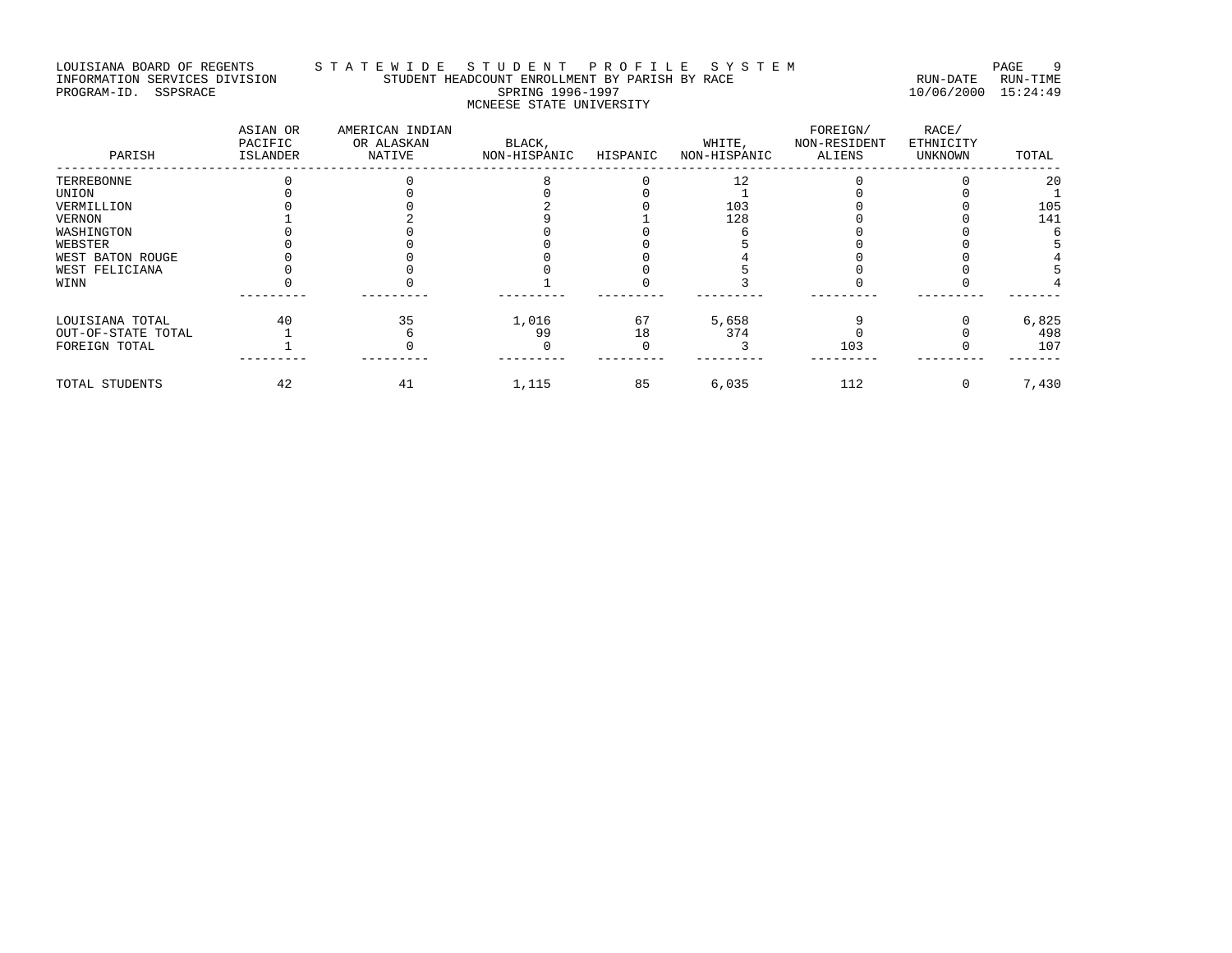# LOUISIANA BOARD OF REGENTS STA TE WIDE STUDENT PROFILE SYSTEM NAGE 10 INFORMATION SERVICES DIVISION STUDENT HEADCOUNT ENROLLMENT BY PARISH BY RACE RUN-DATE RUN-TIME PROGRAM-ID. SSPSRACE SPRING 1996-1997 10/06/2000 15:24:49 NICHOLLS STATE UNIVERSITY

| PARISH           | ASIAN OR<br>PACIFIC<br>ISLANDER | AMERICAN INDIAN<br>OR ALASKAN<br><b>NATIVE</b> | BLACK,<br>NON-HISPANIC | HISPANIC       | WHITE,<br>NON-HISPANIC | FOREIGN/<br>NON-RESIDENT<br>ALIENS | RACE/<br>ETHNICITY<br><b>UNKNOWN</b> | TOTAL           |
|------------------|---------------------------------|------------------------------------------------|------------------------|----------------|------------------------|------------------------------------|--------------------------------------|-----------------|
| <b>ACADIA</b>    | 0                               | 0                                              | $\mathbf{1}$           | $\mathbf 0$    | 6                      | $\mathbf 0$                        | $\mathbf 0$                          | $7\phantom{.0}$ |
| <b>ASCENSION</b> | $\mathbf{1}$                    | 0                                              | 26                     | $\overline{2}$ | 123                    | $\mathbf 0$                        | $\mathbf 0$                          | 152             |
|                  | U                               | 3                                              | 66                     | $\mathbf{1}$   | 276                    | $\Omega$                           | 1                                    | 347             |
| ASSUMPTION       |                                 |                                                | $\Omega$               | $\Omega$       | 1                      |                                    | $\Omega$                             |                 |
| <b>BIENVILLE</b> |                                 |                                                |                        | $\Omega$       | 2                      |                                    | n                                    | 1<br>3          |
| <b>BOSSIER</b>   |                                 |                                                |                        | $\Omega$       |                        |                                    | $\cap$                               | 7               |
| CADDO            |                                 |                                                |                        |                | 4                      |                                    |                                      |                 |
| CALCASIEU        |                                 |                                                |                        |                | 2                      |                                    | $\cap$                               | 8               |
| CAMERON          |                                 |                                                |                        |                | $\Omega$               |                                    | $\cap$                               | $\mathbf{1}$    |
| CATAHOULA        |                                 |                                                |                        |                | 6                      |                                    | $\cap$                               | 7               |
| CONCORDIA        |                                 |                                                |                        | O              | 1                      |                                    | $\Omega$                             | 1               |
| DE SOTO          |                                 |                                                | ∩                      |                | $\mathbf 1$            |                                    | $\cap$                               | $\mathbf{1}$    |
| EAST BATON ROUGE |                                 |                                                | 17                     |                | 49                     |                                    | $\cap$                               | 68              |
| IBERIA           |                                 |                                                | 21                     | $\Omega$       | 13                     |                                    | $\Omega$                             | 34              |
| <b>IBERVILLE</b> |                                 |                                                | 11                     | $\Omega$       | 35                     |                                    | $\Omega$                             | 46              |
| <b>JEFFERSON</b> |                                 |                                                | 67                     | 13             | 222                    |                                    | $\Omega$                             | 305             |
| LAFAYETTE        | $\Omega$                        | 0                                              | 2                      | $\mathbf 0$    | 4                      |                                    | $\Omega$                             | 6               |
| LAFOURCHE        | 14                              | 32                                             | 176                    | 19             | 1,747                  |                                    | 8                                    | 1,996           |
| LA SALLE         | $\Omega$                        | $\cap$                                         | 1                      | $\Omega$       | 2                      |                                    | $\Omega$                             | 3               |
| LINCOLN          | U                               |                                                | O                      | $\Omega$       | 1                      |                                    | $\Omega$                             | $\mathbf{1}$    |
| LIVINGSTON       |                                 |                                                |                        | $\Omega$       | 7                      |                                    | $\cap$                               | 7               |
| MADISON          |                                 |                                                | ∩                      | $\Omega$       | 1                      |                                    | $\cap$                               | 1               |
| NATCHITOCHES     |                                 |                                                | 1                      |                | 3                      |                                    | $\Omega$                             | 5               |
| ORLEANS          |                                 |                                                | 161                    | 3              | 30                     |                                    | $\Omega$                             | 197             |
| OUACHITA         |                                 |                                                | 1                      | $\Omega$       | 1                      |                                    | $\cap$                               | 2               |
| PLAQUEMINES      |                                 |                                                |                        |                | 53                     |                                    | $\cap$                               | 61              |
| RAPIDES          |                                 |                                                |                        | $\Omega$       | $\mathbf{1}$           |                                    | $\cap$                               | $\overline{3}$  |
| SABINE           |                                 |                                                | O                      | $\Omega$       | 1                      |                                    | $\Omega$                             | $\mathbf{1}$    |
| ST. BERNARD      |                                 |                                                | 2                      |                | 18                     |                                    | $\Omega$                             | 21              |
| ST. CHARLES      |                                 |                                                | 38                     | 3              | 219                    |                                    | $\mathbf{1}$                         | 265             |
|                  |                                 |                                                | $\Omega$               | $\Omega$       |                        |                                    | $\mathbf 0$                          |                 |
| ST. HELENA       |                                 |                                                |                        | $\Omega$       | 1                      |                                    | $\overline{1}$                       | $\mathbf{1}$    |
| ST. JAMES        |                                 |                                                | 56                     |                | 159                    |                                    |                                      | 216             |
| ST. JOHN         |                                 |                                                | 36                     | $\Omega$       | 39                     |                                    | $\Omega$                             | 75              |
| ST. LANDRY       |                                 |                                                | 2                      | $\Omega$       | 8                      |                                    | $\Omega$                             | 10              |
| ST. MARTIN       |                                 | $\Omega$                                       | 4                      | $\Omega$       | 7                      |                                    | $\mathbf 0$                          | 11              |
| ST. MARY         |                                 | 10                                             | 66                     | 10             | 436                    |                                    | $\overline{c}$                       | 532             |
| ST. TAMMANY      |                                 | 1                                              | 6                      | 1              | 28                     | <sup>0</sup>                       | $\mathbf 0$                          | 37              |
| TANGIPAHOA       |                                 | $\Omega$                                       | κ                      | $\Omega$       | 10                     |                                    | $\Omega$                             | 13              |
| TENSAS           | $\Omega$                        | $\Omega$                                       |                        | $\Omega$       | 5                      |                                    | $\Omega$                             | 6               |
| TERREBONNE       | 10                              | 46                                             | 167                    | 23             | 1,605                  |                                    | 4                                    | 1,855           |
| UNION            | O                               | $\cap$                                         | $\Omega$               | $\mathbf 0$    | $\overline{2}$         |                                    | $\Omega$                             | 2               |
| VERMILLION       |                                 |                                                |                        | $\Omega$       | 4                      |                                    | $\Omega$                             | $\epsilon$      |
| WASHINGTON       |                                 |                                                |                        | $\Omega$       | 5                      |                                    | $\Omega$                             | 7               |
| WEBSTER          |                                 |                                                |                        | $\Omega$       | 10                     |                                    | $\Omega$                             | 11              |
| WEST BATON ROUGE |                                 |                                                |                        | $\Omega$       | 5                      | <sup>0</sup>                       | $\Omega$                             | $7\phantom{.0}$ |
| WEST CARROLL     | U                               |                                                |                        | $\Omega$       | 1                      | ∩                                  | $\Omega$                             | $\mathbf{1}$    |
| WEST FELICIANA   | O                               |                                                | $\Omega$               | $\Omega$       | 2                      | $\Omega$                           | $\mathbf 0$                          | 2               |
| WINN             | $\Omega$                        | 4                                              | 2                      | $\mathbf 0$    | 30                     | $\Omega$                           | $\mathbf 0$                          | 36              |
| LOUISIANA TOTAL  | 40                              | 101                                            | 961                    | 79             | 5,186                  | $\mathbf{1}$                       | 17                                   | 6,385           |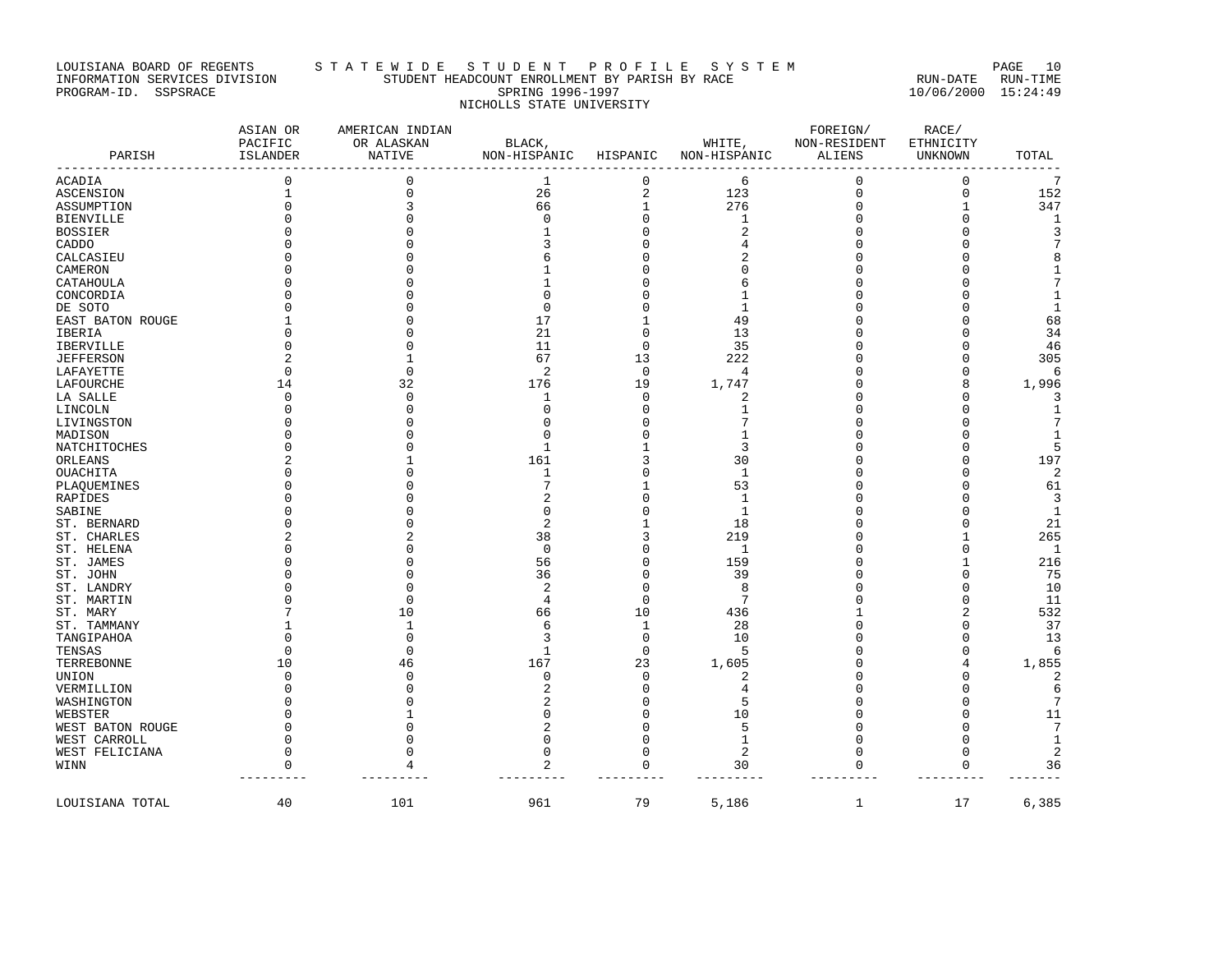# LOUISIANA BOARD OF REGENTS S T A T E W I D E S T U D E N T P R O F I L E S Y S T E M PAGE 11 INFORMATION SERVICES DIVISION STUDENT HEADCOUNT ENROLLMENT BY PARISH BY RACE RUN-DATE RUN-TIME PROGRAM-ID. SSPSRACE SPRING 1996-1997 10/06/2000 15:24:49 NICHOLLS STATE UNIVERSITY

| PARISH                              | ASIAN OR<br>PACIFIC<br>ISLANDER | AMERICAN INDIAN<br>OR ALASKAN<br>NATIVE | BLACK,<br>NON-HISPANIC | HISPANIC | WHITE<br>NON-HISPANIC | FOREIGN/<br>NON-RESIDENT<br>ALIENS | RACE/<br>ETHNICITY<br>UNKNOWN | TOTAL      |
|-------------------------------------|---------------------------------|-----------------------------------------|------------------------|----------|-----------------------|------------------------------------|-------------------------------|------------|
| OUT-OF-STATE TOTAL<br>FOREIGN TOTAL |                                 |                                         | 36                     |          | 128                   | 162                                |                               | 180<br>162 |
| TOTAL STUDENTS                      | <b>41</b>                       | 101                                     | 997                    | 92       | 5,314                 | 163                                | 19                            | 6,727      |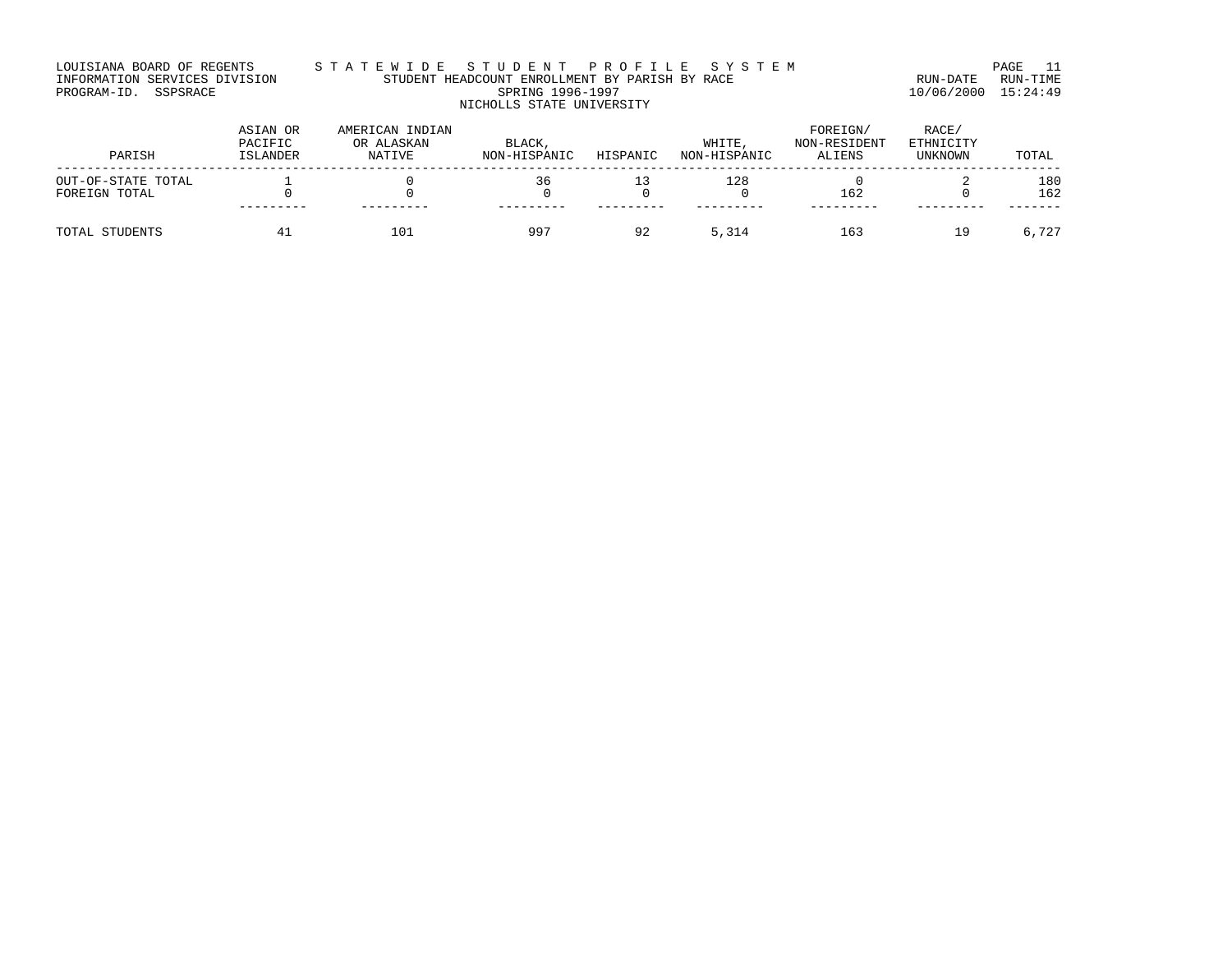# LOUISIANA BOARD OF REGENTS STA TE WIDE STUDENT PROFILE SYSTEM PAGE 12 INFORMATION SERVICES DIVISION STUDENT HEADCOUNT ENROLLMENT BY PARISH BY RACE RUN-DATE RUN-TIME PROGRAM-ID. SSPSRACE SPRING 1996-1997 10/06/2000 15:24:49 UNIVERSITY OF LA. IN MONROE

| $\mathbf 0$<br>$\mathbf{0}$<br>6<br>$\mathbf 0$<br>32<br>0<br>ACADIA                 | $\mathbf 0$<br>38           |
|--------------------------------------------------------------------------------------|-----------------------------|
| $\mathbf 0$<br>$\mathbf 0$<br>$\,4$<br>$\mathsf 0$<br>11<br>$\mathbf 0$<br>ALLEN     | $\mathbf 0$<br>15           |
| $\mathbf{0}$<br>$1\,$<br>27<br>$\mathbf{1}$<br>0<br>$\mathbf 0$<br>ASCENSION         | 29<br>$\mathbf 0$           |
| 0<br>$\Omega$<br>4<br>11<br>$\Omega$<br>ASSUMPTION                                   | 15<br>$\Omega$              |
| $\overline{2}$<br>$\Omega$<br>$\Omega$<br>0<br>45<br>$\mathbf 0$<br>AVOYELLES        | 47<br>$\mathbf 0$           |
| 5<br>0<br>17<br><b>BEAUREGARD</b><br>0                                               | 23<br>$\Omega$              |
| 18<br>0<br>15<br>$\Omega$<br><b>BIENVILLE</b>                                        | 34<br>$\Omega$              |
| 58<br>$\mathbf 1$<br>149<br><b>BOSSIER</b><br>0                                      | 211<br>$\Omega$             |
| 211<br>1<br>154<br>CADDO<br>5<br>1                                                   | 372<br>$\Omega$             |
| $\Omega$<br>24<br>0<br>42<br>CALCASIEU<br>$\Omega$<br>0                              | 66<br>$\mathbf 0$           |
| 17<br>6<br>152<br>CALDWELL<br>1                                                      | 177<br>$\Omega$             |
| 0<br>CAMERON<br>$\Omega$<br>3<br>O<br><sup>0</sup>                                   | 3<br>$\Omega$               |
| 33<br>124<br>CATAHOULA<br>$\cap$<br>1<br>0                                           | $\mathbf 0$<br>158          |
| 0<br>$\Omega$<br>14<br>28<br>$\Omega$<br>CLAIBORNE<br>O                              | 42<br>$\mathbf 0$           |
| 0<br>$\Omega$<br>48<br>CONCORDIA<br>$\Omega$<br>118<br>O                             | $\Omega$<br>166             |
| $\Omega$<br>23<br>0<br>17<br>$\Omega$<br>0<br>DE SOTO                                | $\Omega$<br>40              |
| 44<br>28<br>0<br>137<br>EAST BATON ROUGE                                             | $\Omega$<br>210             |
| 49<br>0<br>47<br>EAST CARROLL<br>0<br>$\Omega$<br>O                                  | $\mathbf 0$<br>96           |
| 0<br>8<br>0<br>$\mathbf 0$<br>EAST FELICIANA<br>O<br>0                               | 8<br>$\Omega$               |
| 7<br>38<br>$\Omega$<br>1<br>EVANGELINE                                               | 46<br>$\Omega$              |
| $\overline{\mathbf{c}}$<br>112<br>314<br>$\Omega$<br>Ω<br>FRANKLIN                   | $\Omega$<br>429             |
| 1<br>34<br>GRANT<br>U<br>4<br>U                                                      | 40<br>$\Omega$              |
| 0<br>3<br>45<br>IBERIA<br>$\Omega$<br>O<br>6                                         | 54<br>$\mathbf 0$           |
| 0<br>5<br>$\Omega$<br>4<br>IBERVILLE<br>U                                            | 10<br>$\Omega$              |
| 0<br><b>JACKSON</b><br>$\Omega$<br>16<br>72<br>∩                                     | 88<br>$\Omega$              |
| 24<br>3<br>73<br><b>JEFFERSON</b><br>66<br>O<br>U                                    | 166<br>$\Omega$             |
| 0<br><b>JEFFERSON DAVIS</b><br>$\Omega$<br>$\mathbf 0$<br>14<br>0<br>O               | 14<br>$\mathbf 0$           |
| 0<br>9<br>48<br>LAFAYETTE<br>O                                                       | 61<br>$\Omega$              |
| $1\,$<br>33<br>$\mathbf{1}$<br>0<br>LAFOURCHE                                        | 42<br>$\Omega$              |
| 0<br>2<br>LA SALLE<br>118<br>U                                                       | 120<br>$\Omega$             |
| 40<br>$\mathbf 1$<br>104<br>LINCOLN<br>$\Omega$<br>Ω                                 | $\Omega$<br>146             |
| 0<br>$\Omega$<br>$\mathbf 0$<br>24<br>LIVINGSTON<br>$\Omega$<br>0                    | 24<br>$\Omega$              |
| 92<br>$\Omega$<br>101<br>$\mathbf 1$<br>MADISON<br>$\Omega$                          | 195<br>$\Omega$             |
| 179<br>$\mathbf 1$<br>357<br>$\mathbf{1}$<br>$\Omega$<br>0<br>MOREHOUSE              | 538<br>$\Omega$             |
| $\Omega$<br>$\mathbf{1}$<br>$\cap$<br>17<br>31<br>NATCHITOCHES<br>U                  | $\Omega$<br>49              |
| $\mathbf{0}$<br>39<br>$\mathbf{1}$<br>36<br>ORLEANS<br>56<br>0                       | $\mathbf 0$<br>132          |
| 62<br>19<br>889<br>23<br>2,910<br>2<br>OUACHITA                                      | 3,905<br>$\mathbf 0$        |
| 8<br>$\Omega$<br>$\Omega$<br>0<br>2<br>PLAOUEMINES<br>$\Omega$                       | $\Omega$<br>10<br>17        |
| $\overline{2}$<br>0<br>15<br>$\mathbf 0$<br>POINTE COUPEE<br>U<br>258<br>9<br>O<br>1 | $\Omega$<br>339<br>$\Omega$ |
| 3<br>68<br>RAPIDES<br>0<br>5<br>$\Omega$<br>$\Omega$<br>6<br>O                       | 11<br>$\Omega$              |
| RED RIVER<br>351<br>84<br>0                                                          | 438<br>$\Omega$             |
| $\mathbf{1}$<br>RICHLAND<br>SABINE<br>1<br>15<br>U<br>-1                             | 18<br>O                     |
| 0<br>14<br>ST. BERNARD<br>3<br>$\sqrt{ }$<br>Ω                                       | 17<br>$\Omega$              |
| 1<br>14<br>ST. CHARLES<br>ſ<br>0                                                     | 16<br>$\Omega$              |
| 0<br>2<br>ST. HELENA                                                                 | $\overline{4}$<br>$\Omega$  |
| 1<br>5<br>ST. JAMES                                                                  | $7\phantom{.0}$<br>∩        |
| $\Omega$<br>39<br>ST. JOHN                                                           | 42<br>∩                     |
| 0<br>38<br>ST. LANDRY<br>$\Omega$<br>0<br>$\Omega$                                   | 45<br>$\mathbf 0$           |
| $\Omega$<br>$\Omega$<br>$\Omega$<br>$\mathbf{1}$<br>10<br>$\Omega$<br>ST. MARTIN     | $\Omega$<br>11              |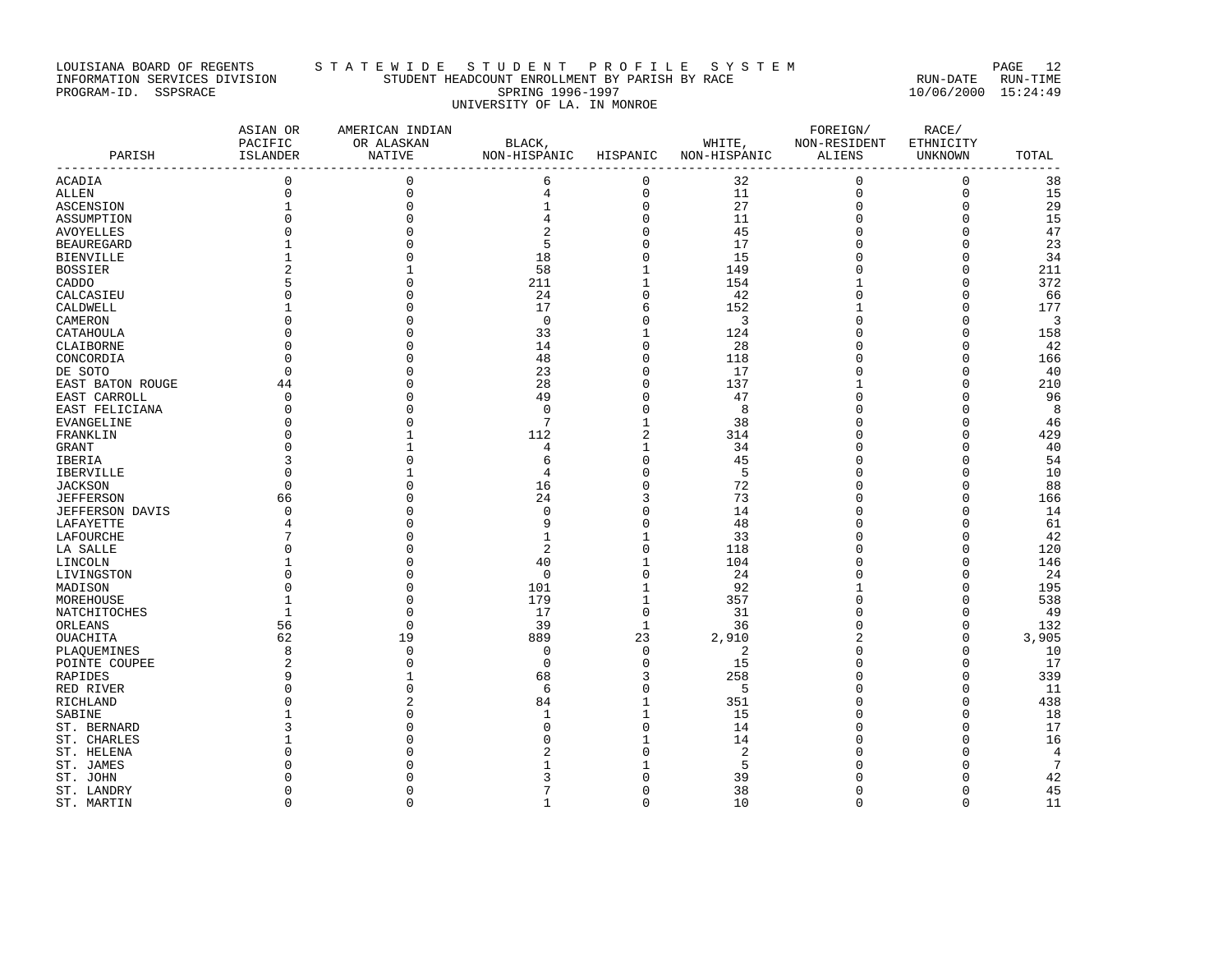# LOUISIANA BOARD OF REGENTS STA TE WIDE STUDENT PROFILE SYSTEM PAGE 13 INFORMATION SERVICES DIVISION STUDENT HEADCOUNT ENROLLMENT BY PARISH BY RACE RUN-DATE RUN-TIME PROGRAM-ID. SSPSRACE SPRING 1996-1997 10/06/2000 15:24:49 UNIVERSITY OF LA. IN MONROE

| PARISH             | ASIAN OR<br>PACIFIC<br>ISLANDER | AMERICAN INDIAN<br>OR ALASKAN<br>NATIVE | BLACK,<br>NON-HISPANIC | HISPANIC | WHITE,<br>NON-HISPANIC | FOREIGN/<br>NON-RESIDENT<br>ALIENS | RACE/<br>ETHNICITY<br><b>UNKNOWN</b> | TOTAL  |
|--------------------|---------------------------------|-----------------------------------------|------------------------|----------|------------------------|------------------------------------|--------------------------------------|--------|
| ST. MARY           |                                 |                                         |                        |          |                        |                                    |                                      | 23     |
| ST. TAMMANY        |                                 |                                         |                        |          |                        |                                    |                                      | 56     |
| TANGIPAHOA         |                                 |                                         |                        |          | 42                     |                                    |                                      | 50     |
| TENSAS             |                                 |                                         | 44                     |          | 57                     |                                    |                                      | 102    |
| TERREBONNE         |                                 |                                         |                        |          | 30                     |                                    |                                      | 49     |
| UNION              |                                 |                                         |                        |          | 168                    |                                    |                                      | 201    |
| VERMILLION         |                                 |                                         |                        |          | 41                     |                                    |                                      | 47     |
| VERNON             |                                 |                                         |                        |          | 45                     |                                    |                                      | 60     |
| WASHINGTON         |                                 |                                         |                        |          | 28                     |                                    |                                      | 28     |
| WEBSTER            |                                 |                                         | 24                     |          | 67                     |                                    |                                      | 91     |
| WEST BATON ROUGE   |                                 |                                         |                        |          |                        |                                    |                                      |        |
| WEST CARROLL       |                                 |                                         | 29                     |          | 203                    |                                    |                                      | 234    |
| WEST FELICIANA     |                                 |                                         |                        |          | 16                     |                                    |                                      | 16     |
| WINN               |                                 |                                         | 14                     |          | 79                     |                                    |                                      | 93     |
| LOUISIANA TOTAL    | 305                             | 33                                      | 2,348                  | 57       | 7,088                  |                                    |                                      | 9,837  |
| OUT-OF-STATE TOTAL | 11                              |                                         | 110                    | 10       | 431                    |                                    |                                      | 566    |
| FOREIGN TOTAL      |                                 |                                         |                        |          |                        | 233                                |                                      | 233    |
| TOTAL STUDENTS     | 316                             | 37                                      | 2,458                  | 67       | 7,519                  | 239                                | $\Omega$                             | 10,636 |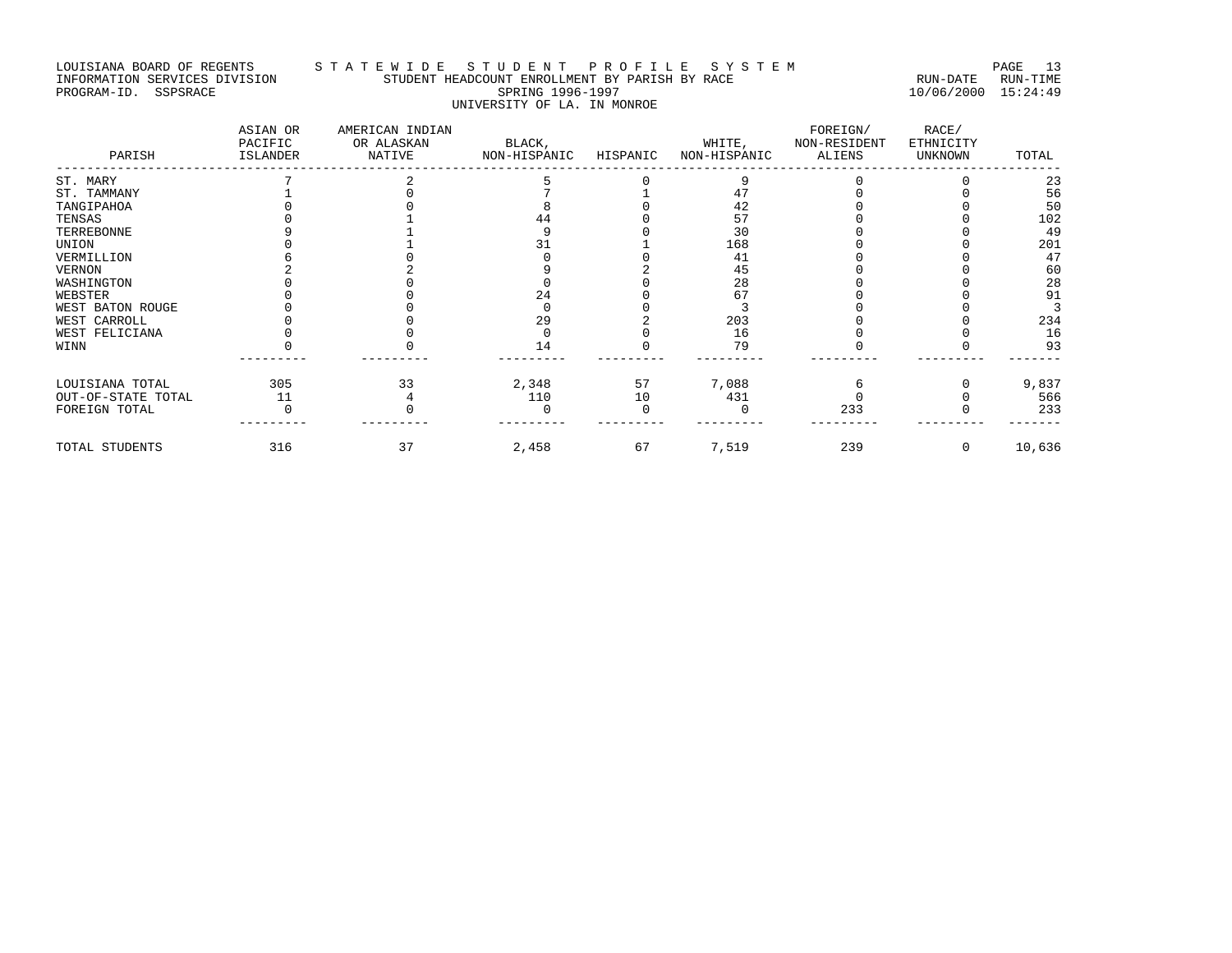# LOUISIANA BOARD OF REGENTS STA TE WIDE STUDENT PROFILE SYSTEM PAGE 14 INFORMATION SERVICES DIVISION STUDENT HEADCOUNT ENROLLMENT BY PARISH BY RACE RUN-DATE RUN-TIME PROGRAM-ID. SSPSRACE SPRING 1996-1997 10/06/2000 15:24:49 NORTHWESTERN STATE UNIVERSITY

| PARISH                             | ASIAN OR<br>PACIFIC<br>ISLANDER | AMERICAN INDIAN<br>OR ALASKAN<br><b>NATIVE</b> | BLACK,<br>NON-HISPANIC | HISPANIC                | NON-HISPANIC ALIENS | FOREIGN/<br>WHITE, NON-RESIDENT | RACE/<br>ETHNICITY<br>UNKNOWN | TOTAL          |
|------------------------------------|---------------------------------|------------------------------------------------|------------------------|-------------------------|---------------------|---------------------------------|-------------------------------|----------------|
| <b>ACADIA</b>                      | $\mathbf 0$                     | $\mathbf{0}$                                   | 5                      | $\mathbf 0$             | 14                  | $\mathbf 0$                     | $\mathbf{0}$                  | 19             |
|                                    | $\mathsf 0$                     | $\Omega$                                       | 5                      | $\mathbf{1}$            | 32                  | 0                               | 3                             | 41             |
| <b>ALLEN</b><br>ASCENSION          | $\mathbf{0}$                    |                                                | $\mathbf 0$            | $\mathsf{O}\xspace$     | 15                  | $\mathbf 0$                     | $\mathbf{1}$                  | 16             |
|                                    |                                 |                                                | $\overline{2}$         | $\overline{0}$          | $\overline{2}$      | $\mathbf 0$                     | $\overline{0}$                | $\overline{4}$ |
| ASSUMPTION                         |                                 |                                                | 22                     | $\mathbf 1$             | 78                  | $\mathbf 0$                     | $\overline{4}$                | 106            |
| <b>AVOYELLES</b>                   |                                 |                                                | 29                     | $\mathbf{1}$            | 142                 | $\mathbf 0$                     | $\overline{c}$                | 181            |
| <b>BEAUREGARD</b>                  |                                 |                                                | 21                     | 0                       |                     | 0                               | $\overline{c}$                | 71             |
| <b>BIENVILLE</b><br><b>BOSSIER</b> |                                 |                                                | 46                     | 6                       | 48<br>297           | $\Omega$                        | 18                            | 374            |
|                                    |                                 |                                                | 253                    | 8                       | 558                 | 0                               | 31                            | 859            |
| CADDO<br>CALCASIEU                 |                                 |                                                | 26                     | 0                       | 57                  | $\Omega$                        | 10                            | 93             |
| CALDWELL                           |                                 |                                                | $\mathbf 0$            | 1                       | 8                   | 0                               | $\mathbf{1}$                  | 10             |
|                                    |                                 |                                                | $\Omega$               | 0                       | 1                   | $\Omega$                        | $\Omega$                      | $\mathbf{1}$   |
| CAMERON                            |                                 |                                                | 11                     | 0                       |                     | 0                               | 4                             |                |
| CATAHOULA                          |                                 |                                                | $\Omega$               | 0                       | 85<br>28            | C                               | $\Omega$                      | 101<br>28      |
| CLAIBORNE                          |                                 |                                                | 13                     | 0                       | 42                  | $\Omega$                        |                               | 59             |
| CONCORDIA                          | 1                               |                                                | 73                     | 3                       | 159                 | 0                               | 4                             | 244            |
| DE SOTO<br>EAST BATON ROUGE        | $\overline{a}$                  |                                                | 43                     | $\mathbf 1$             | 136                 | $\Omega$                        |                               | 190            |
| EAST CARROLL                       | 0                               |                                                | $\overline{c}$         | 0                       | 1                   | 0                               | $\Omega$                      | 3              |
| EAST FELICIANA                     | $\overline{2}$                  |                                                | $\cap$                 | 0                       | 6                   | C                               | $\overline{2}$                | 10             |
| EVANGELINE                         |                                 |                                                | n                      | 1                       | 22                  | 0                               | $\Omega$                      | 23             |
| FRANKLIN                           |                                 |                                                | 4                      | 0                       | 11                  | $\Omega$                        | $\Omega$                      | 15             |
| GRANT                              |                                 |                                                | 24                     | $\overline{\mathbf{c}}$ | 153                 | 0                               | 8                             | 191            |
| IBERIA                             |                                 |                                                | 3                      | 0                       | 9                   | $\Omega$                        | $\mathbf{1}$                  | 15             |
| <b>IBERVILLE</b>                   |                                 |                                                | 2                      | 0                       | 6                   | $\Omega$                        | 3                             | 11             |
| <b>JACKSON</b>                     |                                 |                                                | 11                     | 0                       | 26                  | $\Omega$                        | $\Omega$                      | 37             |
| <b>JEFFERSON</b>                   |                                 |                                                | 22                     | 3                       | 67                  | 0                               | $\overline{2}$                | 99             |
| <b>JEFFERSON DAVIS</b>             |                                 |                                                | 3                      | 0                       | 6                   | U                               | $\Omega$                      | 9              |
| LAFAYETTE                          |                                 |                                                | 7                      | 1                       | 53                  | C                               | 3                             | 64             |
| LAFOURCHE                          |                                 |                                                | $\Omega$               | $\mathbf 1$             | 43                  | 0                               | $\Omega$                      | 46             |
| LA SALLE                           |                                 |                                                | 12                     | $\overline{c}$          | 162                 | $\Omega$                        | 11                            | 192            |
| LINCOLN                            |                                 |                                                | 26                     | 0                       | 22                  | 0                               | $\overline{a}$                | 51             |
| LIVINGSTON                         |                                 |                                                | $\mathbf{1}$           | 0                       | 29                  | $\Omega$                        | 3                             | 33             |
| MADISON                            |                                 |                                                | $\overline{2}$         | $\Omega$                | $\mathbf{1}$        | $\Omega$                        | $\Omega$                      | 3              |
| MOREHOUSE                          |                                 |                                                | 6                      | $\Omega$                | $\overline{4}$      | $\Omega$                        | $\mathbf 0$                   | 10             |
| NATCHITOCHES                       |                                 | 20                                             | 381                    | 8                       | 757                 | 4                               | 56                            | 1,230          |
| ORLEANS                            | $\Omega$                        | $\Omega$                                       | 48                     | $\overline{2}$          | 14                  | 0                               | 5                             | 69             |
| OUACHITA                           |                                 |                                                | 18                     | 0                       | 50                  | C                               | $\mathbf{1}$                  | 70             |
| PLAQUEMINES                        |                                 | $\cap$                                         | 2                      | 0                       | 8                   | $\Omega$                        | $\Omega$                      | 11             |
| POINTE COUPEE                      | $\Omega$                        | $\Omega$                                       | 3                      | 0                       | 29                  | $\Omega$                        | $\mathbf{1}$                  | 33             |
| RAPIDES                            | 9                               | 18                                             | 230                    | 6                       | 633                 | 0                               | 38                            | 934            |
| RED RIVER                          | $\Omega$                        | 3                                              | 58                     | $\mathbf 1$             | 111                 | 0                               | 7                             | 180            |
| RICHLAND                           | $\Omega$                        | $\cap$                                         | 6                      | 0                       | 9                   | $\Omega$                        | $\mathbf 0$                   | 15             |
| SABINE                             | 10                              | 35                                             | 66                     | 16                      | 412                 | $\Omega$                        | 17                            | 556            |
| ST. BERNARD                        | $\Omega$                        |                                                | n                      | 0                       | 11                  | C                               | $\mathbf 0$                   | 11             |
| ST. CHARLES                        | n                               |                                                |                        | 0                       | 16                  | C                               | $\Omega$                      | 17             |
| ST. HELENA                         |                                 |                                                |                        | $\Omega$                | 4                   |                                 | $\Omega$                      | 4              |
| ST. JAMES                          |                                 |                                                | ſ                      | U                       | 2                   |                                 | $\cap$                        | $\sqrt{2}$     |
| ST. JOHN                           |                                 |                                                | 3                      | O                       | 3                   |                                 | $\Omega$                      | 6              |
| ST. LANDRY                         | $\Omega$                        |                                                | 17                     | 0                       | 57                  | $\Omega$                        | 3                             | 78             |
| ST. MARTIN                         | $\Omega$                        | $\Omega$                                       | 7                      | $\Omega$                | 5                   | $\Omega$                        | $\Omega$                      | 12             |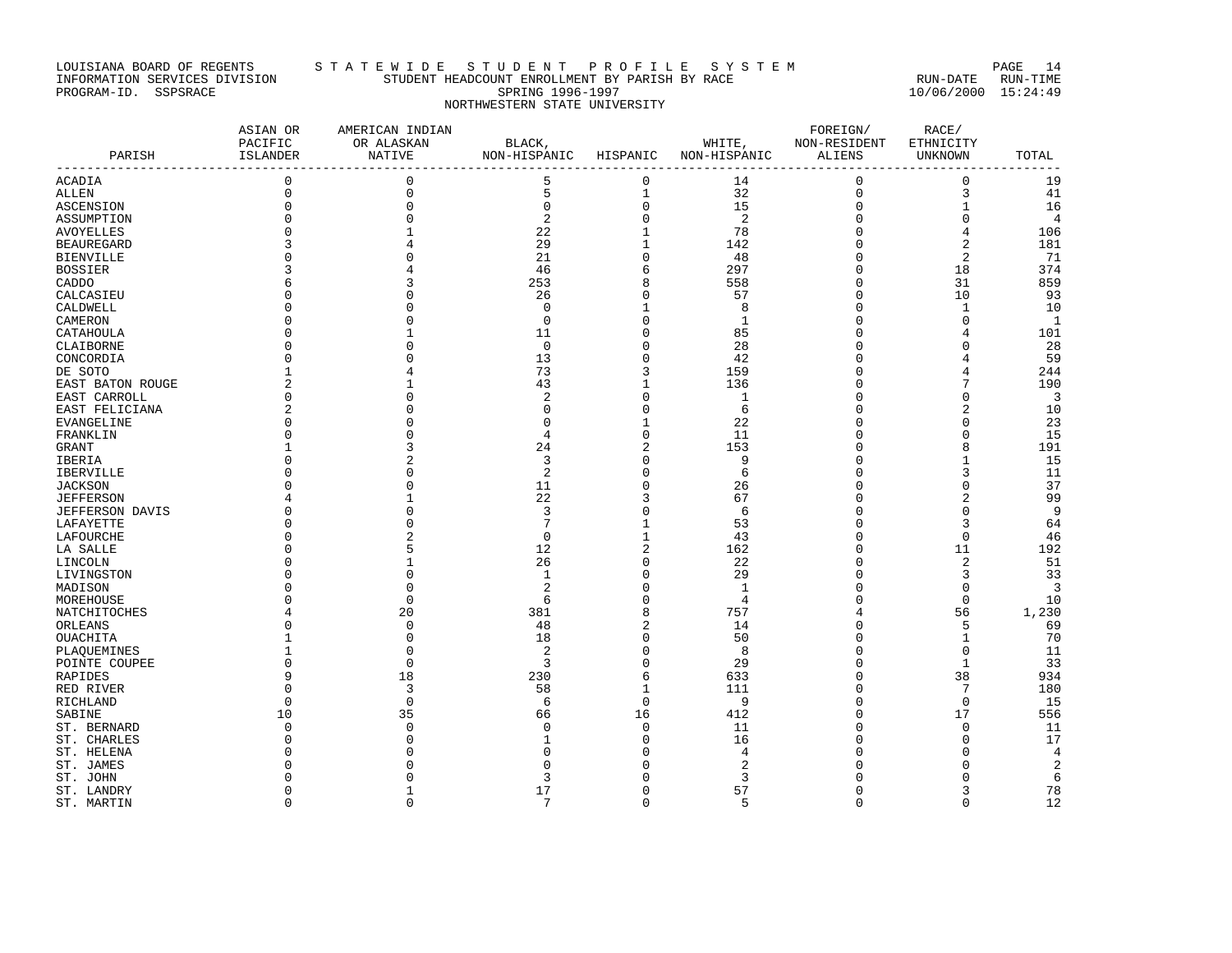# LOUISIANA BOARD OF REGENTS S T A T E W I D E S T U D E N T P R O F I L E S Y S T E M PAGE 15 INFORMATION SERVICES DIVISION STUDENT HEADCOUNT ENROLLMENT BY PARISH BY RACE RUN-DATE RUN-TIME PROGRAM-ID. SSPSRACE SPRING 1996-1997 10/06/2000 15:24:49 NORTHWESTERN STATE UNIVERSITY

| PARISH             | ASIAN OR<br>PACIFIC<br>ISLANDER | AMERICAN INDIAN<br>OR ALASKAN<br>NATIVE | BLACK,<br>NON-HISPANIC | HISPANIC | WHITE,<br>NON-HISPANIC | FOREIGN/<br>NON-RESIDENT<br>ALIENS | RACE/<br>ETHNICITY<br><b>UNKNOWN</b> | TOTAL |
|--------------------|---------------------------------|-----------------------------------------|------------------------|----------|------------------------|------------------------------------|--------------------------------------|-------|
| ST. MARY           |                                 |                                         |                        |          | 10                     |                                    |                                      | 16    |
| ST. TAMMANY        |                                 |                                         |                        |          | 50                     |                                    |                                      | 61    |
| TANGIPAHOA         |                                 |                                         |                        |          | 14                     |                                    |                                      | 15    |
| TENSAS             |                                 |                                         |                        |          |                        |                                    |                                      |       |
| TERREBONNE         |                                 |                                         |                        |          | 25                     |                                    |                                      | 29    |
| UNION              |                                 |                                         |                        |          |                        |                                    |                                      |       |
| VERMILLION         |                                 |                                         |                        |          | 21                     |                                    |                                      | 31    |
| VERNON             |                                 |                                         | 215                    | 58       | 869                    |                                    |                                      | 1,259 |
| WASHINGTON         |                                 |                                         |                        |          |                        |                                    |                                      |       |
| WEBSTER            |                                 |                                         | 25                     |          |                        |                                    |                                      | 91    |
| WEST BATON ROUGE   |                                 |                                         |                        |          |                        |                                    |                                      | 10    |
| WEST CARROLL       |                                 |                                         |                        |          |                        |                                    |                                      |       |
| WEST FELICIANA     |                                 |                                         |                        |          | 11                     |                                    |                                      | 12    |
| WINN               |                                 |                                         | 86                     |          | 270                    |                                    | 16                                   | 378   |
| LOUISIANA TOTAL    | 85                              | 135                                     | 1,866                  | 124      | 5,795                  |                                    | 346                                  | 8,358 |
| OUT-OF-STATE TOTAL |                                 |                                         | 114                    | 21       | 385                    |                                    | 16                                   | 545   |
| FOREIGN TOTAL      |                                 |                                         |                        |          |                        | 39                                 |                                      | 40    |
| TOTAL STUDENTS     | 87                              | 142                                     | 1,980                  | 145      | 6,181                  | 46                                 | 362                                  | 8,943 |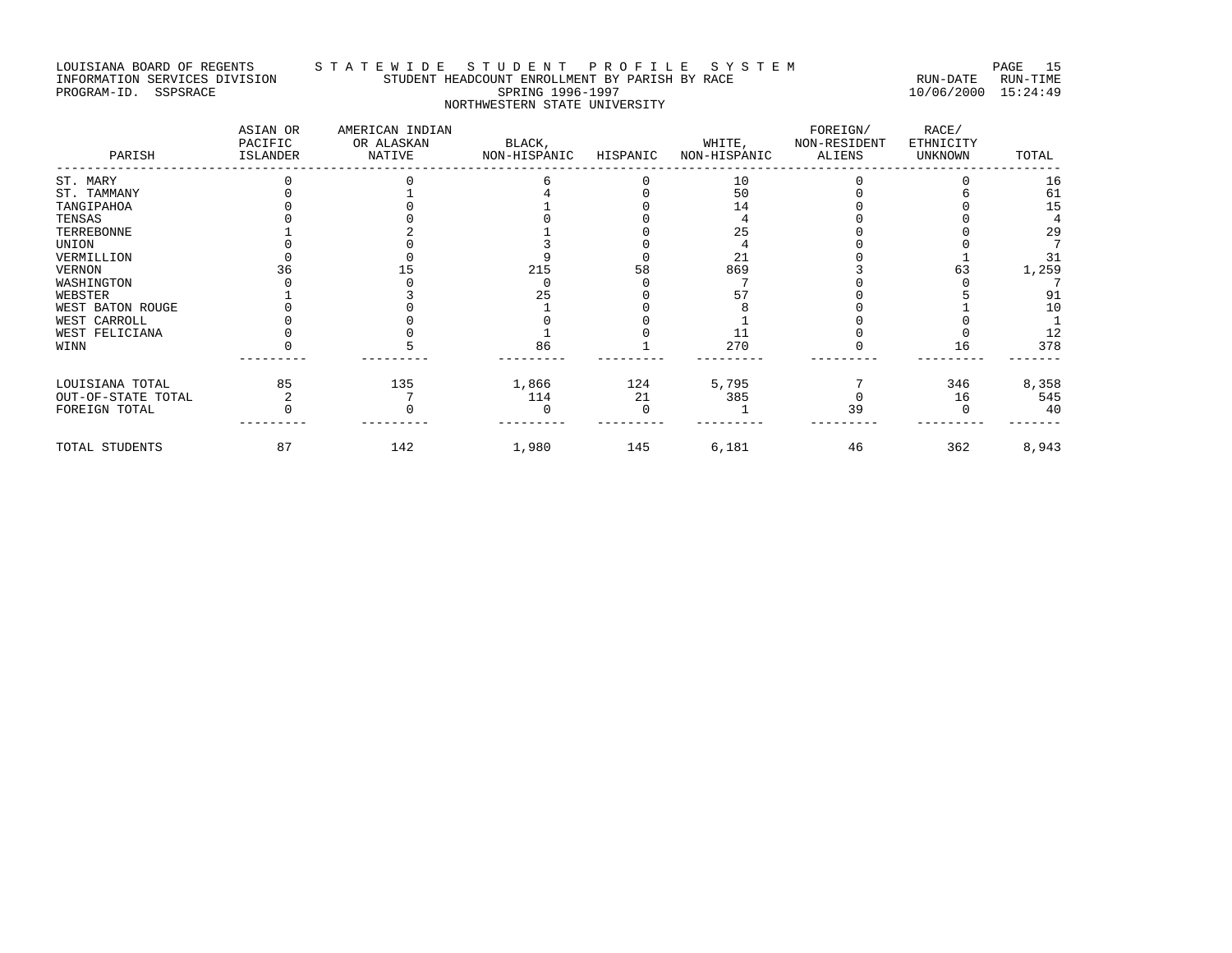# LOUISIANA BOARD OF REGENTS STA TE WIDE STUDENT PROFILE SYSTEM NAGE 16 INFORMATION SERVICES DIVISION STUDENT HEADCOUNT ENROLLMENT BY PARISH BY RACE RUN-DATE RUN-TIME PROGRAM-ID. SSPSRACE SPRING 1996-1997 10/06/2000 15:24:49 SOUTHEASTERN LA. UNIVERSITY

| PARISH           | ASIAN OR<br>PACIFIC<br>ISLANDER | AMERICAN INDIAN<br>OR ALASKAN<br>NATIVE | BLACK,<br>NON-HISPANIC HISPANIC NON-HISPANIC |             | WHITE,         | FOREIGN/<br>NON-RESIDENT<br>ALIENS | RACE/<br>ETHNICITY<br>UNKNOWN | TOTAL          |
|------------------|---------------------------------|-----------------------------------------|----------------------------------------------|-------------|----------------|------------------------------------|-------------------------------|----------------|
| ACADIA           | $\mathbf 0$                     | $\mathbf 0$                             | $\mathbf{0}$                                 | $\mathbf 0$ | 6              | 0                                  | $\mathbf 0$                   | 6              |
| ALLEN            | $\Omega$                        | $\mathbf 0$                             | $\mathbf 0$                                  | $\mathbf 0$ | 3              | $\mathbf 0$                        | $\mathbf 0$                   | 3              |
| ASCENSION        | 0                               | 1                                       | 26                                           | 3           | 546            | $\mathbf 0$                        | 0                             | 576            |
| ASSUMPTION       |                                 | $\Omega$                                | 1                                            | $\mathbf 0$ | 16             | $\mathbf 0$                        | $\Omega$                      | 18             |
| AVOYELLES        |                                 | $\cap$                                  | 3                                            | $\Omega$    | 16             | n                                  | ∩                             | 19             |
| BEAUREGARD       |                                 |                                         |                                              | $\Omega$    |                | n                                  | $\Omega$                      | 6              |
| BIENVILLE        |                                 |                                         | 2                                            | $\Omega$    | -1             | 0                                  | $\Omega$                      | 3              |
| BOSSIER          |                                 |                                         | $\Omega$                                     | $\Omega$    | 6              | $\Omega$                           | $\Omega$                      | 6              |
| CADDO            |                                 | Λ                                       | $\overline{2}$                               | $\Omega$    | 17             | n                                  | $\Omega$                      | 19             |
| CALCASIEU        |                                 |                                         | 10                                           | 0           | 22             | 0                                  | $\Omega$                      | 33             |
| CALDWELL         |                                 | $\Omega$                                | $\Omega$                                     | 0           | $\overline{2}$ | $\Omega$                           | $\Omega$                      | $\overline{2}$ |
| CATAHOULA        |                                 |                                         | $\overline{2}$                               | $\Omega$    | -1             | n                                  | $\Omega$                      | 3              |
| CONCORDIA        | O                               | Λ                                       | 1                                            | 0           | $\overline{4}$ | 0                                  | $\Omega$                      | 5              |
| DE SOTO          | $\Omega$                        |                                         | $\mathbf{1}$                                 | $\Omega$    | $\mathbf{1}$   | n                                  | $\Omega$                      | 2              |
| EAST BATON ROUGE | 23                              | 8                                       | 142                                          | 32          | 2,368          | U                                  | 3                             | 2,576          |
| EAST CARROLL     | $\Omega$                        | N                                       | -1                                           | 0           | $\Omega$       | 0                                  | $\Omega$                      | -1             |
| EAST FELICIANA   | $\Omega$                        | U                                       | 15                                           | $\mathbf 0$ | 63             | $\Omega$                           | $\Omega$                      | 78             |
| EVANGELINE       |                                 | Λ                                       | $\Omega$                                     | 1           | 11             | U                                  | O                             | 12             |
| FRANKLIN         |                                 | U                                       | $\cap$                                       | $\Omega$    |                | U                                  | O                             | 2              |
| GRANT            |                                 |                                         | $\cap$                                       | $\Omega$    | 2              | U                                  | $\Omega$                      | $\overline{2}$ |
| IBERIA           |                                 |                                         | $\mathbf{1}$                                 | 0           | 9              | U                                  | $\Omega$                      | 10             |
| IBERVILLE        |                                 | U                                       | 13                                           | $\Omega$    | 81             | n                                  | ∩                             | 94             |
| JACKSON          |                                 | O                                       | $\mathbf 0$                                  | $\mathbf 0$ | 2              | n                                  | $\Omega$                      | 2              |
| JEFFERSON        |                                 | 5                                       | 64                                           | 39          | 863            | n                                  | 1                             | 977            |
| JEFFERSON DAVIS  |                                 | U                                       | $\Omega$                                     | $\Omega$    | 4              | n                                  | O                             | $\overline{4}$ |
| LAFAYETTE        | U                               | U                                       | $\overline{2}$                               | 2           | 19             | n                                  | $\Omega$                      | 23             |
| LAFOURCHE        |                                 |                                         | $\overline{2}$                               | 0           | 23             | 0                                  | $\Omega$                      | 27             |
| LA SALLE         | O                               | O                                       | $\Omega$                                     | 0           | 1              | n                                  | $\Omega$                      | 1              |
| LINCOLN          |                                 |                                         | $\Omega$                                     | $\mathbf 0$ | $\mathbf{1}$   | $\Omega$                           | $\Omega$                      | 1              |
| LIVINGSTON       |                                 | 6                                       | 48                                           | 10          | 1,364          | U                                  | $\Omega$                      | 1,429          |
| MADISON          |                                 | Λ                                       | $\mathbf{1}$                                 | $\Omega$    | $\mathbf{1}$   | n                                  | $\cap$                        | $\overline{2}$ |
| MOREHOUSE        |                                 | N                                       | 1                                            | $\mathbf 0$ | $\mathbf{1}$   | n                                  | $\Omega$                      | 2              |
| NATCHITOCHES     |                                 | N                                       | 1                                            | 1           | 9              | U                                  | O                             | 12             |
| ORLEANS          |                                 | ς                                       | 89                                           | 12          | 439            | $\Omega$                           | $\Omega$                      | 548            |
| OUACHITA         |                                 | $\Omega$                                | 2                                            | $\mathbf 0$ | 8              | n                                  | O                             | 10             |
| PLAOUEMINES      |                                 | 1                                       | 10                                           | $\Omega$    | 77             | O                                  | O                             | 88             |
| POINTE COUPEE    | U                               | 2                                       | 1                                            | 0           | 56             | U                                  | $\Omega$                      | 59             |
| RAPIDES          |                                 | O                                       | $\Omega$                                     | 1           | 26             | U                                  | $\Omega$                      | 27             |
| RICHLAND         |                                 |                                         | ∩                                            | $\Omega$    | 2              | n                                  | ∩                             | $\overline{2}$ |
| SABINE           |                                 |                                         | $\Omega$                                     | $\mathbf 0$ | $\mathbf{1}$   | U                                  | $\Omega$                      | 1              |
| ST. BERNARD      |                                 |                                         | $\mathbf 0$                                  | 12          | 175            | 0                                  | $\Omega$                      | 189            |
| ST. CHARLES      |                                 | 2                                       | 27                                           | 2           | 180            | n                                  | $\Omega$                      | 212            |
| ST. HELENA       |                                 | U                                       | 60                                           | $\mathbf 0$ | 26             | O                                  | ∩                             | 86             |
| ST. JAMES        |                                 |                                         | 5                                            | $\mathbf 0$ | 31             | n                                  | $\Omega$                      | 36             |
| ST. JOHN         |                                 |                                         | 36                                           | 7           | 309            | n                                  | O                             | 353            |
| ST. LANDRY       |                                 |                                         | $\overline{2}$                               | 0           | 18             |                                    | $\Omega$                      | 20             |
| ST. MARTIN       | U                               |                                         | $\cap$                                       | 0           | -5             | n                                  |                               | - 5            |
| ST. MARY         | n                               | $\cap$                                  | २                                            | $\Omega$    | 18             |                                    | $\cap$                        | 21             |
| ST. TAMMANY      | 15                              | 15                                      | 161                                          | 35          | 2,220          | n                                  | 0                             | 2,446          |
| TANGIPAHOA       | 13                              | 19                                      | 503                                          | 30          | 2,527          | $\Omega$                           | $\mathbf{1}$                  | 3,093          |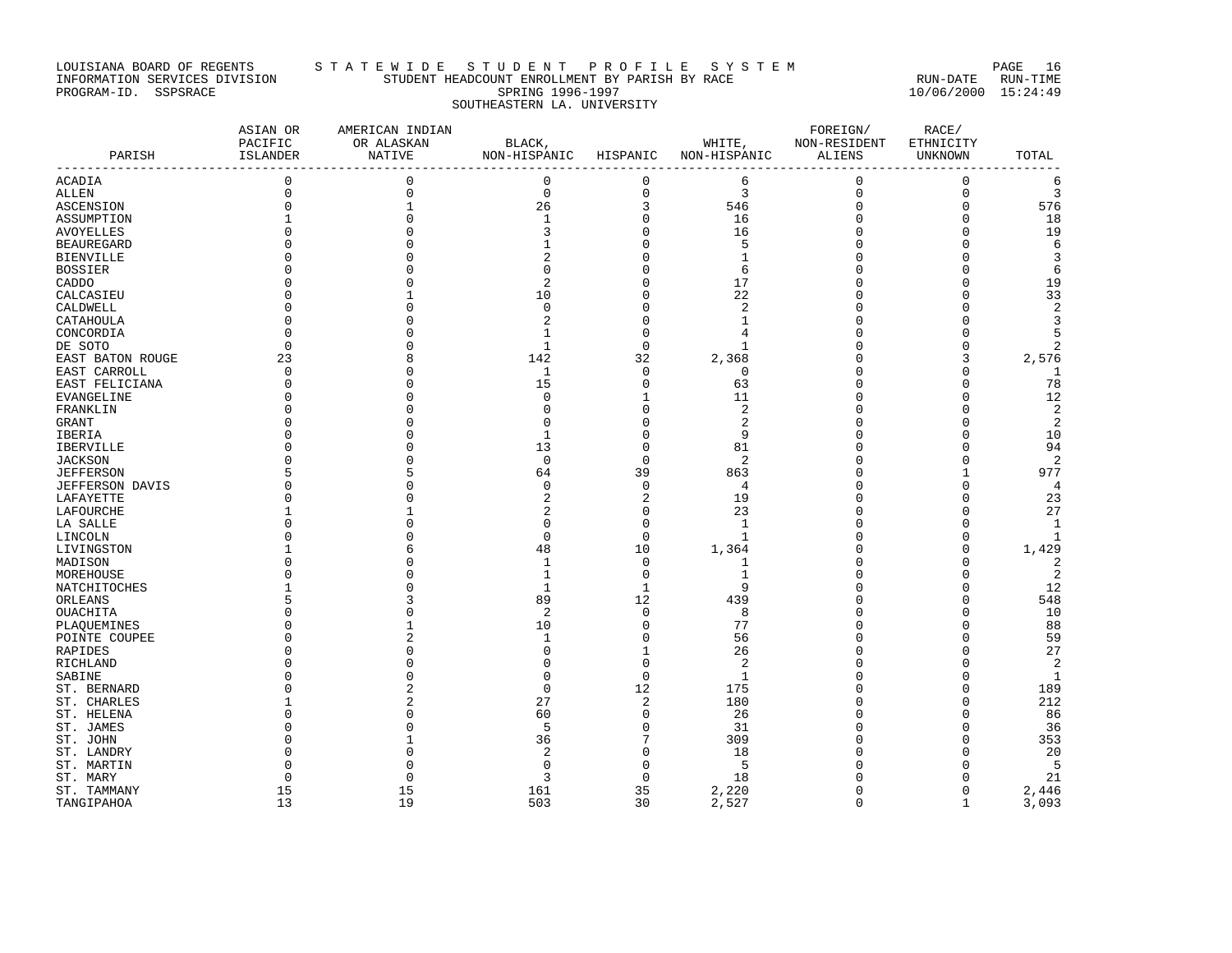#### LOUISIANA BOARD OF REGENTS STA TE WIDE STUDENT PROFILE SYSTEM PAGE 17 INFORMATION SERVICES DIVISION STUDENT HEADCOUNT ENROLLMENT BY PARISH BY RACE RUN-DATE RUN-TIME PROGRAM-ID. SSPSRACE SPRING 1996-1997 10/06/2000 15:24:49 SOUTHEASTERN LA. UNIVERSITY

| PARISH             | ASIAN OR<br>PACIFIC<br>ISLANDER | AMERICAN INDIAN<br>OR ALASKAN<br>NATIVE | BLACK,<br>NON-HISPANIC | HISPANIC | WHITE,<br>NON-HISPANIC | FOREIGN/<br>NON-RESIDENT<br>ALIENS | RACE/<br>ETHNICITY<br><b>UNKNOWN</b> | TOTAL  |
|--------------------|---------------------------------|-----------------------------------------|------------------------|----------|------------------------|------------------------------------|--------------------------------------|--------|
| TENSAS             |                                 |                                         |                        |          |                        |                                    |                                      |        |
| TERREBONNE         |                                 |                                         |                        |          |                        |                                    |                                      | 31     |
| UNION              |                                 |                                         |                        |          |                        |                                    |                                      |        |
| VERMILLION         |                                 |                                         |                        |          |                        |                                    |                                      |        |
| VERNON             |                                 |                                         |                        |          |                        |                                    |                                      |        |
| WASHINGTON         |                                 |                                         | 124                    |          | 430                    |                                    |                                      | 555    |
| WEBSTER            |                                 |                                         |                        |          |                        |                                    |                                      |        |
| WEST BATON ROUGE   |                                 |                                         |                        |          | 76                     |                                    |                                      | 79     |
| WEST FELICIANA     |                                 |                                         |                        |          | 29                     |                                    |                                      | 32     |
| WINN               |                                 |                                         |                        |          |                        |                                    |                                      |        |
| LOUISIANA TOTAL    | 67                              | 68                                      | 1,374                  | 189      | 12,171                 |                                    |                                      | 13,876 |
| OUT-OF-STATE TOTAL |                                 |                                         | 26                     | า ว      | 227                    |                                    |                                      | 270    |
| FOREIGN TOTAL      |                                 |                                         |                        |          |                        | 106                                |                                      | 106    |
| TOTAL STUDENTS     | 68                              | 71                                      | 1,400                  | 202      | 12,398                 | 106                                |                                      | 14,252 |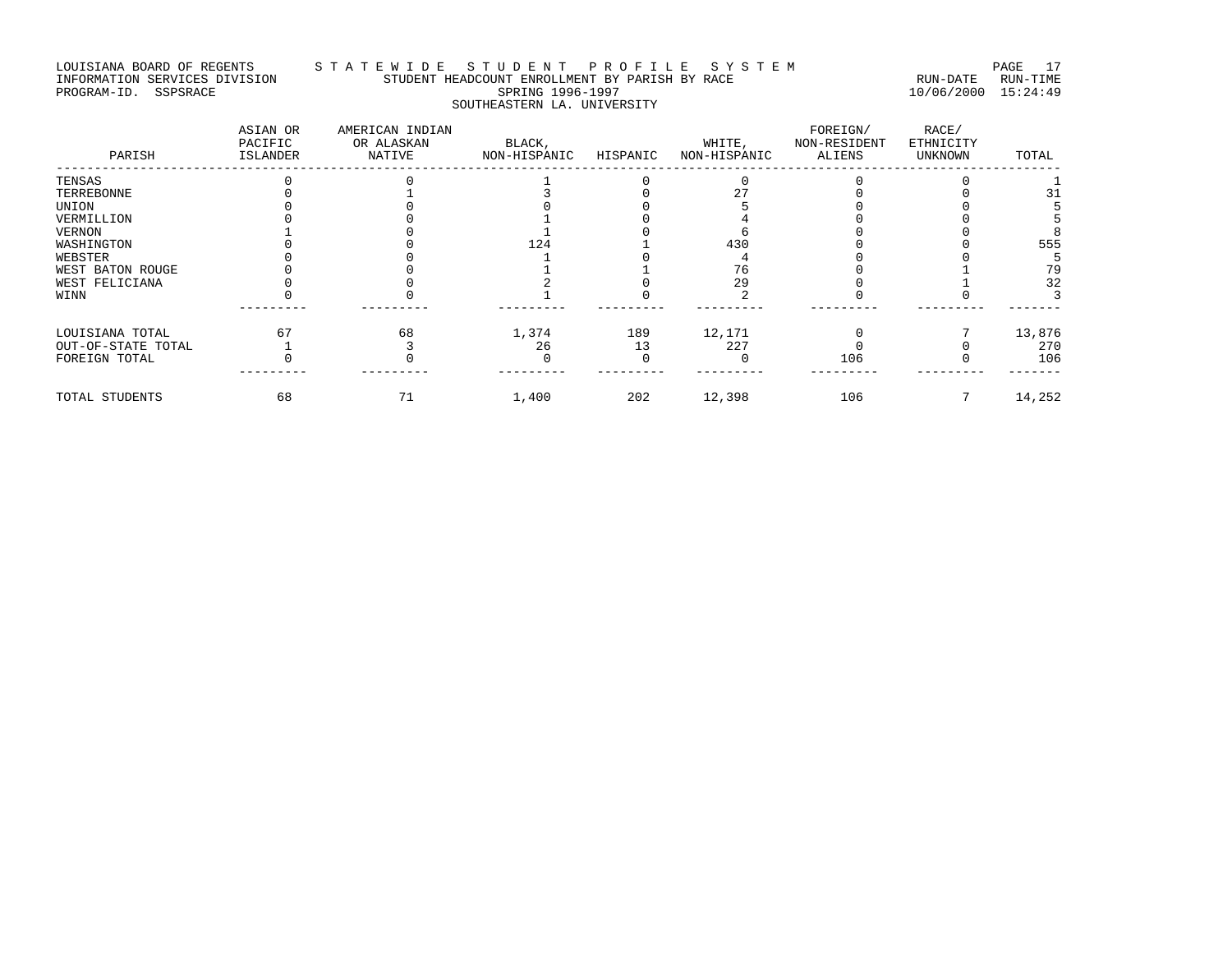# LOUISIANA BOARD OF REGENTS S T A T E W I D E S T U D E N T P R O F I L E S Y S T E M PAGE 18 INFORMATION SERVICES DIVISION STUDENT HEADCOUNT ENROLLMENT BY PARISH BY RACE RUN-DATE RUN-TIME PROGRAM-ID. SSPSRACE SPRING 1996-1997 10/06/2000 15:24:49 UNIVERSITY OF LA. IN LAFAYETTE

| PARISH                       | ASIAN OR<br>PACIFIC<br>ISLANDER | AMERICAN INDIAN<br>OR ALASKAN<br>NATIVE | BLACK,<br>NON-HISPANIC HISPANIC |                         | WHITE,<br>NON-HISPANIC | FOREIGN/<br>NON-RESIDENT<br>ALIENS | RACE/<br>ETHNICITY<br>UNKNOWN | TOTAL            |
|------------------------------|---------------------------------|-----------------------------------------|---------------------------------|-------------------------|------------------------|------------------------------------|-------------------------------|------------------|
| ACADIA                       | $\mathbf 0$                     | 0                                       | 75                              | $\mathbf 0$             | 451                    | 3                                  | 8                             | $- - - -$<br>537 |
| ALLEN                        | $\mathbf 0$                     | $\mathbf 0$                             | 5                               | $\mathbf 0$             | 9                      | $\mathbf 0$                        | $\overline{2}$                | 16               |
| ASCENSION                    | $\Omega$                        | $\mathbf 0$                             | 20                              | $\overline{\mathbf{c}}$ | 60                     | $\mathbf{0}$                       | $\Omega$                      | 82               |
| ASSUMPTION                   |                                 | $\Omega$                                | 10                              | $\mathbf 0$             | 5                      | $\Omega$                           | $\mathbf{0}$                  | 15               |
| AVOYELLES                    |                                 |                                         | 29                              | 1                       | 98                     | $\Omega$                           | $\mathbf{1}$                  | 130              |
| <b>BEAUREGARD</b>            |                                 | N                                       | 6                               | 1                       | 7                      | $\Omega$                           | $\Omega$                      | 14               |
| BIENVILLE                    |                                 |                                         | 2                               | $\mathbf 0$             | $\Omega$               |                                    | $\Omega$                      | 2                |
| BOSSIER                      |                                 |                                         | 6                               | $\Omega$                | 11                     | $\Omega$                           | $\Omega$                      | 18               |
| CADDO                        |                                 |                                         | 33                              | $\Omega$                | 30                     | U                                  | $\Omega$                      | 63               |
| CALCASIEU                    |                                 | U                                       | 68                              | 2                       | 52                     | 3                                  | 1                             | 127              |
| CAMERON                      |                                 |                                         | $\Omega$                        | $\Omega$                | 6                      | $\Omega$                           | $\Omega$                      | 6                |
| CLAIBORNE                    |                                 |                                         | 2                               | $\Omega$                | O                      | C                                  | $\Omega$                      | 2                |
| CONCORDIA                    |                                 |                                         | $\mathbf{1}$                    | $\Omega$                |                        | $\Omega$                           | $\Omega$                      | 3                |
| DE SOTO                      |                                 |                                         | 3                               | $\Omega$                | 4                      | C                                  | $\Omega$                      | 7                |
| EAST BATON ROUGE             |                                 |                                         | 84                              | 4                       | 209                    |                                    | 2                             | 305              |
| EAST CARROLL                 |                                 |                                         | $\Omega$                        | $\Omega$                | 1                      | $\cap$                             | $\Omega$                      | 1                |
| EAST FELICIANA               |                                 |                                         | 4                               | $\Omega$                | 8                      | $\Omega$                           | $\Omega$                      | 12               |
| EVANGELINE                   | U                               |                                         | 24                              | $\Omega$                | 105                    |                                    | $\Omega$                      | 131              |
| FRANKLIN                     | O                               |                                         | $\Omega$                        | $\mathbf 0$             | -1                     | $\Omega$                           | $\mathbf{0}$                  | 1                |
|                              | O                               |                                         | 5                               | $\mathbf 0$             | κ                      |                                    | 1                             | 9                |
| GRANT<br>IBERIA              | 20                              |                                         | 281                             | 12                      | 1,027                  | 3                                  | 29                            | 1,376            |
| IBERVILLE                    | O                               |                                         | 11                              | 0                       | 26                     | ∩                                  | $\Omega$                      | 37               |
|                              | 0                               | N                                       | 3                               | 0                       | -1                     | $\Omega$                           | $\mathbf 0$                   | 4                |
| JACKSON<br><b>JEFFERSON</b>  | 3                               |                                         | 68                              | 24                      | 215                    | $\mathbf{1}$                       | 7                             | 319              |
|                              | $\Omega$                        | 1                                       | 12                              | $\mathbf 0$             | 62                     | 2                                  | 1                             | 78               |
| JEFFERSON DAVIS<br>LAFAYETTE | 91                              | 27                                      | 972                             | 109                     | 5,540                  | 58                                 | 118                           | 6,915            |
|                              | $\Omega$                        | $\mathbf{1}$                            | 18                              | 0                       | 69                     | 1                                  | 1                             | 90               |
| LAFOURCHE                    | $\Omega$                        | 0                                       | 1                               | 0                       | 2                      | $\Omega$                           | $\mathbf 0$                   | 3                |
| LA SALLE                     |                                 |                                         | 3                               | $\Omega$                | 2                      |                                    |                               | 6                |
| LINCOLN<br>LIVINGSTON        |                                 |                                         |                                 | $\Omega$                | 21                     | C                                  | ∩                             | 23               |
| MADISON                      |                                 |                                         | $\Omega$                        | 0                       | 1                      | C                                  | O                             | $\mathbf{1}$     |
| MOREHOUSE                    |                                 |                                         | $\Omega$                        | $\Omega$                | 1                      | $\Omega$                           | $\Omega$                      | 1                |
| NATCHITOCHES                 |                                 |                                         | 13                              | $\Omega$                | 14                     |                                    | 1                             | 28               |
| ORLEANS                      |                                 |                                         | 144                             | 4                       | 54                     |                                    | 6                             | 214              |
| OUACHITA                     |                                 | Λ                                       | 18                              | 0                       | 11                     | ∩                                  | O                             | 29               |
| PLAQUEMINES                  |                                 | N                                       | 3                               | 1                       | 13                     | 0                                  | $\Omega$                      | 17               |
| POINTE COUPEE                | U                               | U                                       | 14                              | 1                       | 83                     | $\bigcap$                          | 1                             | 99               |
| RAPIDES                      |                                 | 2                                       | 89                              | 1                       | 121                    |                                    |                               | 222              |
| RED RIVER                    | U                               | O                                       | 1                               | $\mathbf 0$             | 1                      | C                                  | O                             | $\overline{c}$   |
| SABINE                       |                                 | Λ                                       | $\Omega$                        |                         | 2                      | U                                  | O                             | 3                |
| ST. BERNARD                  |                                 | N                                       | 1                               | 0                       | 43                     | C                                  | $\Omega$                      | 44               |
| ST. CHARLES                  |                                 |                                         | 11                              | 0                       | 50                     | C                                  | 1                             | 63               |
| ST. JAMES                    |                                 |                                         | 5                               | $\Omega$                | 16                     | $\cap$                             | 2                             | 23               |
| ST. JOHN                     |                                 |                                         | 25                              | 0                       | 29                     | ∩                                  | $\mathbf{0}$                  | 54               |
| ST. LANDRY                   |                                 |                                         | 285                             | 4                       | 603                    | 5                                  | 14                            | 914              |
| ST. MARTIN                   |                                 |                                         | 213                             | 10                      | 615                    |                                    | 10                            | 861              |
| ST. MARY                     |                                 |                                         | 133                             | 8                       | 230                    |                                    | 2                             | 384              |
| ST. TAMMANY                  |                                 |                                         | 20                              | 5                       | 136                    | U                                  | 5                             | 169              |
| TANGIPAHOA                   | 0                               | 0                                       | 11                              | $\mathbf 0$             | 20                     | $\mathbf{1}$                       | 3                             | 35               |
| TERREBONNE                   | $\Omega$                        | 3                                       | 47                              | 1                       | 100                    | $\mathbf{1}$                       | $\mathbf{1}$                  | 153              |
|                              |                                 |                                         |                                 |                         |                        |                                    |                               |                  |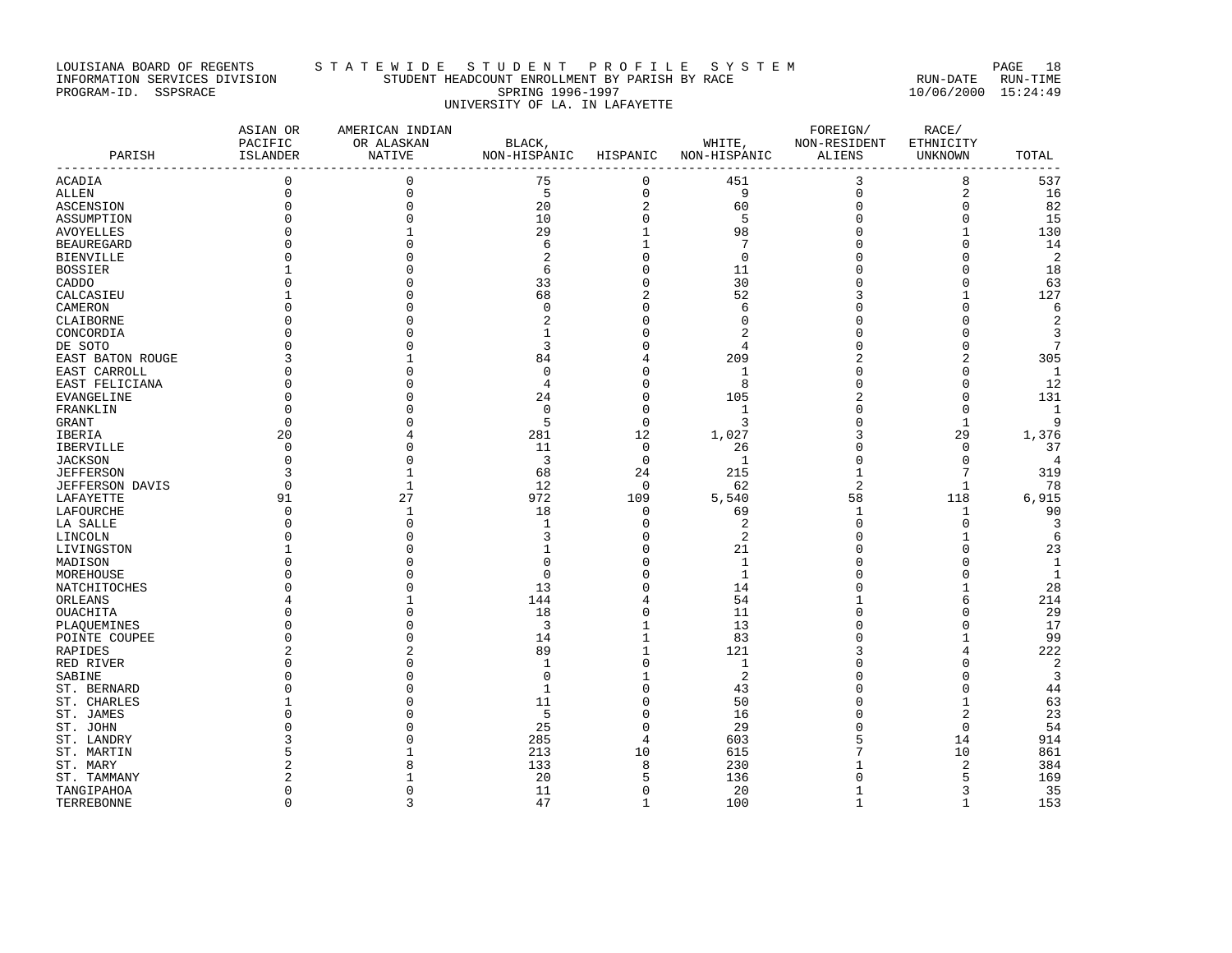# LOUISIANA BOARD OF REGENTS S T A T E W I D E S T U D E N T P R O F I L E S Y S T E M PAGE 19 INFORMATION SERVICES DIVISION STUDENT HEADCOUNT ENROLLMENT BY PARISH BY RACE RUN-DATE RUN-TIME PROGRAM-ID. SSPSRACE SPRING 1996-1997 10/06/2000 15:24:49 UNIVERSITY OF LA. IN LAFAYETTE

| PARISH             | ASIAN OR<br>PACIFIC<br>ISLANDER | AMERICAN INDIAN<br>OR ALASKAN<br>NATIVE | BLACK,<br>NON-HISPANIC | HISPANIC | WHITE,<br>NON-HISPANIC | FOREIGN/<br>NON-RESIDENT<br>ALIENS | RACE/<br>ETHNICITY<br>UNKNOWN | TOTAL  |
|--------------------|---------------------------------|-----------------------------------------|------------------------|----------|------------------------|------------------------------------|-------------------------------|--------|
| UNION              |                                 |                                         |                        |          |                        |                                    |                               |        |
| VERMILLION         |                                 |                                         | 104                    |          | 793                    |                                    |                               | 942    |
| VERNON             |                                 |                                         |                        |          | 1 6                    |                                    |                               | 28     |
| WASHINGTON         |                                 |                                         |                        |          |                        |                                    |                               | 10     |
| WEBSTER            |                                 |                                         |                        |          |                        |                                    |                               |        |
| WEST BATON ROUGE   |                                 |                                         |                        |          |                        |                                    |                               | 34     |
| WEST CARROLL       |                                 |                                         |                        |          |                        |                                    |                               |        |
| WEST FELICIANA     |                                 |                                         |                        |          |                        |                                    |                               | 10     |
| WINN               |                                 |                                         |                        |          |                        |                                    |                               |        |
| LOUISIANA TOTAL    | 166                             | 55                                      | 2,907                  | 199      | 11,026                 | 98                                 | 235                           | 14,686 |
| OUT-OF-STATE TOTAL |                                 |                                         | 50                     | 13       | 220                    |                                    |                               | 295    |
| FOREIGN TOTAL      |                                 |                                         |                        |          |                        | 536                                |                               | 536    |
| TOTAL STUDENTS     | 170                             | 58                                      | 2,957                  | 212      | 11,246                 | 634                                | 240                           | 15,517 |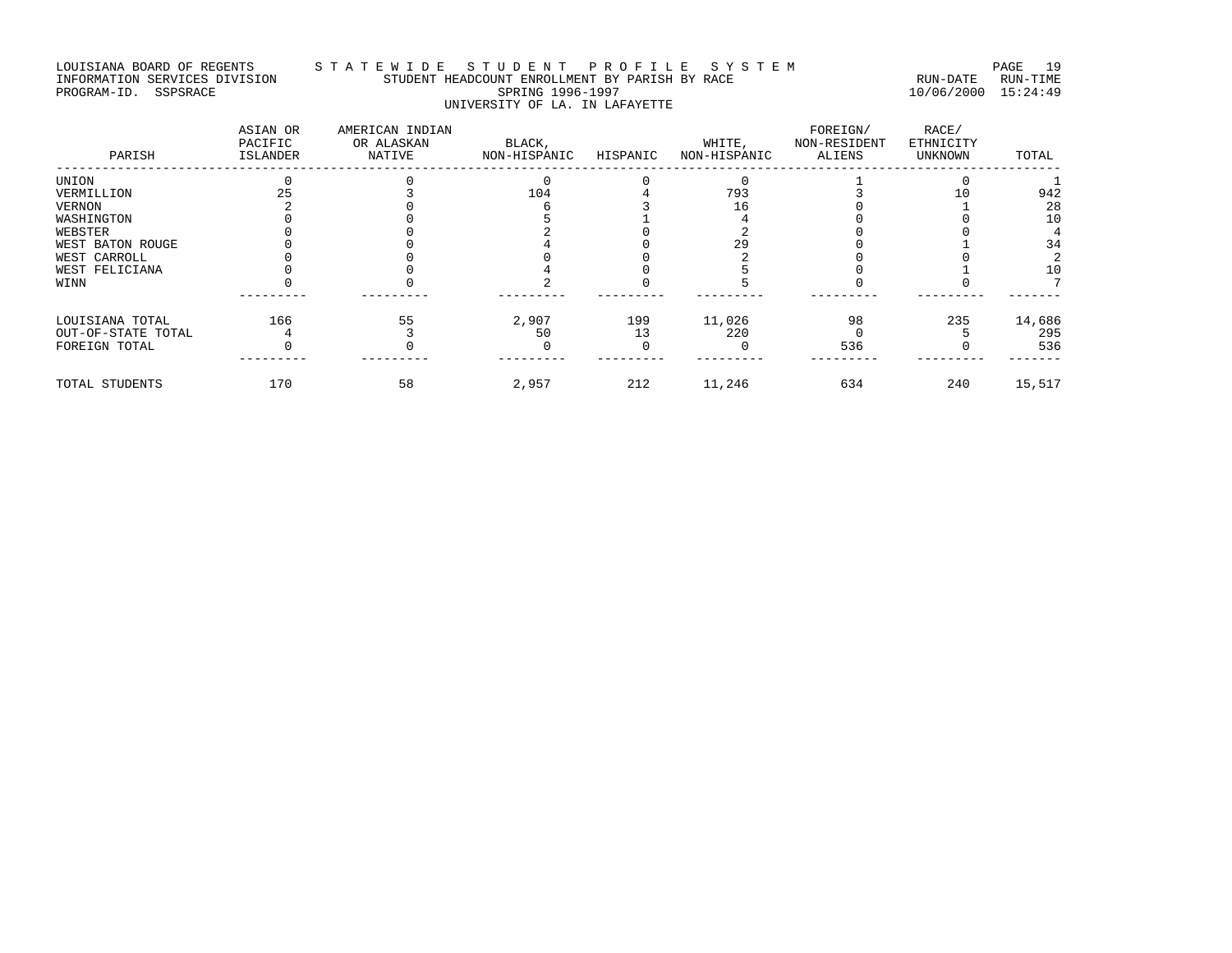#### LOUISIANA BOARD OF REGENTS STA TE WIDE STUDENT PROFILE SYSTEM PAGE 20 INFORMATION SERVICES DIVISION STUDENT HEADCOUNT ENROLLMENT BY PARISH BY RACE RUN-DATE RUN-TIME PROGRAM-ID. SSPSRACE SPRING 1996-1997 10/06/2000 15:24:49 L.S.U. AT ALEXANDRIA

| PARISH                          | ASIAN OR<br>PACIFIC<br>ISLANDER | AMERICAN INDIAN<br>OR ALASKAN<br>NATIVE<br>. _ _ _ _ _ _ _ _ _ _ _ _ _ | BLACK,<br>NON-HISPANIC HISPANIC |             | WHITE,<br>NON-HISPANIC | FOREIGN/<br>NON-RESIDENT<br>ALIENS | RACE/<br>ETHNICITY<br>UNKNOWN | TOTAL                   |
|---------------------------------|---------------------------------|------------------------------------------------------------------------|---------------------------------|-------------|------------------------|------------------------------------|-------------------------------|-------------------------|
| --------------<br><b>ACADIA</b> | $\mathbf 0$                     | $\mathsf 0$                                                            | 0                               | $\mathbf 0$ | 1                      | 0                                  | $\mathbf 0$                   | 1                       |
| ALLEN                           | $\mathbf 0$                     | $\mathbf 0$                                                            | 5                               | 0           | 42                     | $\mathbf 0$                        | $\mathbf 0$                   | 47                      |
| ASCENSION                       | $\Omega$                        | $\mathbf 0$                                                            | $\mathbf 0$                     | 0           | 2                      | 0                                  | $\Omega$                      | $\overline{2}$          |
| <b>AVOYELLES</b>                |                                 |                                                                        | 42                              | 3           | 317                    | $\mathbf{1}$                       | $\Omega$                      | 366                     |
| <b>BEAUREGARD</b>               |                                 | $\cap$                                                                 | $\Omega$                        | $\Omega$    | 3                      | $\Omega$                           |                               | 3                       |
| <b>BOSSIER</b>                  |                                 |                                                                        |                                 | O           | $\overline{2}$         |                                    |                               | $\overline{a}$          |
| CADDO                           |                                 |                                                                        |                                 | $\Omega$    |                        |                                    |                               | 9                       |
| CALCASIEU                       |                                 |                                                                        |                                 | 0           |                        |                                    |                               | 9                       |
| CALDWELL                        |                                 |                                                                        |                                 | $\Omega$    | 8                      |                                    |                               | 8                       |
| CATAHOULA                       |                                 |                                                                        |                                 | U           | 41                     |                                    |                               | 45                      |
| CONCORDIA                       |                                 |                                                                        |                                 | O           | 8                      |                                    |                               | 9                       |
| EAST BATON ROUGE                |                                 |                                                                        |                                 | O           | 22                     |                                    |                               | 22                      |
| EAST CARROLL                    |                                 |                                                                        |                                 | $\Omega$    | $\mathbf{1}$           |                                    |                               | $\mathbf{1}$            |
| EVANGELINE                      |                                 |                                                                        |                                 | $\Omega$    | 79                     |                                    | $\Omega$                      | 83                      |
| FRANKLIN                        |                                 |                                                                        |                                 | 0           | 4                      |                                    | $\Omega$                      | 4                       |
| GRANT                           |                                 |                                                                        |                                 | 0           | 118                    |                                    | $\Omega$                      | 128                     |
| IBERIA                          |                                 |                                                                        |                                 | 0           | 4                      |                                    |                               | 4                       |
| <b>JACKSON</b>                  |                                 |                                                                        |                                 | $\Omega$    |                        |                                    |                               | $\mathbf{1}$            |
| <b>JEFFERSON</b>                |                                 |                                                                        |                                 | $\Omega$    |                        |                                    |                               | 3                       |
| LAFAYETTE                       |                                 |                                                                        |                                 | 1           | 6                      |                                    |                               | 8                       |
| LAFOURCHE                       |                                 |                                                                        |                                 | $\Omega$    | 2                      |                                    |                               | $\boldsymbol{2}$        |
| LA SALLE                        |                                 |                                                                        |                                 | 0           | 45                     |                                    |                               | 45                      |
| LINCOLN                         |                                 |                                                                        |                                 | O           |                        |                                    |                               | $\overline{3}$          |
| LIVINGSTON                      |                                 |                                                                        |                                 | O           |                        |                                    |                               | $\overline{a}$          |
| NATCHITOCHES                    |                                 |                                                                        |                                 | $\Omega$    |                        |                                    |                               | 9                       |
| ORLEANS                         |                                 |                                                                        |                                 | O           | .5                     |                                    |                               | 5                       |
| OUACHITA                        |                                 |                                                                        |                                 |             | 6                      |                                    |                               | 8                       |
| POINTE COUPEE                   | U                               | $\cap$                                                                 |                                 | O           | 4                      | U                                  | O                             | 5                       |
| RAPIDES                         | 17                              | 16                                                                     | 219                             | 9           | 985                    |                                    | $\Omega$                      | 1,253                   |
| RICHLAND                        | <sup>0</sup>                    | 0                                                                      | O                               | $\Omega$    | 2                      |                                    | ∩                             | 2                       |
| SABINE                          | <sup>0</sup>                    | $\Omega$                                                               |                                 |             | 5                      | U                                  |                               | $\epsilon$              |
| ST. BERNARD                     |                                 |                                                                        |                                 | $\Omega$    | 3                      | U                                  |                               | 4                       |
| ST. JOHN                        |                                 |                                                                        |                                 | $\Omega$    | $\Omega$               |                                    |                               | $\mathbf{1}$            |
| ST. LANDRY                      |                                 |                                                                        |                                 | 0           | 22                     |                                    |                               | 28                      |
| ST. MARTIN                      |                                 |                                                                        |                                 | $\Omega$    | 2                      | U                                  |                               | $\overline{\mathbf{c}}$ |
| ST. MARY                        |                                 |                                                                        |                                 | $\Omega$    |                        |                                    |                               | 3                       |
| ST. TAMMANY                     |                                 |                                                                        |                                 | O           |                        |                                    |                               | 4                       |
| TANGIPAHOA                      |                                 |                                                                        |                                 | O           |                        |                                    |                               | 1                       |
| TERREBONNE                      |                                 |                                                                        |                                 | 0           |                        | U                                  |                               | 4                       |
| UNION                           |                                 |                                                                        |                                 | $\Omega$    | κ                      |                                    |                               | 4                       |
| VERMILLION                      |                                 |                                                                        |                                 |             |                        |                                    |                               | $\mathbf{1}$            |
|                                 |                                 |                                                                        |                                 |             | 28                     |                                    |                               | 34                      |
| VERNON                          |                                 |                                                                        |                                 | U           |                        |                                    |                               | $\mathbf{1}$            |
| WASHINGTON<br>WEBSTER           |                                 |                                                                        |                                 | O           |                        |                                    |                               | $\mathbf{1}$            |
|                                 |                                 |                                                                        |                                 |             |                        |                                    |                               | 3                       |
| WEST BATON ROUGE                |                                 |                                                                        |                                 |             |                        |                                    |                               | 1                       |
| WEST CARROLL                    | <sup>0</sup>                    |                                                                        |                                 | U           |                        | U                                  | ∩                             | 5                       |
| WEST FELICIANA<br>WINN          | $\Omega$                        | $\cap$                                                                 |                                 | $\Omega$    | 8                      | $\Omega$                           | $\Omega$                      | 9                       |
|                                 |                                 |                                                                        |                                 |             |                        |                                    |                               |                         |

--------- --------- --------- --------- --------- --------- --------- -------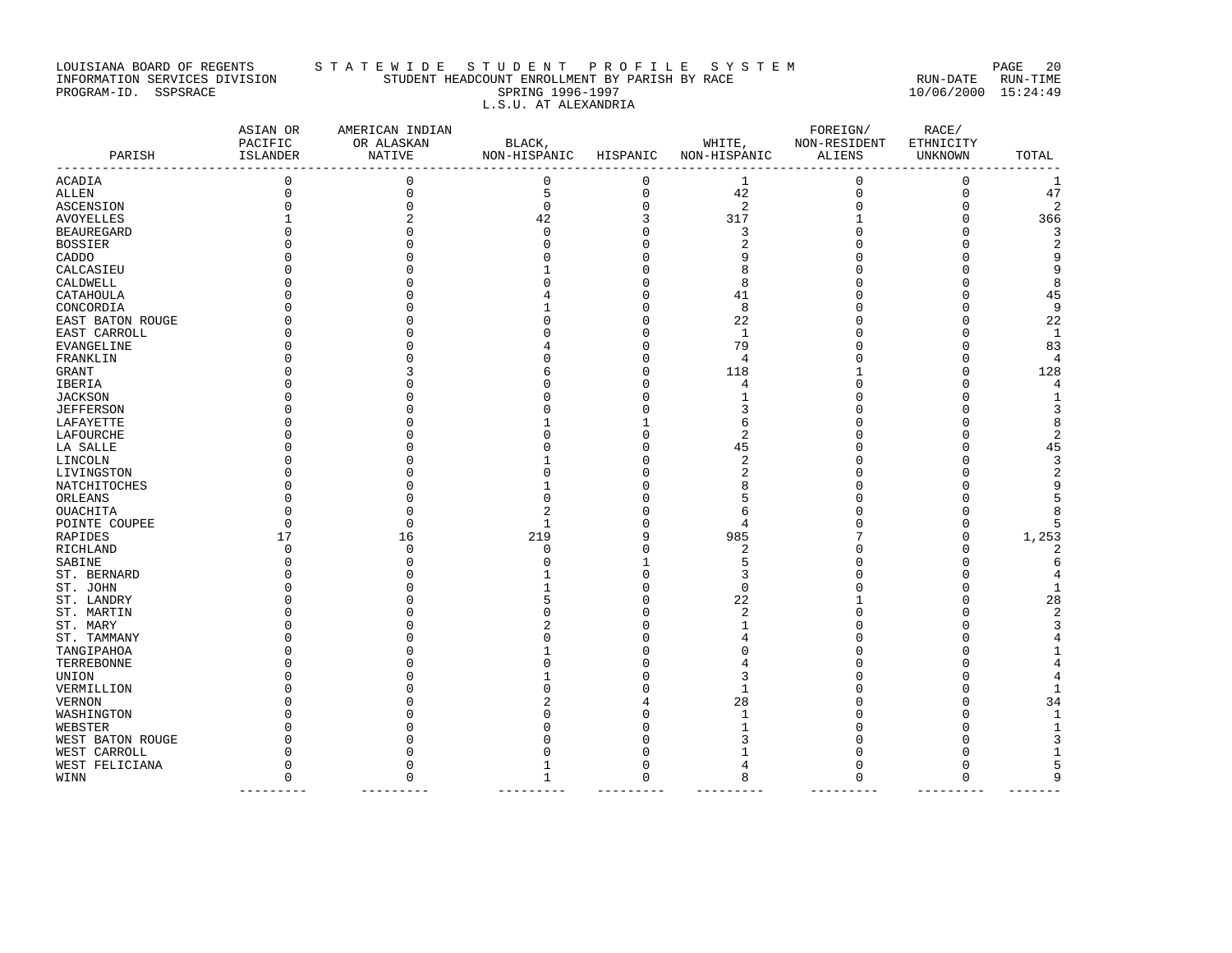#### LOUISIANA BOARD OF REGENTS STA TE WIDE STUDENT PROFILE SYSTEM PAGE 21 INFORMATION SERVICES DIVISION STUDENT HEADCOUNT ENROLLMENT BY PARISH BY RACE RUN-DATE RUN-TIME PROGRAM-ID. SSPSRACE SPRING 1996-1997 10/06/2000 15:24:49 L.S.U. AT ALEXANDRIA

| PARISH             | ASIAN OR<br>PACIFIC<br>ISLANDER | AMERICAN INDIAN<br>OR ALASKAN<br>NATIVE | BLACK,<br>NON-HISPANIC | HISPANIC | WHITE,<br>NON-HISPANIC | FOREIGN/<br>NON-RESIDENT<br>ALIENS | RACE/<br>ETHNICITY<br>UNKNOWN | TOTAL |
|--------------------|---------------------------------|-----------------------------------------|------------------------|----------|------------------------|------------------------------------|-------------------------------|-------|
| LOUISIANA TOTAL    | 18                              | 21                                      | 303                    | 18       | 1,831                  | 10                                 |                               | 2,201 |
| OUT-OF-STATE TOTAL |                                 |                                         |                        |          |                        |                                    |                               | 14    |
| FOREIGN TOTAL      |                                 |                                         |                        |          |                        |                                    |                               |       |
|                    |                                 |                                         |                        |          |                        |                                    |                               |       |
| TOTAL STUDENTS     |                                 |                                         | 306                    | 18       | 1,844                  | 10                                 |                               | 2,217 |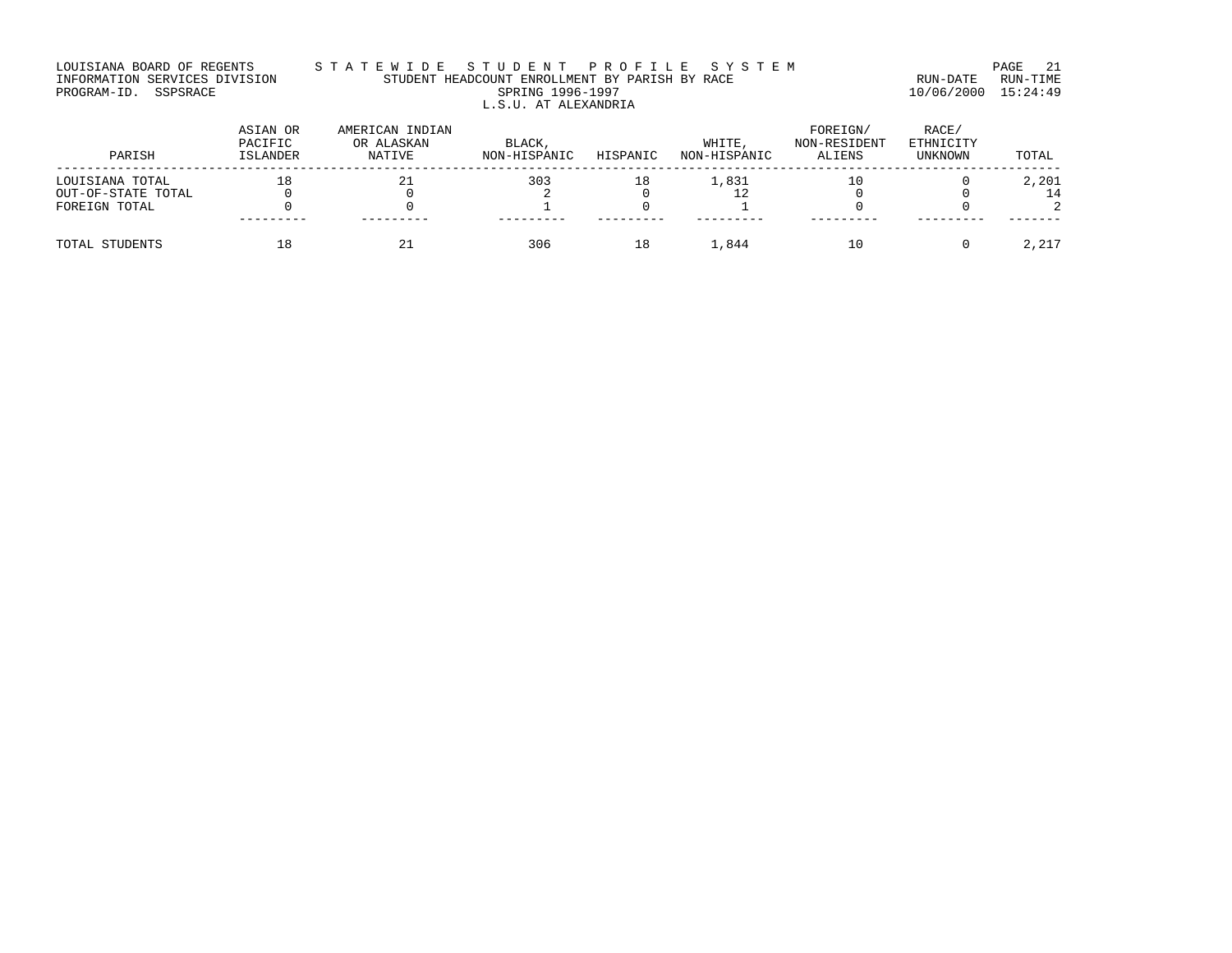# LOUISIANA BOARD OF REGENTS STA TE WIDE STUDENT PROFILE SYSTEM PAGE 22 INFORMATION SERVICES DIVISION STUDENT HEADCOUNT ENROLLMENT BY PARISH BY RACE RUN-DATE RUN-TIME PROGRAM-ID. SSPSRACE SPRING 1996-1997 10/06/2000 15:24:49 L.S.U. IN BATON ROUGE

| PARISH                   | ASIAN OR<br>PACIFIC<br>ISLANDER<br>------------------------- | AMERICAN INDIAN<br>OR ALASKAN<br>NATIVE | BLACK,<br>NON-HISPANIC HISPANIC |                | WHITE,<br>NON-HISPANIC | FOREIGN/<br>NON-RESIDENT<br><b>ALIENS</b> | RACE/<br>ETHNICITY<br><b>UNKNOWN</b> | TOTAL     |
|--------------------------|--------------------------------------------------------------|-----------------------------------------|---------------------------------|----------------|------------------------|-------------------------------------------|--------------------------------------|-----------|
| ACADIA                   | $\mathbf 0$                                                  | $\mathbf{0}$                            | 6                               | $\mathbf 0$    | 112                    | 0                                         | 2                                    | 120       |
| ALLEN                    | $\mathbf 0$                                                  | $\mathsf 0$                             | 6                               | $\mathbf{1}$   | 35                     | $\mathbf 0$                               | $\mathsf 0$                          | 42        |
| ASCENSION                | $\overline{2}$                                               | 3                                       | 41                              | $\overline{7}$ | 627                    | $\mathbf 0$                               | 13                                   | 693       |
| ASSUMPTION               | $\Omega$                                                     | 1                                       | 5                               | 0              | 53                     | $\Omega$                                  | 1                                    | 60        |
| <b>AVOYELLES</b>         |                                                              | $\Omega$                                | 10                              | 0              | 134                    | $\mathbf 0$                               | $\mathbf{1}$                         | 147       |
| <b>BEAUREGARD</b>        | 3                                                            | $\Omega$                                | 8                               | 0              | 66                     | 0                                         | $\overline{2}$                       | 79        |
| <b>BIENVILLE</b>         | $\Omega$                                                     |                                         | $\Omega$                        | 0              | 6                      | $\Omega$                                  | $\mathbf 0$                          | 6         |
| <b>BOSSIER</b>           |                                                              |                                         | 7                               | $1\,$          | 116                    | 0                                         | $\mathbf{1}$                         | 127       |
| CADDO                    |                                                              |                                         | 57                              | $\overline{c}$ | 350                    | U                                         | 5                                    | 419       |
| CALCASIEU                |                                                              |                                         | 50                              | 3              | 353                    | 0                                         | 7                                    | 418       |
| CALDWELL                 |                                                              | $\Omega$                                | 1                               | 0              | 5                      | O                                         | $\Omega$                             | 6         |
| CAMERON                  |                                                              |                                         | 2                               | 0              | 15                     | Ω                                         | 1                                    | 18        |
| CATAHOULA                |                                                              |                                         | 3                               | 0              | 9                      | 0                                         | $\Omega$                             | 12        |
| CLAIBORNE                | $\Omega$                                                     | O                                       | $\Omega$                        | 0              | 10                     | $\Omega$                                  | $\mathbf 0$                          | 10        |
| CONCORDIA                | $\overline{2}$                                               | $\Omega$                                | 4                               | 0              | 47                     | O                                         | $\Omega$                             | 53        |
| DE SOTO                  | $\Omega$                                                     | $\mathbf{0}$                            | 7                               | 0              | 17                     | $\Omega$                                  | $\mathbf 0$                          | 24        |
| EAST BATON ROUGE         | 296                                                          | 32                                      | 737                             | 165            | 6,585                  | U                                         | 194                                  | 8,009     |
| EAST CARROLL             | 1                                                            | $\mathbf{0}$                            | 1                               | 0              | 16                     | O                                         | $\mathbf 0$                          | 18        |
| EAST FELICIANA           | 1                                                            | $\Omega$                                | 21                              | 0              | 73                     | 0                                         | 3                                    | 98        |
| EVANGELINE               | $\Omega$                                                     | $\Omega$                                | 6                               | 1              | 103                    |                                           | $\Omega$                             | 110       |
| FRANKLIN                 |                                                              | $\Omega$                                | 7                               | 0              | 22                     | 0                                         |                                      | 31        |
| GRANT                    | U                                                            | ∩                                       | 3                               | $\Omega$       | 13                     | U                                         | O                                    | 16        |
| IBERIA                   | 3                                                            | $\Omega$                                | 30                              | 4              | 180                    | O                                         | $\mathbf 0$                          | 217       |
| IBERVILLE                | $\overline{2}$                                               |                                         | 46                              | 3              | 187                    | O                                         | 6                                    | 246       |
| <b>JACKSON</b>           | $\Omega$                                                     | $\Omega$                                | 5                               | $\Omega$       | 10                     | O                                         | $\Omega$                             | 15        |
| <b>JEFFERSON</b>         | 204                                                          | 8                                       | 79                              | 98             | 1,019                  | 3                                         | 26                                   | 1,437     |
| <b>JEFFERSON DAVIS</b>   | 0                                                            | O                                       | $\overline{2}$                  | $\mathbf 0$    | 62                     | 0                                         | 1                                    | 65        |
| LAFAYETTE                | 10                                                           |                                         | 56                              | 6              | 526                    | O                                         | 10                                   | 609       |
| LAFOURCHE                | 19                                                           |                                         | 9                               | 3              | 315                    | 0                                         | 3                                    | 352       |
| LA SALLE                 | 1                                                            |                                         | $\Omega$                        | 0              | 27                     | U                                         | $\Omega$                             | 28        |
| LINCOLN                  | $\mathbf 0$                                                  |                                         | 5                               | 0              | 48                     | O                                         | 1                                    | 54        |
| LIVINGSTON               | $\overline{2}$                                               |                                         | 6                               | 5              | 526                    | 0                                         | 6                                    | 550       |
| MADISON                  | $\Omega$                                                     |                                         | $\mathbf{1}$                    | 0              | 25                     |                                           | $\Omega$                             | 26        |
| MOREHOUSE                | $\Omega$                                                     |                                         | 5                               | 0              | 13                     | 0                                         | $\mathbf{1}$                         | 19        |
| NATCHITOCHES             | 14                                                           |                                         | 14                              | $\overline{2}$ | 194                    | U                                         | 9                                    | 235       |
| ORLEANS                  | 129                                                          | 9<br>$\Omega$                           | 315                             | 80             | 1,377                  | O<br>O                                    | 40                                   | 1,950     |
| OUACHITA                 | $\overline{2}$                                               | $\Omega$                                | 28                              | $\mathbf 0$    | 159                    | $\Omega$                                  | 3                                    | 192       |
| PLAOUEMINES              | 4                                                            | $\Omega$                                | 5<br>19                         | 0<br>1         | 44<br>197              | U                                         | $\mathbf 0$<br>$\overline{2}$        | 53<br>220 |
| POINTE COUPEE<br>RAPIDES |                                                              |                                         | 39                              | 4              | 331                    | O                                         | 3                                    | 384       |
|                          | $\Omega$                                                     | $\Omega$                                | $\overline{c}$                  | 0              | 8                      | O                                         | $\Omega$                             | 10        |
| RED RIVER                |                                                              |                                         | $\mathbf{1}$                    | 0              | 26                     | 0                                         | $\Omega$                             | 27        |
| RICHLAND<br>SABINE       |                                                              |                                         | ∩                               | 1              | 18                     | U                                         | $\Omega$                             | 19        |
| ST. BERNARD              |                                                              |                                         | $\mathbf{1}$                    | 6              | 164                    | Ω                                         | 4                                    | 177       |
| ST. CHARLES              |                                                              | $\Omega$                                | 14                              | 4              | 147                    | 1                                         | 4                                    | 176       |
| ST. HELENA               |                                                              |                                         | $\overline{7}$                  | 0              | $\Omega$               |                                           | $\Omega$                             | 7         |
| ST. JAMES                |                                                              |                                         | 5                               | 0              | 53                     |                                           | 1                                    | 59        |
| ST. JOHN                 |                                                              |                                         | 12                              | 10             | 154                    |                                           | 4                                    | 182       |
| ST. LANDRY               | $\overline{2}$                                               | $\Omega$                                | 39                              | $\mathbf{1}$   | 205                    | 0                                         | 8                                    | 255       |
| ST. MARTIN               | 3                                                            | $\Omega$                                | 12                              | $\Omega$       | 67                     | $\Omega$                                  | 3                                    | 85        |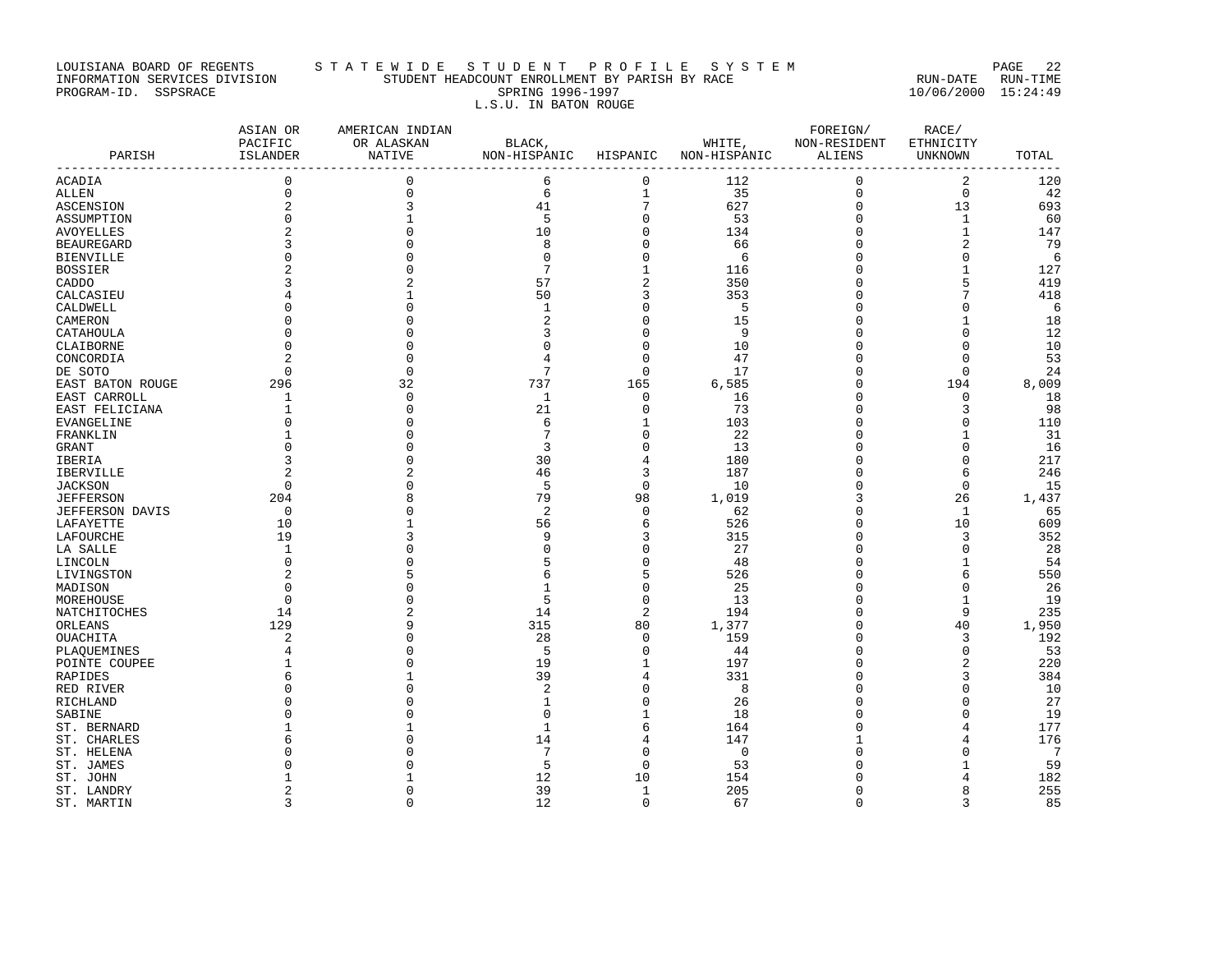#### LOUISIANA BOARD OF REGENTS STA TE WIDE STUDE NT PROFILE SYSTEM SOARD OF RAGE 23 INFORMATION SERVICES DIVISION STUDENT HEADCOUNT ENROLLMENT BY PARISH BY RACE RUN-DATE RUN-TIME PROGRAM-ID. SSPSRACE SPRING 1996-1997 10/06/2000 15:24:49 L.S.U. IN BATON ROUGE

| PARISH             | ASIAN OR<br>PACIFIC<br>ISLANDER | AMERICAN INDIAN<br>OR ALASKAN<br>NATIVE | BLACK,<br>NON-HISPANIC | HISPANIC | WHITE,<br>NON-HISPANIC | FOREIGN/<br>NON-RESIDENT<br>ALIENS | RACE/<br>ETHNICITY<br>UNKNOWN | TOTAL  |
|--------------------|---------------------------------|-----------------------------------------|------------------------|----------|------------------------|------------------------------------|-------------------------------|--------|
| ST. MARY           | 20                              |                                         | 28                     |          | 190                    |                                    |                               | 247    |
| ST. TAMMANY        | 13                              |                                         | 27                     | 12       | 909                    |                                    | 23                            | 987    |
| TANGIPAHOA         |                                 |                                         | 15                     |          | 233                    |                                    |                               | 263    |
| TENSAS             |                                 |                                         |                        |          |                        |                                    |                               | 10     |
| TERREBONNE         |                                 |                                         |                        |          | 282                    |                                    |                               | 312    |
| UNION              |                                 |                                         |                        |          | 11                     |                                    |                               | 13     |
| VERMILLION         |                                 |                                         |                        |          | 103                    |                                    |                               | 134    |
| VERNON             |                                 |                                         |                        |          | 55                     |                                    |                               | 82     |
| WASHINGTON         |                                 |                                         | 29                     |          | 72                     |                                    |                               | 103    |
| WEBSTER            |                                 |                                         |                        |          | 34                     |                                    |                               | 37     |
| WEST BATON ROUGE   |                                 |                                         | 14                     |          | 160                    |                                    |                               | 181    |
| WEST CARROLL       |                                 |                                         |                        |          | 11                     |                                    |                               | 11     |
| WEST FELICIANA     |                                 |                                         |                        |          | 78                     |                                    |                               | 81     |
| WINN               |                                 |                                         |                        |          | 14                     |                                    |                               | 14     |
| LOUISIANA TOTAL    | 805                             | 81                                      | 1,885                  | 449      | 17,009                 |                                    | 407                           | 20,640 |
| OUT-OF-STATE TOTAL | 60                              | 14                                      | 283                    | 140      | 2,377                  |                                    | 51                            | 2,925  |
| FOREIGN TOTAL      |                                 |                                         |                        |          |                        | 1,727                              |                               | 1,727  |
| TOTAL STUDENTS     | 865                             | 95                                      | 2,168                  | 589      | 19,386                 | 1,731                              | 458                           | 25,292 |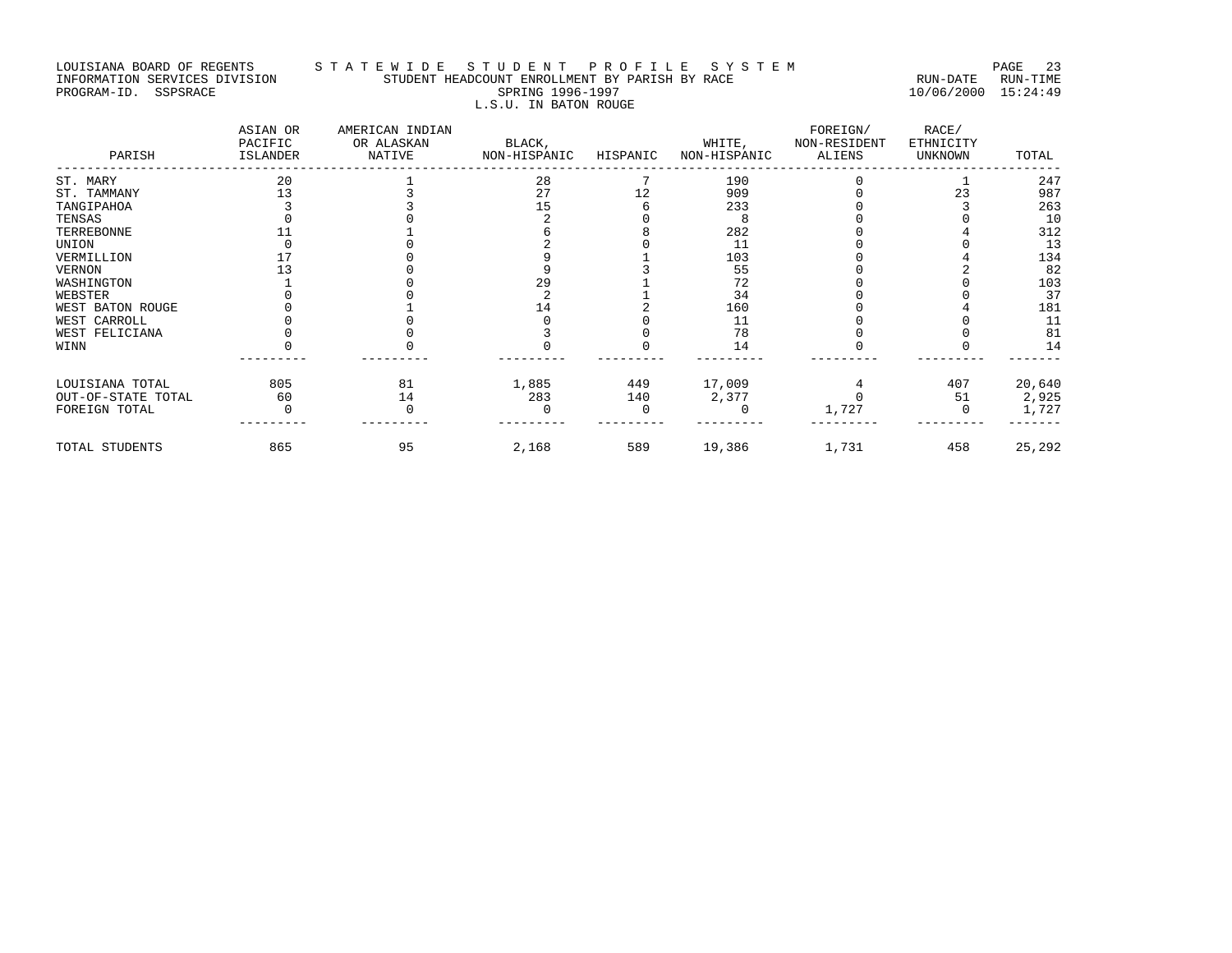#### LOUISIANA BOARD OF REGENTS STA TE WIDE STUDENT PROFILE SYSTEM PAGE 24 INFORMATION SERVICES DIVISION STUDENT HEADCOUNT ENROLLMENT BY PARISH BY RACE RUN-DATE RUN-TIME PROGRAM-ID. SSPSRACE SPRING 1996-1997 10/06/2000 15:24:49 L.S.U. AT EUNICE

| PARISH                 | ASIAN OR<br>PACIFIC<br><b>ISLANDER</b> | AMERICAN INDIAN<br>OR ALASKAN<br><b>NATIVE</b> | BLACK,<br>NON-HISPANIC | HISPANIC | WHITE,<br>NON-HISPANIC | FOREIGN/<br>NON-RESIDENT<br><b>ALIENS</b> | RACE/<br>ETHNICITY<br><b>UNKNOWN</b> | TOTAL          |
|------------------------|----------------------------------------|------------------------------------------------|------------------------|----------|------------------------|-------------------------------------------|--------------------------------------|----------------|
|                        |                                        |                                                |                        |          |                        |                                           |                                      |                |
| <b>ACADIA</b>          |                                        |                                                | 39                     |          | 482                    |                                           |                                      | 526            |
| <b>ALLEN</b>           |                                        |                                                | 14                     |          | 42                     |                                           |                                      | 59             |
| <b>ASCENSION</b>       |                                        |                                                |                        |          | $\overline{a}$         |                                           |                                      | 2              |
| ASSUMPTION             |                                        |                                                |                        |          | $\overline{2}$         |                                           |                                      | $\overline{2}$ |
| <b>AVOYELLES</b>       |                                        |                                                |                        |          | 10                     |                                           |                                      | 10             |
| <b>BEAUREGARD</b>      |                                        |                                                |                        |          |                        |                                           |                                      | 3              |
| CADDO                  |                                        |                                                |                        |          |                        |                                           |                                      | $\mathbf{1}$   |
| CALCASIEU              |                                        |                                                |                        |          | 29                     |                                           |                                      | 32             |
| CAMERON                |                                        |                                                |                        |          |                        |                                           |                                      | $\mathbf{1}$   |
| EAST BATON ROUGE       |                                        |                                                | 10                     |          | 24                     |                                           |                                      | 34             |
| EAST FELICIANA         |                                        |                                                | $\Omega$               |          | $\mathbf{1}$           |                                           |                                      | $\mathbf{1}$   |
| <b>EVANGELINE</b>      |                                        |                                                | 65                     |          | 311                    |                                           |                                      | 380            |
| <b>IBERIA</b>          |                                        |                                                | 15                     |          | 23                     |                                           |                                      | 38             |
| <b>JEFFERSON</b>       |                                        |                                                | $\mathbf{1}$           |          | 2                      |                                           |                                      | $\overline{3}$ |
| <b>JEFFERSON DAVIS</b> |                                        |                                                | 12                     |          | 63                     |                                           |                                      | 79             |
| LAFAYETTE              |                                        |                                                | 44                     |          | 171                    |                                           |                                      | 222            |
| LAFOURCHE              |                                        |                                                | U                      |          |                        |                                           |                                      | 5              |
| LIVINGSTON             |                                        |                                                |                        |          |                        |                                           |                                      | 2              |
| NATCHITOCHES           |                                        |                                                |                        |          |                        |                                           |                                      | 1              |
| <b>OUACHITA</b>        |                                        |                                                | 13                     |          | 32                     |                                           |                                      | 45             |
| PLAQUEMINES            |                                        |                                                | U                      |          | $\mathbf{1}$           |                                           |                                      | $\mathbf{1}$   |
| POINTE COUPEE          |                                        |                                                |                        |          | 11                     |                                           |                                      | 11             |
| RAPIDES                |                                        |                                                |                        |          | 18                     |                                           |                                      | 23             |
| ST. LANDRY             |                                        |                                                | 199                    |          | 666                    |                                           |                                      | 874            |
| ST. MARTIN             |                                        |                                                |                        |          | 30                     |                                           |                                      | 38             |
| ST. MARY               |                                        |                                                |                        |          |                        |                                           |                                      | 1              |
| VERMILLION             |                                        |                                                |                        |          | 64                     |                                           |                                      | 67             |
| <b>VERNON</b>          |                                        |                                                |                        |          |                        |                                           |                                      | $\overline{2}$ |
| WEST BATON ROUGE       |                                        |                                                |                        |          |                        |                                           |                                      | 4              |
| WEST FELICIANA         |                                        |                                                |                        |          | 2                      |                                           |                                      | 2              |
| WINN                   |                                        |                                                |                        |          | 17                     |                                           |                                      | 21             |
|                        |                                        |                                                |                        |          |                        |                                           |                                      |                |
| LOUISIANA TOTAL        |                                        | 15                                             | 433                    | 13       | 2,021                  |                                           |                                      | 2,490          |
| OUT-OF-STATE TOTAL     | 0                                      | $\mathbf 0$                                    | 0                      | 0        | 4                      |                                           | O                                    |                |
| FOREIGN TOTAL          |                                        |                                                | $\cap$                 | $\Omega$ |                        |                                           |                                      |                |
| TOTAL STUDENTS         | 7                                      | 15                                             | 433                    | 13       | 2,025                  | 4                                         | $\mathbf{1}$                         | 2,498          |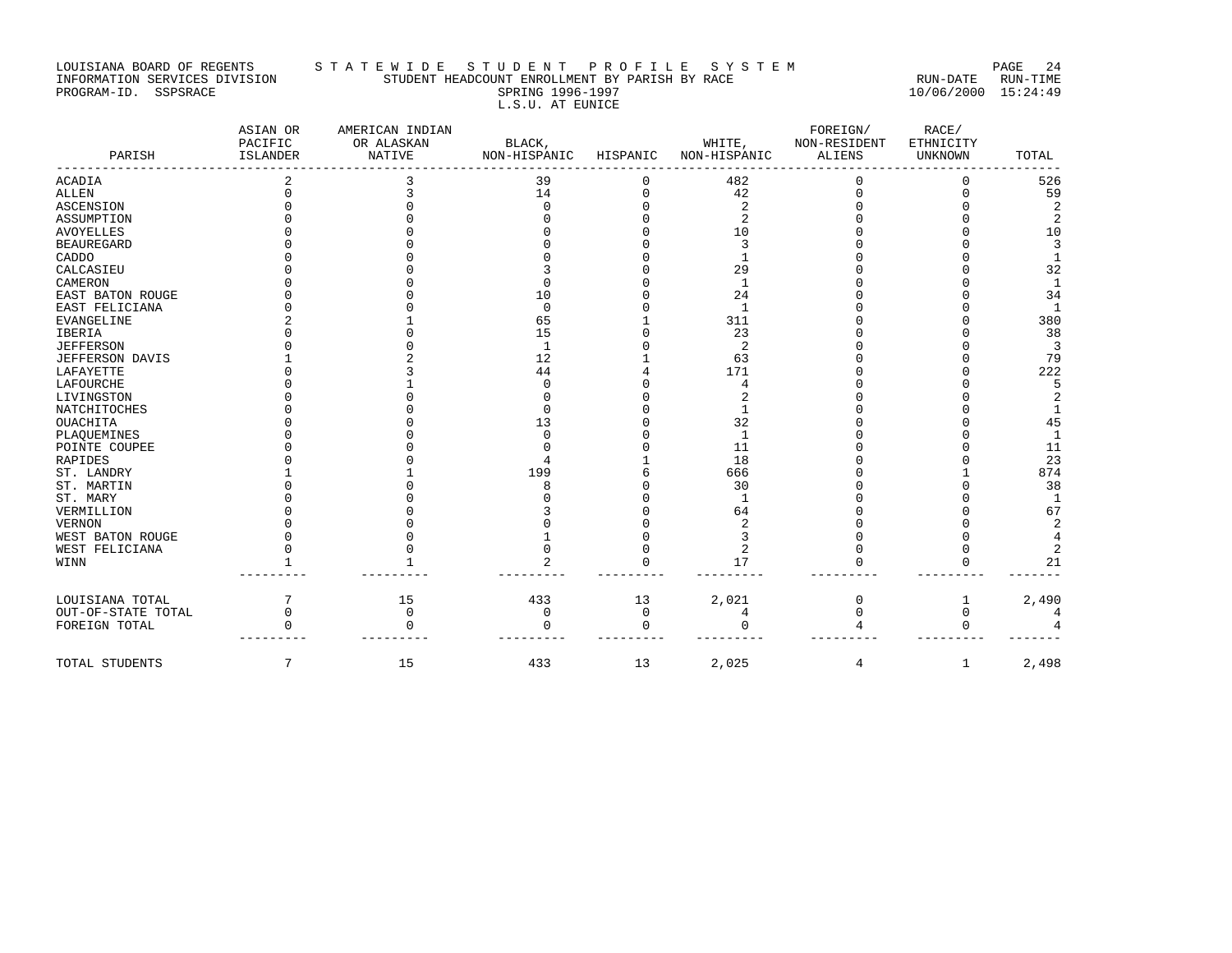# LOUISIANA BOARD OF REGENTS S T A T E W I D E S T U D E N T P R O F I L E S Y S T E M PAGE 25 INFORMATION SERVICES DIVISION STUDENT HEADCOUNT ENROLLMENT BY PARISH BY RACE RUN-DATE RUN-TIME PROGRAM-ID. SSPSRACE SPRING 1996-1997 10/06/2000 15:24:49 L.S.U. IN SHREVEPORT

| PARISH            | ASIAN OR<br>PACIFIC<br>ISLANDER | AMERICAN INDIAN<br>OR ALASKAN<br>NATIVE | BLACK,<br>NON-HISPANIC HISPANIC |                            | WHITE,<br>NON-HISPANIC        | FOREIGN/<br>NON-RESIDENT<br>ALIENS | RACE/<br>ETHNICITY<br>UNKNOWN | TOTAL            |
|-------------------|---------------------------------|-----------------------------------------|---------------------------------|----------------------------|-------------------------------|------------------------------------|-------------------------------|------------------|
| <b>ACADIA</b>     | $\mathbf 0$                     | $\mathbf 0$                             | $\mathbf{1}$                    | $\mathbf 0$                | $\mathbf{1}$                  | $\mathbf 0$                        | $\mathbf 0$                   | -----------<br>2 |
|                   | $\mathbf 0$                     | $\mathbf 0$                             | $\mathbf 0$                     | $\mathsf 0$                | $\mathbf{1}$                  | $\mathbf 0$                        | $\mathbf 0$                   | $\mathbf{1}$     |
| ALLEN             | $\Omega$                        | $\Omega$                                | $\Omega$                        |                            | $\sqrt{2}$                    |                                    | $\mathbf 0$                   | $\overline{c}$   |
| ASCENSION         | $\Omega$                        |                                         |                                 | $\mathsf{O}\xspace$        |                               | 0                                  |                               |                  |
| ASSUMPTION        | $\Omega$                        | $\Omega$<br>$\cap$                      | $\mathbf{1}$                    | $\mathbf 0$<br>$\mathbf 0$ | $\mathbf 0$<br>$\overline{2}$ | $\Omega$                           | $\Omega$<br>$\Omega$          | $\sqrt{2}$       |
| AVOYELLES         | $\Omega$                        |                                         | $\Omega$                        |                            |                               |                                    |                               | 3                |
| <b>BEAUREGARD</b> |                                 |                                         |                                 | $\mathbf 0$                | 6                             | U                                  | $\Omega$                      | 6                |
| <b>BIENVILLE</b>  | $\Omega$                        |                                         |                                 | $\mathbf 0$                | 20                            |                                    | $\Omega$                      | 24               |
| <b>BOSSIER</b>    | 20                              |                                         | 63                              | 10                         | 698                           | $\Omega$                           | $\overline{2}$                | 797              |
| CADDO             | 33                              | 9                                       | 413                             | 33                         | 1,788                         | 1                                  | 5                             | 2,282            |
| CALCASIEU         | 1                               | O                                       | 1                               | $\overline{0}$             | 10                            | $\Omega$                           | $\Omega$                      | 12               |
| CALDWELL          | $\Omega$                        | $\Omega$                                | $\cap$                          | $\mathsf 0$                | 2                             | U                                  | $\Omega$                      | $\overline{2}$   |
| CAMERON           | $\Omega$                        | $\Omega$                                | C                               | $\mathsf 0$                | 1                             | U                                  | $\Omega$                      | $\mathbf{1}$     |
| CATAHOULA         | $\Omega$                        | n                                       | -1                              | $\mathbf 0$                | 4                             | $\Omega$                           | $\Omega$                      | 5                |
| CLAIBORNE         |                                 |                                         | $\overline{a}$                  | $\mathbf 0$                | 9                             | U                                  | $\Omega$                      | 11               |
| CONCORDIA         |                                 | $\Omega$                                | $\mathbf 0$                     | $\mathbf 0$                | 4                             | 0                                  | 0                             | 4                |
| DE SOTO           |                                 |                                         | 32                              | 3                          | 107                           | U                                  | $\mathbf{1}$                  | 144              |
| EAST BATON ROUGE  |                                 | $\Omega$                                | 3                               | $\mathsf 0$                | 14                            | U                                  | $\Omega$                      | 22               |
| EAST CARROLL      | n                               | ∩                                       | -1                              | $\Omega$                   | $\mathbf{1}$                  | n                                  | $\Omega$                      | $\sqrt{2}$       |
| EAST FELICIANA    | $\Omega$                        |                                         | n                               | $\mathbf 0$                |                               | U                                  | $\Omega$                      | $\mathbf{1}$     |
| EVANGELINE        |                                 |                                         |                                 | $\mathsf 0$                |                               |                                    | $\cap$                        | $1\,$            |
| FRANKLIN          |                                 |                                         |                                 | 1                          |                               |                                    | $\cap$                        | 3                |
| GRANT             |                                 |                                         |                                 | $\mathbf 0$                | 5                             |                                    | n                             | 6                |
| IBERIA            |                                 |                                         |                                 | $\mathsf 0$                | 3                             | O                                  | n                             | 3                |
| IBERVILLE         |                                 |                                         |                                 | $\mathbf 0$                | -1                            |                                    | $\cap$                        | $\mathbf{1}$     |
| <b>JACKSON</b>    | $\Omega$                        |                                         |                                 | $\mathbf 0$                | $\overline{c}$                |                                    | $\Omega$                      | 6                |
| <b>JEFFERSON</b>  |                                 | n                                       | Ц                               | $\mathbf 0$                | 10                            | n                                  | $\Omega$                      | 17               |
| JEFFERSON DAVIS   | $\Omega$                        | $\Omega$                                |                                 | $\mathbf 0$                | 1                             | U                                  | $\Omega$                      | $\mathbf{1}$     |
| LAFAYETTE         | O                               | O                                       |                                 | $\mathsf 0$                | 4                             | U                                  | $\Omega$                      | $\overline{4}$   |
| LAFOURCHE         |                                 |                                         |                                 | $\mathbf 0$                | 9                             | n                                  | $\Omega$                      | 10               |
| LA SALLE          |                                 | n                                       |                                 | $\mathbf 0$                | $\overline{4}$                | U                                  | $\Omega$                      | $\overline{4}$   |
| LINCOLN           |                                 |                                         |                                 | $\mathbf 0$                | 14                            | O                                  | $\Omega$                      | 17               |
| LIVINGSTON        | $\Omega$                        | ∩                                       |                                 | $\mathbf 0$                | $\overline{2}$                | U                                  | $\Omega$                      | $\mathbf{2}$     |
| MADISON           |                                 |                                         |                                 | $\mathbf 0$                | $\Omega$                      |                                    | $\cap$                        | $1\,$            |
| MOREHOUSE         |                                 |                                         |                                 | $\mathbf 0$                | $\overline{4}$                |                                    | $\Omega$                      | 4                |
| NATCHITOCHES      |                                 |                                         |                                 | $\Omega$                   | 20                            |                                    | $\Omega$                      | 27               |
| ORLEANS           |                                 |                                         | ۶                               | $\mathsf 0$                | 8                             | U                                  | $\Omega$                      | 17               |
| OUACHITA          |                                 |                                         |                                 | $\mathbf 0$                | 33                            | n                                  | $\Omega$                      | 37               |
| PLAQUEMINES       |                                 |                                         |                                 | $\mathbf 0$                | $\mathbf{1}$                  |                                    | $\Omega$                      | $\mathbf{1}$     |
| RAPIDES           |                                 |                                         |                                 | 1                          | 37                            |                                    | $\Omega$                      | 45               |
| RED RIVER         |                                 |                                         |                                 | $\mathbf 0$                | 21                            | U                                  | $\Omega$                      | 29               |
| RICHLAND          |                                 | O                                       |                                 | $\mathsf 0$                | 1                             | U                                  | $\Omega$                      | $\overline{2}$   |
| SABINE            |                                 |                                         |                                 | $\mathbf{1}$               | 12                            | U                                  | $\Omega$                      | 16               |
| ST. BERNARD       |                                 |                                         |                                 | $\mathbf 0$                | 2                             |                                    | $\cap$                        | $\mathbf 2$      |
| ST. LANDRY        |                                 |                                         |                                 | $\mathbf 0$                | 2                             |                                    | $\cap$                        | 4                |
| ST. MARTIN        |                                 |                                         |                                 | 0                          |                               |                                    | $\Omega$                      | $\overline{2}$   |
| ST. MARY          |                                 |                                         |                                 | $\Omega$                   |                               |                                    |                               | $\mathbf{1}$     |
| ST. TAMMANY       |                                 |                                         |                                 | U                          | 6                             |                                    |                               | 7                |
| TENSAS            |                                 |                                         |                                 |                            | -1                            |                                    | n                             | $\mathbf{1}$     |
|                   | $\Omega$                        | O                                       |                                 | $\mathbf{1}$               | 10                            | $\Omega$                           | $\Omega$                      | 11               |
| TERREBONNE        | $\Omega$                        | $\Omega$                                | -1                              | $\Omega$                   | 3                             | $\Omega$                           | $\Omega$                      |                  |
| UNION             |                                 |                                         |                                 |                            |                               |                                    |                               | 4                |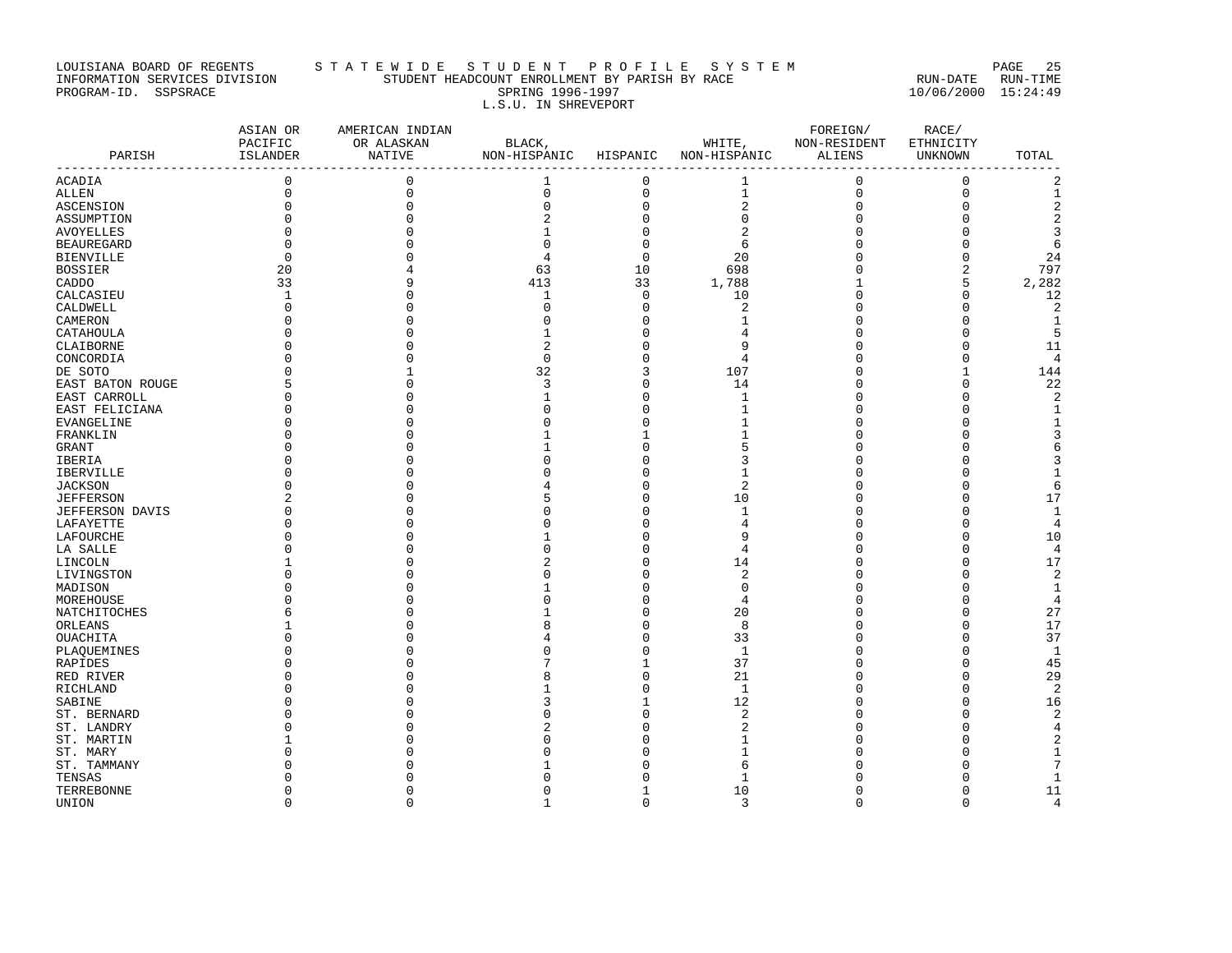### LOUISIANA BOARD OF REGENTS STA TE WIDE STUDENT PROFILE SYSTEM PAGE 26 INFORMATION SERVICES DIVISION STUDENT HEADCOUNT ENROLLMENT BY PARISH BY RACE RUN-DATE RUN-TIME PROGRAM-ID. SSPSRACE SPRING 1996-1997 10/06/2000 15:24:49 L.S.U. IN SHREVEPORT

| PARISH             | ASIAN OR<br>PACIFIC<br>ISLANDER | AMERICAN INDIAN<br>OR ALASKAN<br>NATIVE | BLACK,<br>NON-HISPANIC | HISPANIC | WHITE,<br>NON-HISPANIC | FOREIGN/<br>NON-RESIDENT<br>ALIENS | RACE/<br>ETHNICITY<br>UNKNOWN | TOTAL |
|--------------------|---------------------------------|-----------------------------------------|------------------------|----------|------------------------|------------------------------------|-------------------------------|-------|
| VERMILLION         |                                 |                                         |                        |          |                        |                                    |                               |       |
| VERNON             |                                 |                                         |                        |          |                        |                                    |                               |       |
| WASHINGTON         |                                 |                                         |                        |          |                        |                                    |                               |       |
| WEBSTER            |                                 |                                         |                        |          |                        |                                    |                               | 110   |
| WEST BATON ROUGE   |                                 |                                         |                        |          |                        |                                    |                               |       |
| WEST CARROLL       |                                 |                                         |                        |          |                        |                                    |                               |       |
| WINN               |                                 |                                         |                        |          |                        |                                    |                               |       |
| LOUISIANA TOTAL    |                                 |                                         | 589                    | 53       | 3,021                  |                                    |                               | 3,758 |
| OUT-OF-STATE TOTAL |                                 |                                         |                        |          | 95                     |                                    |                               | 107   |
| FOREIGN TOTAL      |                                 |                                         |                        |          |                        |                                    |                               | 12    |
|                    |                                 |                                         |                        |          |                        |                                    |                               |       |
| TOTAL STUDENTS     |                                 |                                         | 598                    | 54       | 3,116                  | 13                                 |                               | 3,877 |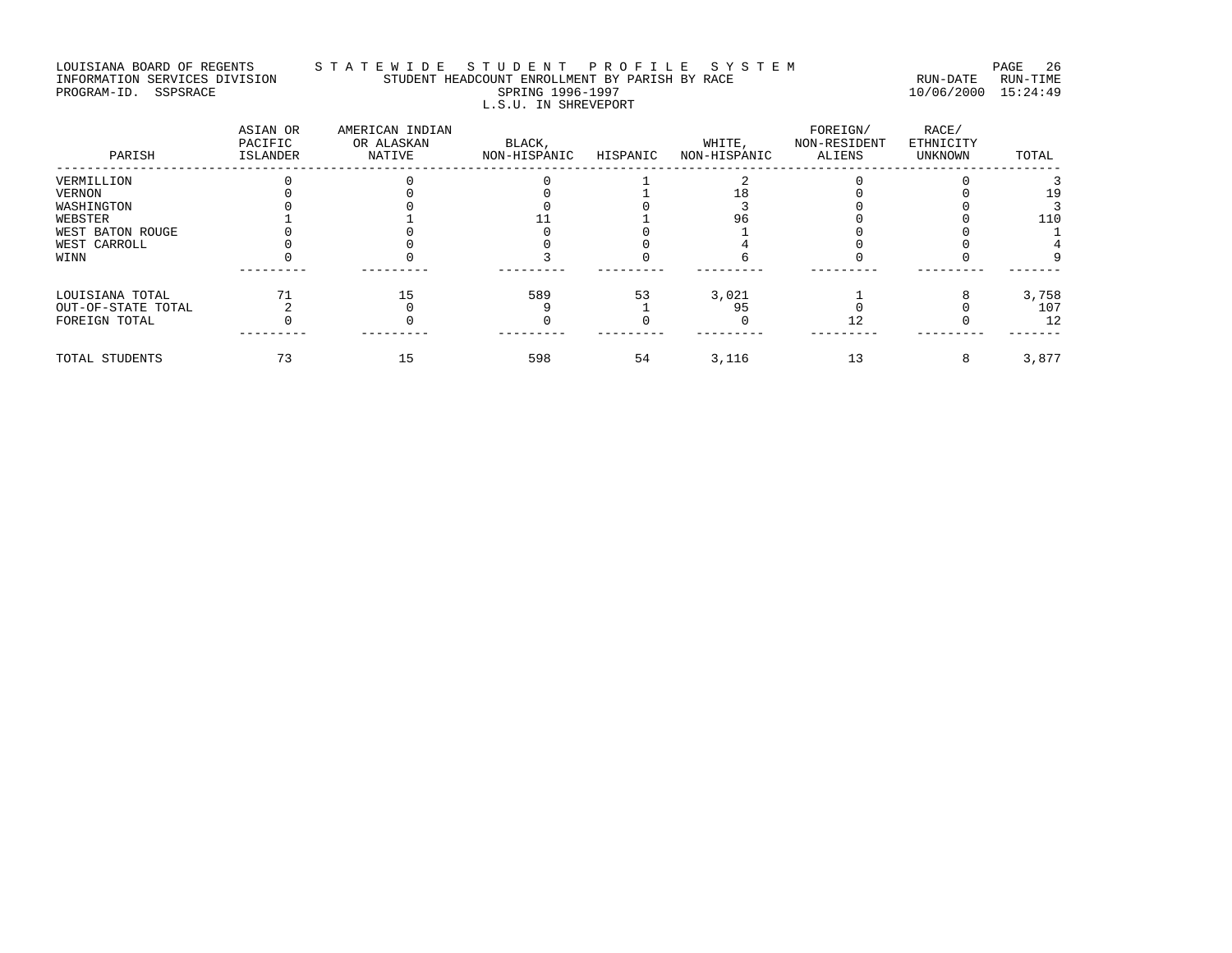# LOUISIANA BOARD OF REGENTS STA TE WIDE STUDE NT PROFILE SYSTEM SOARD OF RAGE 27 INFORMATION SERVICES DIVISION STUDENT HEADCOUNT ENROLLMENT BY PARISH BY RACE RUN-DATE RUN-TIME PROGRAM-ID. SSPSRACE SPRING 1996-1997 10/06/2000 15:24:49 UNIVERSITY OF NEW ORLEANS

| PARISH            | ASIAN OR<br>PACIFIC<br>ISLANDER<br>---------------- | AMERICAN INDIAN<br>OR ALASKAN<br>NATIVE | BLACK,<br>NON-HISPANIC HISPANIC |             | WHITE,<br>NON-HISPANIC | FOREIGN/<br>NON-RESIDENT<br>ALIENS | RACE/<br>ETHNICITY<br>UNKNOWN | TOTAL<br>$- - -$ |
|-------------------|-----------------------------------------------------|-----------------------------------------|---------------------------------|-------------|------------------------|------------------------------------|-------------------------------|------------------|
| ACADIA            | $\mathbf 0$                                         | $\mathbf{0}$                            | 6                               | 0           | 6                      | $\mathbf 0$                        | $\mathbf{0}$                  | 12               |
| ALLEN             | $\Omega$                                            | $\mathbf 0$                             | $\mathbf{1}$                    | $\mathbf 0$ | $\mathbf{1}$           | $\mathbf{0}$                       | $\mathbf{0}$                  | 2                |
| ASCENSION         | $\mathbf{1}$                                        | $\overline{2}$                          | 9                               | 0           | 12                     | $\mathbf 0$                        | $\Omega$                      | 24               |
| ASSUMPTION        | $\Omega$                                            | $\Omega$                                | 5                               | $\mathbf 0$ | 3                      | $\Omega$                           | $\Omega$                      | 8                |
| AVOYELLES         |                                                     | 1                                       | 1                               | 0           | 6                      | ∩                                  | ∩                             | 8                |
| <b>BEAUREGARD</b> |                                                     | $\Omega$                                | $\Omega$                        | 0           | 1                      | $\Omega$                           | $\Omega$                      | $\mathbf{1}$     |
| <b>BIENVILLE</b>  | <sup>0</sup>                                        | O                                       | 1                               | 0           | 2                      | 0                                  | $\Omega$                      | 3                |
| <b>BOSSIER</b>    |                                                     |                                         | $\Omega$                        | 0           | 7                      | Ω                                  | $\Omega$                      | 8                |
| CADDO             |                                                     |                                         | 34                              | 0           | 15                     | 0                                  | $\Omega$                      | 51               |
| CALCASIEU         | <sup>0</sup>                                        |                                         | 10                              | 0           | 19                     | 0                                  | $\Omega$                      | 30               |
| CATAHOULA         | $\Omega$                                            | $\Omega$                                | $\mathbf{1}$                    | $\mathbf 0$ | $\Omega$               | Ω                                  | $\Omega$                      | $\mathbf{1}$     |
| CLAIBORNE         |                                                     |                                         | 1                               | 0           | 2                      | 0                                  | $\Omega$                      | 3                |
| CONCORDIA         |                                                     |                                         | 1                               | 0           | -1                     | 0                                  | $\Omega$                      | 2                |
| DE SOTO           |                                                     | ∩                                       | $\Omega$                        | $\mathbf 0$ | $\overline{2}$         | Ω                                  | $\Omega$                      | $\overline{2}$   |
| EAST BATON ROUGE  |                                                     |                                         | 29                              | 3           | 85                     | Ω                                  | $\Omega$                      | 130              |
| EAST CARROLL      |                                                     |                                         | $\Omega$                        | 0           | -1                     | Ω                                  | $\Omega$                      | $\mathbf{1}$     |
| EAST FELICIANA    |                                                     | $\cap$                                  | 1                               | 0           | $\Omega$               | ſ                                  | $\Omega$                      |                  |
| EVANGELINE        |                                                     |                                         | $\overline{c}$                  | 0           | 3                      | Ω                                  | O                             | 5                |
| FRANKLIN          |                                                     |                                         | $\mathbf{1}$                    | U           | $\Omega$               | Ω                                  | $\Omega$                      | 1                |
| GRANT             |                                                     |                                         | $\mathbf 0$                     | 0           | 2                      | Ω                                  | $\Omega$                      | $\overline{2}$   |
| IBERIA            |                                                     | $\overline{c}$                          | 13                              | 1           | 10                     | 0                                  | $\Omega$                      | 26               |
| IBERVILLE         | ∩                                                   | ∩                                       | $\overline{2}$                  | $\Omega$    | 2                      | Ω                                  | ∩                             | 4                |
| <b>JACKSON</b>    | $\Omega$                                            | $\Omega$                                | $\Omega$                        | $\mathbf 0$ | 3                      | $\Omega$                           | $\Omega$                      | 3                |
| <b>JEFFERSON</b>  | 249                                                 | 169                                     | 329                             | 406         | 3,622                  | 2                                  | 6                             | 4,783            |
| JEFFERSON DAVIS   | <sup>0</sup>                                        | $\Omega$                                | -1                              | $\mathbf 0$ | 12                     | n                                  | $\Omega$                      | 13               |
| LAFAYETTE         | 3                                                   | $\overline{2}$                          | 11                              | 1           | 30                     | $\Omega$                           | $\Omega$                      | 47               |
| LAFOURCHE         |                                                     |                                         | 3                               | $\mathbf 0$ | 50                     | 0                                  | $\Omega$                      | 60               |
| LA SALLE          | $\Omega$                                            | $\Omega$                                | $\Omega$                        | 0           | 2                      | Ω                                  | $\Omega$                      | 2                |
| LINCOLN           |                                                     |                                         |                                 | $\mathsf 0$ | $\Omega$               | 0                                  | $\Omega$                      | $\overline{c}$   |
| LIVINGSTON        |                                                     |                                         | $\Omega$                        | 0           | 12                     | Ω                                  | O                             | 12               |
| MADISON           | $\Omega$                                            |                                         |                                 | $\mathbf 0$ | $\Omega$               | Ω                                  | $\cap$                        | $\mathbf{1}$     |
| MOREHOUSE         | $\Omega$                                            | $\Omega$                                | $\cap$                          | 0           | 1                      | Ω                                  | $\Omega$                      | 1                |
| NATCHITOCHES      | 3                                                   | $\Omega$                                | 3                               | 0           | 14                     | C                                  | $\Omega$                      | 20               |
| ORLEANS           | 223                                                 | 275                                     | 1,784                           | 293         | 3,440                  |                                    | $\overline{4}$                | 6,023            |
| OUACHITA          | <sup>0</sup>                                        | 2                                       | 3                               | 1           | 18                     | Ω                                  | $\Omega$                      | 24               |
| PLAQUEMINES       | 3                                                   | 8                                       | 23                              | 4           | 101                    | Ω                                  | $\Omega$                      | 139              |
| POINTE COUPEE     | $\Omega$                                            |                                         | 1                               | 0           | $\overline{2}$         | Ω                                  | $\Omega$                      | 5                |
| RAPIDES           |                                                     | $\Omega$                                | 6                               | 1           | 24                     | 0                                  | $\Omega$                      | 32               |
| RED RIVER         |                                                     | ∩                                       |                                 | 0           | 1                      | Λ                                  | ∩                             | 3                |
| RICHLAND          |                                                     | $\Omega$                                | $\Omega$                        | $\mathbf 0$ | $\overline{2}$         | Ω                                  | $\Omega$                      | $\sqrt{2}$       |
| SABINE            | <sup>0</sup>                                        | $\mathbf 0$                             | $\mathbf 0$                     | 0           | 1                      | Ω                                  | $\Omega$                      | $\mathbf{1}$     |
| ST. BERNARD       | 18                                                  | 18                                      | 8                               | 18          | 435                    | Ω                                  | $\Omega$                      | 497              |
| ST. CHARLES       | 6                                                   | 8                                       | 30                              | 15          | 174                    | Ω                                  | $\Omega$                      | 233              |
| ST. HELENA        |                                                     | $\Omega$                                | $\mathbf{1}$                    | $\mathbf 0$ | $\mathbf{1}$           | Ω                                  | $\Omega$                      | $\overline{c}$   |
| ST. JAMES         | n                                                   | ∩                                       | 9                               | 1           | 7                      | Ω                                  | $\Omega$                      | 17               |
| ST. JOHN          |                                                     |                                         | 30                              | 7           | 109                    |                                    | $\Omega$                      | 153              |
| ST. LANDRY        |                                                     |                                         | 5                               | 0           | 13                     | Ω                                  | ∩                             | 19               |
| ST. MARTIN        |                                                     | $\cap$                                  | 2                               | $\Omega$    | 4                      |                                    | $\cap$                        | - 6              |
| ST. MARY          | 0                                                   | $\mathbf{0}$                            | 6                               | 2           | 15                     | 0                                  | $\Omega$                      | 23               |
| ST. TAMMANY       | 13                                                  | 46                                      | 45                              | 33          | 761                    | $\Omega$                           | $\Omega$                      | 898              |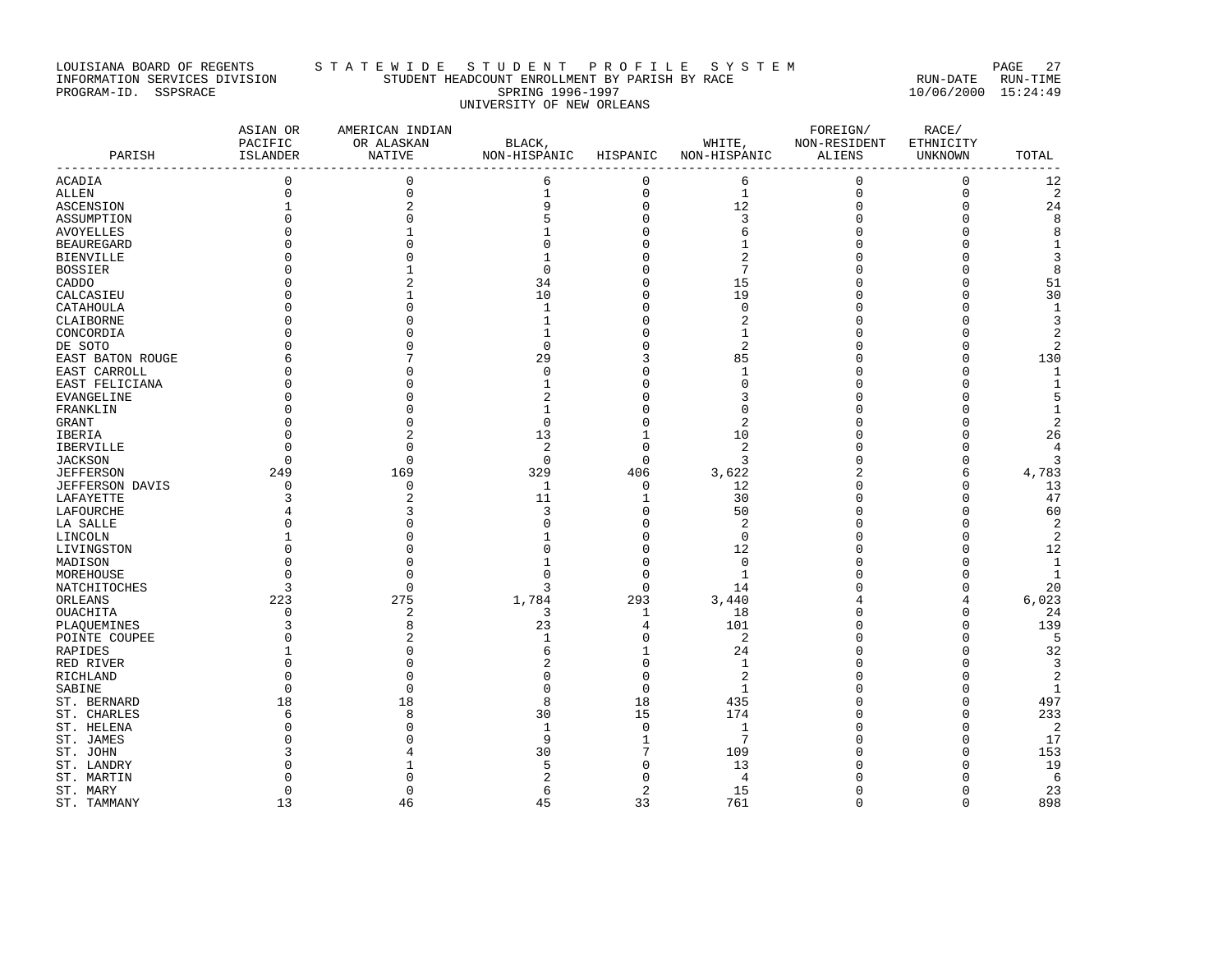# LOUISIANA BOARD OF REGENTS STA TE WIDE STUDENT PROFILE SYSTEM PAGE 28 INFORMATION SERVICES DIVISION STUDENT HEADCOUNT ENROLLMENT BY PARISH BY RACE RUN-DATE RUN-TIME PROGRAM-ID. SSPSRACE SPRING 1996-1997 10/06/2000 15:24:49 UNIVERSITY OF NEW ORLEANS

| PARISH             | ASIAN OR<br>PACIFIC<br>ISLANDER | AMERICAN INDIAN<br>OR ALASKAN<br>NATIVE | BLACK,<br>NON-HISPANIC | HISPANIC | WHITE,<br>NON-HISPANIC | FOREIGN/<br>NON-RESIDENT<br>ALIENS | RACE/<br>ETHNICITY<br><b>UNKNOWN</b> | TOTAL  |
|--------------------|---------------------------------|-----------------------------------------|------------------------|----------|------------------------|------------------------------------|--------------------------------------|--------|
| TANGIPAHOA         |                                 |                                         |                        |          | 20                     |                                    |                                      |        |
| TENSAS             |                                 |                                         |                        |          |                        |                                    |                                      |        |
| TERREBONNE         |                                 |                                         |                        |          | 60                     |                                    |                                      | 76     |
| UNION              |                                 |                                         |                        |          |                        |                                    |                                      |        |
| VERMILLION         |                                 |                                         |                        |          |                        |                                    |                                      | 10     |
| VERNON             |                                 |                                         |                        |          |                        |                                    |                                      |        |
| WASHINGTON         |                                 |                                         |                        |          |                        |                                    |                                      |        |
| WEBSTER            |                                 |                                         |                        |          |                        |                                    |                                      |        |
| WEST CARROLL       |                                 |                                         |                        |          |                        |                                    |                                      |        |
| WEST FELICIANA     |                                 |                                         |                        |          |                        |                                    |                                      |        |
| LOUISIANA TOTAL    | 538                             | 566                                     | 2,446                  | 787      | 9,141                  |                                    | 10                                   | 13,494 |
| OUT-OF-STATE TOTAL | 19                              | 73                                      | 95                     | 29       | 415                    |                                    |                                      | 631    |
| FOREIGN TOTAL      | 26                              |                                         |                        |          | 19                     | 667                                |                                      | 724    |
| TOTAL STUDENTS     | 583                             | 640                                     | 2,546                  | 822      | 9,575                  | 673                                | 10                                   | 14,849 |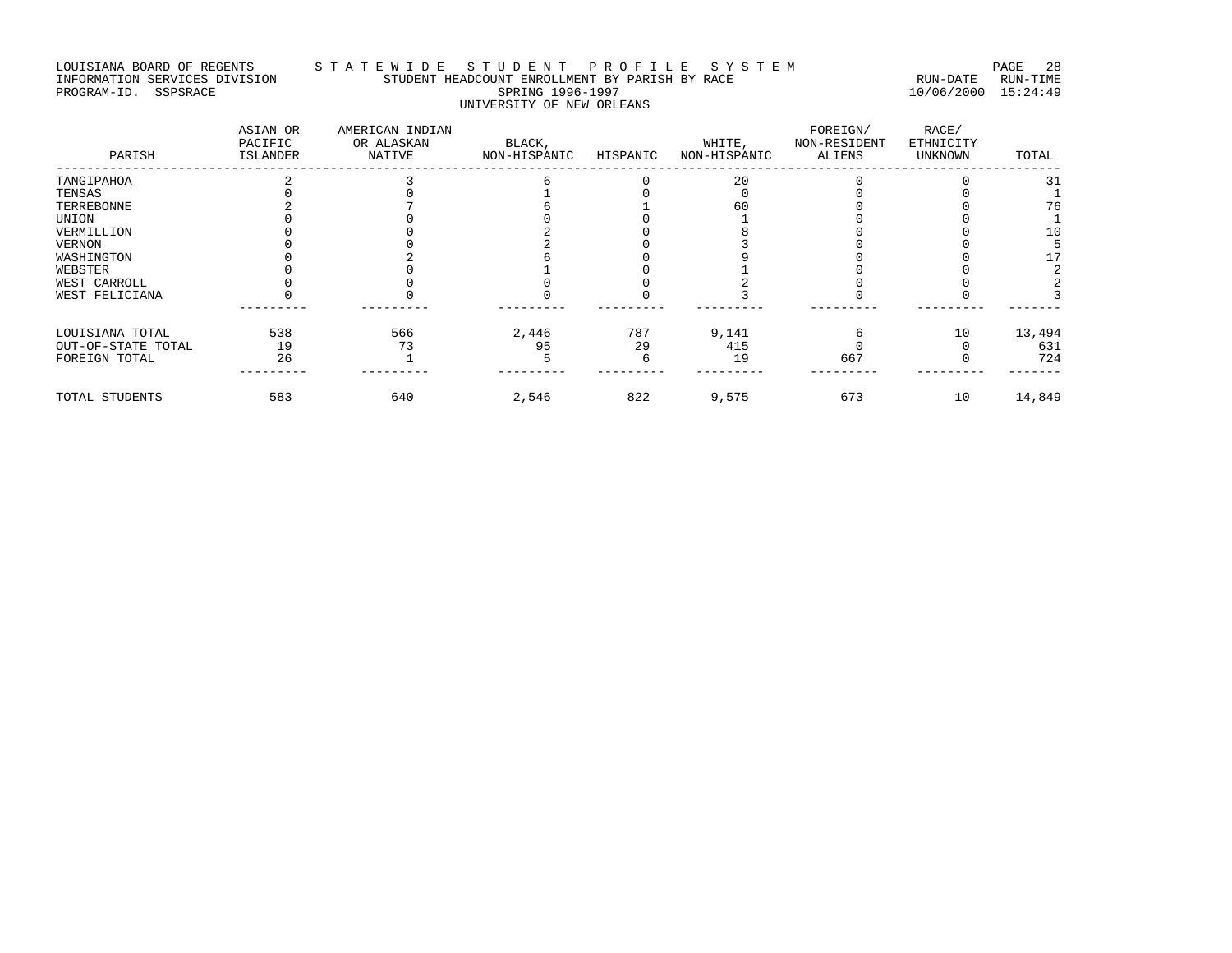#### LOUISIANA BOARD OF REGENTS S T A T E W I D E S T U D E N T P R O F I L E S Y S T E M PAGE 29 INFORMATION SERVICES DIVISION STUDENT HEADCOUNT ENROLLMENT BY PARISH BY RACE RUN-DATE RUN-TIME PROGRAM-ID. SSPSRACE SPRING 1996-1997 10/06/2000 15:24:49 L.S.U. LAW CENTER

| PARISH            | ASIAN OR<br>PACIFIC<br>ISLANDER | AMERICAN INDIAN<br>OR ALASKAN<br>NATIVE | BLACK,<br>NON-HISPANIC HISPANIC |              | WHITE,<br>NON-HISPANIC | FOREIGN/<br>NON-RESIDENT<br>ALIENS | RACE/<br>ETHNICITY<br>UNKNOWN | TOTAL          |
|-------------------|---------------------------------|-----------------------------------------|---------------------------------|--------------|------------------------|------------------------------------|-------------------------------|----------------|
|                   |                                 |                                         |                                 |              |                        |                                    |                               |                |
| ACADIA            | $\mathbf 0$                     | $\mathbf 0$                             | $\mathbf 0$                     | $\mathbf 0$  | 8                      | $\mathbf 0$                        | $\mathbf 0$                   | 8              |
| ALLEN             | $\mathbf 0$                     | $\mathbf 0$                             | $\Omega$                        | $\mathsf 0$  | 4                      | 0                                  | $\mathbf 0$                   | 4              |
| ASCENSION         | $\mathbf 0$                     | $\Omega$                                | $\Omega$                        | $\mathsf 0$  | 8                      | 0                                  | $\Omega$                      | 8              |
| ASSUMPTION        |                                 | $\Omega$                                | n                               | 0            |                        |                                    | $\cap$                        | $\mathbf{1}$   |
| AVOYELLES         |                                 |                                         |                                 | $\Omega$     | 3                      |                                    |                               | 3              |
| <b>BEAUREGARD</b> |                                 |                                         |                                 | 0            | 3                      |                                    | $\cap$                        | 3              |
| <b>BOSSIER</b>    |                                 |                                         |                                 | 0            | 3                      | U                                  | $\cap$                        | 3              |
| CADDO             |                                 |                                         |                                 | $\mathbf 0$  | 21                     | $\Omega$                           | $\Omega$                      | 21             |
| CALCASIEU         |                                 | n                                       |                                 | $\mathbf 0$  | 13                     | U                                  | $\cap$                        | 13             |
| CALDWELL          |                                 | O                                       |                                 | 0            | 1                      | U                                  | $\Omega$                      | $\mathbf{1}$   |
| CAMERON           |                                 |                                         |                                 | $\mathsf 0$  | 3                      | U                                  | $\cap$                        | 3              |
| CATAHOULA         |                                 |                                         |                                 | 0            |                        |                                    | $\cap$                        | 1              |
| CONCORDIA         | $\Omega$                        |                                         |                                 | $\mathbf 0$  |                        | $\Omega$                           | $\cap$                        | $\mathbf{1}$   |
| DE SOTO           |                                 |                                         |                                 | $\mathbf 0$  | $\mathbf{1}$           |                                    | $\cap$                        | $\mathbf{1}$   |
| EAST BATON ROUGE  | 3                               |                                         |                                 | 2            | 170                    | 0                                  | $\Omega$                      | 185            |
| EAST FELICIANA    | $\Omega$                        |                                         |                                 | $\mathbf 0$  | 1                      | $\Omega$                           | $\Omega$                      | $\mathbf{1}$   |
| EVANGELINE        |                                 | ∩                                       |                                 | 0            | 2                      |                                    | $\cap$                        | $\overline{c}$ |
| FRANKLIN          |                                 |                                         |                                 | O            | 3                      |                                    | n                             | 3              |
| GRANT             |                                 |                                         |                                 | $\Omega$     | 3                      |                                    | $\cap$                        | 3              |
| IBERIA            |                                 |                                         |                                 | $\Omega$     |                        |                                    |                               | 8              |
| <b>IBERVILLE</b>  |                                 |                                         |                                 | 0            | $\overline{4}$         |                                    | $\cap$                        | $\overline{4}$ |
| <b>JEFFERSON</b>  | 2                               |                                         |                                 | 3            | 46                     |                                    | $\cap$                        | 52             |
| JEFFERSON DAVIS   | $\Omega$                        | O                                       |                                 | $\mathsf 0$  | 2                      | 0                                  | $\Omega$                      | $\overline{a}$ |
| LAFAYETTE         |                                 |                                         |                                 | $\mathbf 0$  | 26                     | $\Omega$                           | $\Omega$                      | 27             |
| LAFOURCHE         |                                 |                                         |                                 | 0            |                        |                                    | $\cap$                        | 7              |
| LA SALLE          |                                 |                                         |                                 | $\Omega$     |                        | U                                  | n                             | $\mathbf{1}$   |
| LINCOLN           |                                 |                                         |                                 | $\mathbf 0$  | 6                      |                                    | $\cap$                        | 7              |
| LIVINGSTON        |                                 |                                         |                                 | 0            |                        |                                    | n                             | 9              |
| MADISON           |                                 |                                         |                                 | $\Omega$     |                        |                                    |                               | $\mathbf{1}$   |
| MOREHOUSE         |                                 | ∩                                       |                                 | O            | 2                      |                                    |                               | $\overline{2}$ |
| NATCHITOCHES      |                                 |                                         |                                 | 0            | 5                      |                                    | $\cap$                        | 5              |
| ORLEANS           |                                 | O                                       |                                 | $\mathbf{1}$ | 24                     | $\Omega$                           | $\Omega$                      | 30             |
| OUACHITA          |                                 |                                         |                                 | $\mathbf 0$  | 20                     |                                    | $\cap$                        | 22             |
| PLAQUEMINES       |                                 |                                         |                                 | 0            | 6                      |                                    | $\cap$                        | 6              |
| POINTE COUPEE     |                                 |                                         |                                 | $\Omega$     | $\mathbf{1}$           |                                    | $\cap$                        | $\mathbf{1}$   |
| RAPIDES           |                                 |                                         |                                 | $\mathbf{1}$ | 12                     | U                                  | $\cap$                        | 14             |
| RICHLAND          |                                 |                                         |                                 | $\mathbf 0$  | 2                      | U                                  | $\cap$                        | $\overline{2}$ |
| SABINE            |                                 |                                         |                                 | 0            |                        |                                    | $\cap$                        | 3              |
| ST. BERNARD       |                                 |                                         |                                 | 0            |                        | U                                  | n                             | 7              |
| ST. CHARLES       |                                 |                                         |                                 | O            |                        |                                    | n                             | 1              |
| ST. JAMES         |                                 |                                         |                                 | 0            |                        | U                                  |                               | $\mathbf{1}$   |
| ST. LANDRY        |                                 |                                         |                                 | 0            |                        |                                    |                               | 4              |
| ST. MARTIN        |                                 |                                         |                                 | $\Omega$     | 4                      |                                    |                               | 4              |
| ST. MARY          |                                 |                                         |                                 | $\Omega$     | 2                      |                                    | n                             | $\overline{c}$ |
|                   |                                 |                                         |                                 | 0            | 17                     | U                                  | n                             | 17             |
| ST. TAMMANY       |                                 |                                         |                                 | $\Omega$     | 14                     |                                    | $\cap$                        | 15             |
| TANGIPAHOA        |                                 |                                         |                                 | 0            | 12                     |                                    | n                             | 13             |
| TERREBONNE        |                                 |                                         |                                 | O            | $\overline{4}$         |                                    | n                             | 4              |
| VERMILLION        | <sup>0</sup>                    | O                                       |                                 | $\mathbf 0$  |                        | $\Omega$                           | $\mathbf 0$                   | $\mathbf{2}$   |
| <b>VERNON</b>     | $\Omega$                        | $\Omega$                                | $\Omega$                        | $\Omega$     | 1                      | $\Omega$                           | $\Omega$                      | $\mathbf{1}$   |
| WASHINGTON        |                                 |                                         |                                 |              | $\mathbf{1}$           |                                    |                               |                |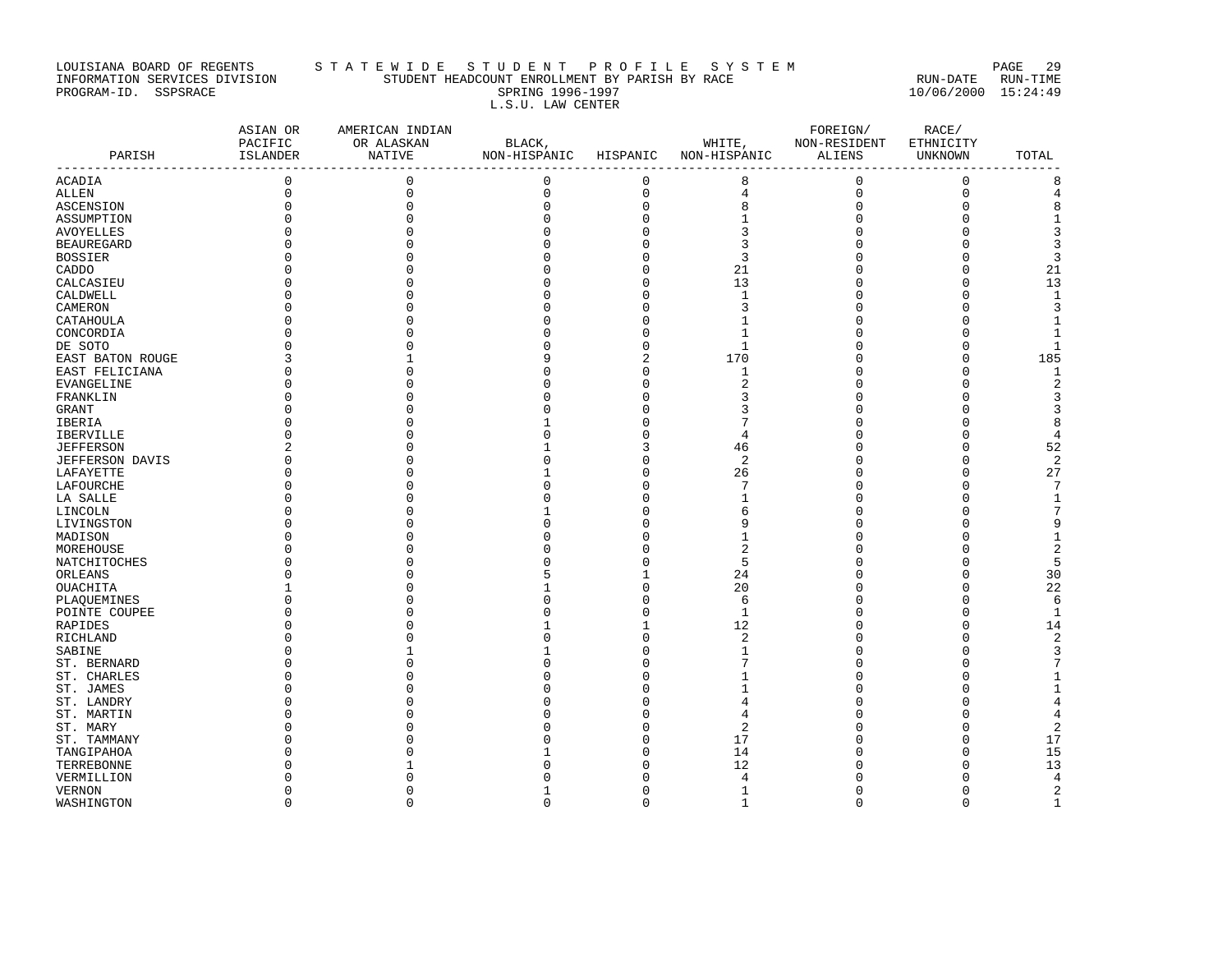#### LOUISIANA BOARD OF REGENTS STA TE WIDE STUDENT PROFILE SYSTEM PAGE 30 INFORMATION SERVICES DIVISION STUDENT HEADCOUNT ENROLLMENT BY PARISH BY RACE RUN-DATE RUN-TIME PROGRAM-ID. SSPSRACE SPRING 1996-1997 10/06/2000 15:24:49 L.S.U. LAW CENTER

| PARISH             | ASIAN OR<br>PACIFIC<br>ISLANDER | AMERICAN INDIAN<br>OR ALASKAN<br>NATIVE | BLACK,<br>NON-HISPANIC | HISPANIC | WHITE,<br>NON-HISPANIC | FOREIGN/<br>NON-RESIDENT<br>ALIENS | RACE/<br>ETHNICITY<br>UNKNOWN | TOTAL |
|--------------------|---------------------------------|-----------------------------------------|------------------------|----------|------------------------|------------------------------------|-------------------------------|-------|
| WEST FELICIANA     |                                 |                                         |                        |          |                        |                                    |                               |       |
| WINN               |                                 |                                         |                        |          |                        |                                    |                               |       |
| LOUISIANA TOTAL    |                                 |                                         | 23                     |          | 503                    |                                    |                               | 542   |
| OUT-OF-STATE TOTAL |                                 |                                         | 10                     |          |                        |                                    |                               | 55    |
| FOREIGN TOTAL      |                                 |                                         |                        |          |                        |                                    |                               |       |
|                    |                                 |                                         |                        |          |                        |                                    |                               |       |
| TOTAL STUDENTS     |                                 |                                         | 33                     |          | 546                    |                                    |                               | 608   |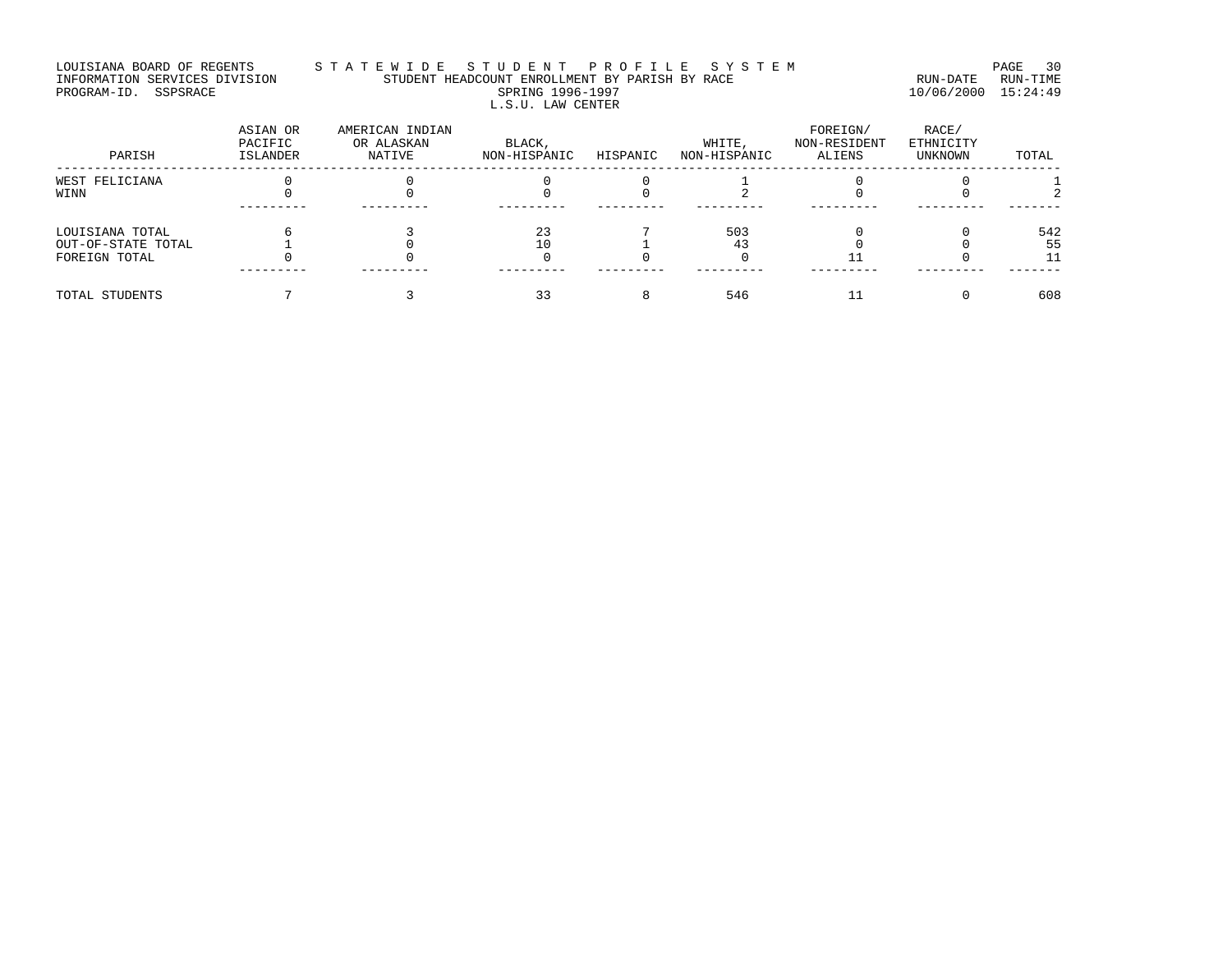# LOUISIANA BOARD OF REGENTS STA TE WIDE STUDENT PROFILE SYSTEM PAGE 31 INFORMATION SERVICES DIVISION STUDENT HEADCOUNT ENROLLMENT BY PARISH BY RACE RUN-DATE RUN-TIME PROGRAM-ID. SSPSRACE SPRING 1996-1997 10/06/2000 15:24:49 SOUTHERN U. IN BATON ROUGE

| PARISH                   | ASIAN OR<br>PACIFIC<br>ISLANDER | AMERICAN INDIAN<br>OR ALASKAN<br>NATIVE | BLACK,<br>NON-HISPANIC HISPANIC NON-HISPANIC |                         | WHITE,   | FOREIGN/<br>NON-RESIDENT<br>ALIENS | RACE/<br>ETHNICITY<br>UNKNOWN | TOTAL          |
|--------------------------|---------------------------------|-----------------------------------------|----------------------------------------------|-------------------------|----------|------------------------------------|-------------------------------|----------------|
| ACADIA                   | 0                               | $\mathbf 0$                             | 36                                           | 0                       | 5        | $\mathbf 0$                        | 0                             | 41             |
| ALLEN                    | $\Omega$                        | $\mathbf 0$                             | 16                                           | $\mathbf 0$             | 1        | $\mathbf 0$                        | $\mathbf{0}$                  | 17             |
| ASCENSION                | $\mathbf 0$                     | $\mathbf{0}$                            | 160                                          | $\mathsf 0$             | 16       | $\mathbf 0$                        | $\Omega$                      | 176            |
| ASSUMPTION               | $\Omega$                        | $\mathbf{0}$                            | 40                                           | $\mathbf 0$             | 6        | $\Omega$                           | $\Omega$                      | 46             |
| AVOYELLES                |                                 | $\Omega$                                | 49                                           | $\Omega$                |          |                                    | ∩                             | 53             |
| BEAUREGARD               |                                 | $\Omega$                                | 16                                           | $\Omega$                |          |                                    | n                             | 17             |
| BIENVILLE                |                                 | $\Omega$                                | 6                                            | 0                       | O        |                                    | 0                             | 6              |
| BOSSIER                  |                                 |                                         | 11                                           | O                       |          |                                    | $\cap$                        | 13             |
| CADDO                    |                                 | $\Omega$                                | 216                                          | O                       |          |                                    | C                             | 219            |
| CALCASIEU                |                                 | O                                       | 122                                          | 0                       |          |                                    | 0                             | 130            |
| CALDWELL                 |                                 | $\Omega$                                | 11                                           | 0                       | n        |                                    | C                             | 11             |
| CAMERON                  |                                 |                                         | 2                                            | O                       | 2        |                                    | C                             | $\overline{4}$ |
| CATAHOULA                |                                 | O                                       | 18                                           | 0                       | O        |                                    | 0                             | 18             |
| CLAIBORNE                | ∩                               | U                                       | 10                                           | $\Omega$                | 1        |                                    | n                             | 11             |
| CONCORDIA                | $\Omega$                        | $\Omega$                                | 38                                           | 0                       | 1        |                                    | n                             | 39             |
| DE SOTO                  |                                 | O                                       | 24                                           | $\Omega$                | 1        |                                    | 0                             | 26             |
| EAST BATON ROUGE         | 14                              | $\mathbf{1}$                            | 2,920                                        | $\mathbf 0$             | 162      |                                    | 3                             | 3,108          |
| EAST CARROLL             | $\Omega$                        | $\Omega$                                | 28                                           | 0                       | $\Omega$ |                                    | n                             | 28             |
| EAST FELICIANA           | $\Omega$                        | O                                       | 124                                          | $\mathbf{1}$            | 11       |                                    | n                             | 136            |
| EVANGELINE               | $\Omega$                        | $\Omega$                                | 44                                           | $\mathbf 0$             | 21       |                                    | C                             | 65             |
| FRANKLIN                 |                                 | $\Omega$                                | 31                                           | 0                       | $\Omega$ |                                    | C                             | 31             |
| GRANT                    |                                 | U                                       | 11                                           | U                       | n        |                                    | n                             | 11             |
| IBERIA                   |                                 | $\Omega$                                | 91                                           | O                       | 3        |                                    | n                             | 94             |
| IBERVILLE                |                                 | O                                       | 241                                          | 0                       | 9        |                                    | n                             | 251            |
| JACKSON                  |                                 | U                                       | 12                                           | O                       | 2        |                                    | n                             | 14             |
| JEFFERSON                |                                 | O                                       | 108                                          | 0                       | 12       | n                                  | 2                             | 124            |
| JEFFERSON DAVIS          |                                 | O                                       | 16                                           | 0                       | 3        |                                    | 0                             | 19             |
| LAFAYETTE                |                                 | O                                       | 105                                          | 0                       | 13       | ∩                                  | $\cap$                        | 118            |
| LAFOURCHE                |                                 | O                                       | 25                                           | O                       | 3        |                                    | n                             | 28             |
| LA SALLE                 |                                 |                                         | 9                                            | U                       | $\Omega$ |                                    | C                             | -9             |
| LINCOLN                  |                                 | U                                       | 9                                            | O                       | 1        |                                    | C                             | 10             |
| LIVINGSTON               |                                 | O                                       | 25                                           | 0                       | 13       |                                    | C                             | 39             |
| MADISON                  |                                 |                                         | 25                                           | 0                       | -1       |                                    | O                             | 26             |
| MOREHOUSE                |                                 | O                                       | 35                                           | $\Omega$                |          |                                    | $\Omega$                      | 36             |
| NATCHITOCHES             |                                 |                                         | 28                                           | O                       |          |                                    | n                             | 33             |
| ORLEANS                  |                                 | O<br>O                                  | 576                                          | 0                       | 5        |                                    | 0                             | 585            |
| OUACHITA                 |                                 |                                         | 99                                           | $\mathbf 0$             |          |                                    | n                             | 104            |
| PLAQUEMINES              | $\Omega$<br>U                   | $\Omega$<br>U                           | 19<br>114                                    | $\mathbf 0$<br>$\Omega$ | $\Omega$ |                                    | n<br>n                        | 19<br>126      |
| POINTE COUPEE<br>RAPIDES |                                 | O                                       | 134                                          | $\Omega$                | 11       | <sup>0</sup>                       | $\cap$                        | 141            |
| RED RIVER                |                                 | O                                       | 7                                            | 0                       |          | n                                  | n                             | 7              |
| RICHLAND                 |                                 |                                         | 7                                            | U                       |          |                                    | n                             | 7              |
| SABINE                   |                                 |                                         | 5                                            | U                       |          |                                    | n                             | 5              |
| ST. BERNARD              |                                 |                                         | 8                                            |                         |          |                                    | n                             | 8              |
| ST. CHARLES              |                                 |                                         | 16                                           | U                       |          |                                    | O                             | 17             |
| ST. HELENA               |                                 |                                         | 67                                           |                         |          |                                    | C                             | 68             |
| ST. JAMES                |                                 |                                         | 129                                          |                         |          |                                    | C                             | 131            |
| ST. JOHN                 |                                 |                                         | 83                                           |                         | 1        |                                    | n                             | 84             |
| ST. LANDRY               | U                               | O                                       | 293                                          | 0                       | 12       | <sup>0</sup>                       | 0                             | 305            |
| ST. MARTIN               | $\Omega$                        | $\Omega$                                | 51                                           | $\Omega$                | $\Omega$ | $\Omega$                           | $\Omega$                      | 51             |
|                          |                                 |                                         |                                              |                         |          |                                    |                               |                |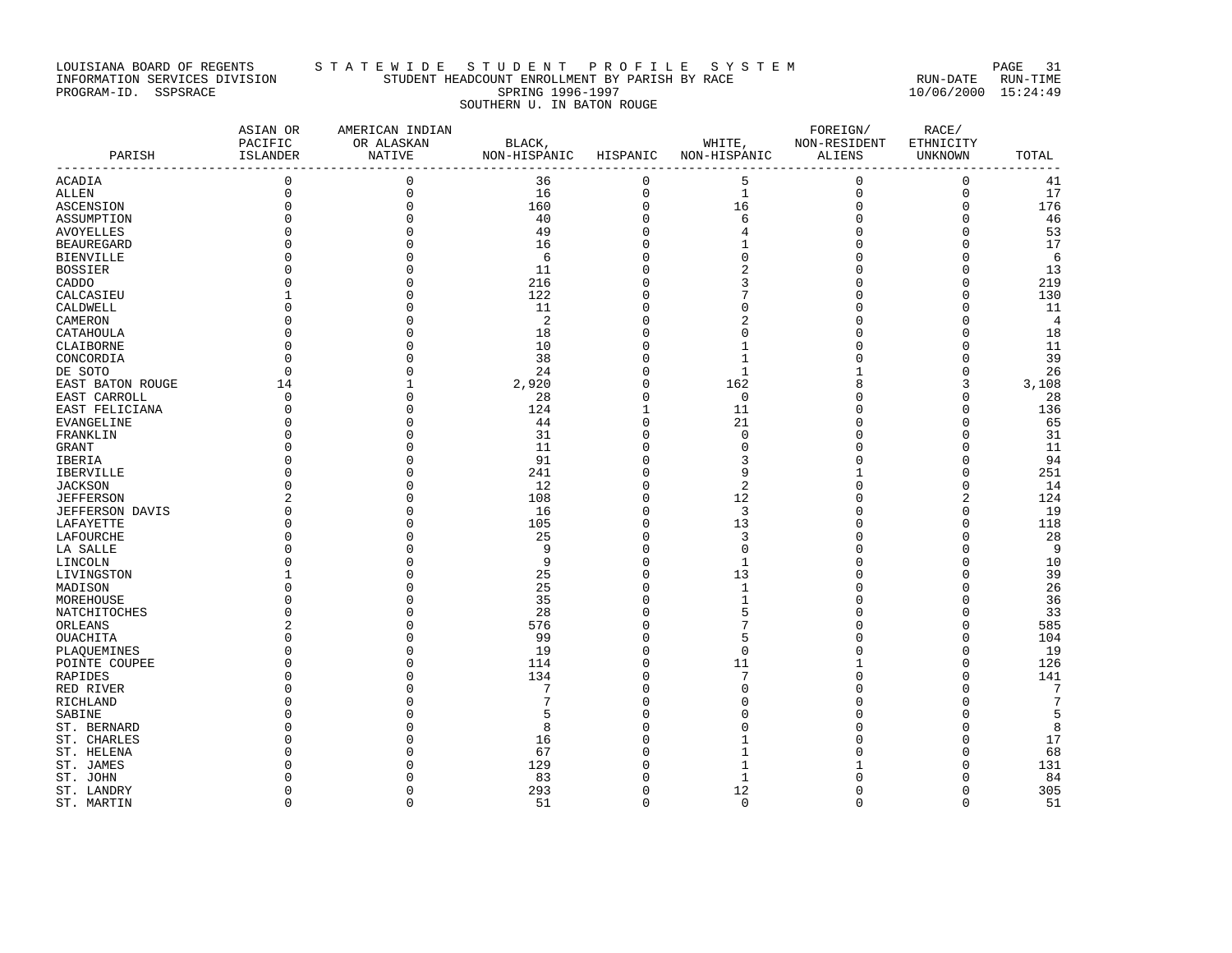# LOUISIANA BOARD OF REGENTS STA TE WIDE STUDENT PROFILE SYSTEM PAGE 32 INFORMATION SERVICES DIVISION STUDENT HEADCOUNT ENROLLMENT BY PARISH BY RACE RUN-DATE RUN-TIME PROGRAM-ID. SSPSRACE SPRING 1996-1997 10/06/2000 15:24:49 SOUTHERN U. IN BATON ROUGE

| PARISH             | ASIAN OR<br>PACIFIC<br>ISLANDER | AMERICAN INDIAN<br>OR ALASKAN<br>NATIVE | BLACK,<br>NON-HISPANIC | HISPANIC | WHITE,<br>NON-HISPANIC | FOREIGN/<br>NON-RESIDENT<br>ALIENS | RACE/<br>ETHNICITY<br><b>UNKNOWN</b> | TOTAL |
|--------------------|---------------------------------|-----------------------------------------|------------------------|----------|------------------------|------------------------------------|--------------------------------------|-------|
| ST. MARY           |                                 |                                         | 98                     |          |                        |                                    |                                      | 104   |
| ST. TAMMANY        |                                 |                                         | 65                     |          |                        |                                    |                                      | 72    |
| TANGIPAHOA         |                                 |                                         | 114                    |          |                        |                                    |                                      | 117   |
| TENSAS             |                                 |                                         | 38                     |          |                        |                                    |                                      | 38    |
| TERREBONNE         |                                 |                                         | 67                     |          |                        |                                    |                                      | 69    |
| UNION              |                                 |                                         | 10                     |          |                        |                                    |                                      | 10    |
| VERMILLION         |                                 |                                         | 23                     |          |                        |                                    |                                      | 27    |
| VERNON             |                                 |                                         | 14                     |          |                        |                                    |                                      | 17    |
| WASHINGTON         |                                 |                                         | 85                     |          |                        |                                    |                                      | 87    |
| WEBSTER            |                                 |                                         | 39                     |          |                        |                                    |                                      | 40    |
| WEST BATON ROUGE   |                                 |                                         | 122                    |          |                        |                                    |                                      | 130   |
| WEST CARROLL       |                                 |                                         | 12                     |          |                        |                                    |                                      | 12    |
| WEST FELICIANA     |                                 |                                         | 51                     |          |                        |                                    |                                      | 56    |
| WINN               |                                 |                                         |                        |          |                        |                                    |                                      |       |
| LOUISIANA TOTAL    | 20                              |                                         | 7,012                  |          | 395                    | 12                                 |                                      | 7,448 |
| OUT-OF-STATE TOTAL |                                 |                                         | 1,855                  |          | 34                     |                                    |                                      | 1,904 |
| FOREIGN TOTAL      | 85                              |                                         | 43                     |          | 10                     | 25                                 |                                      | 173   |
| TOTAL STUDENTS     | 109                             |                                         | 8,910                  | 6        | 439                    | 42                                 | 16                                   | 9,525 |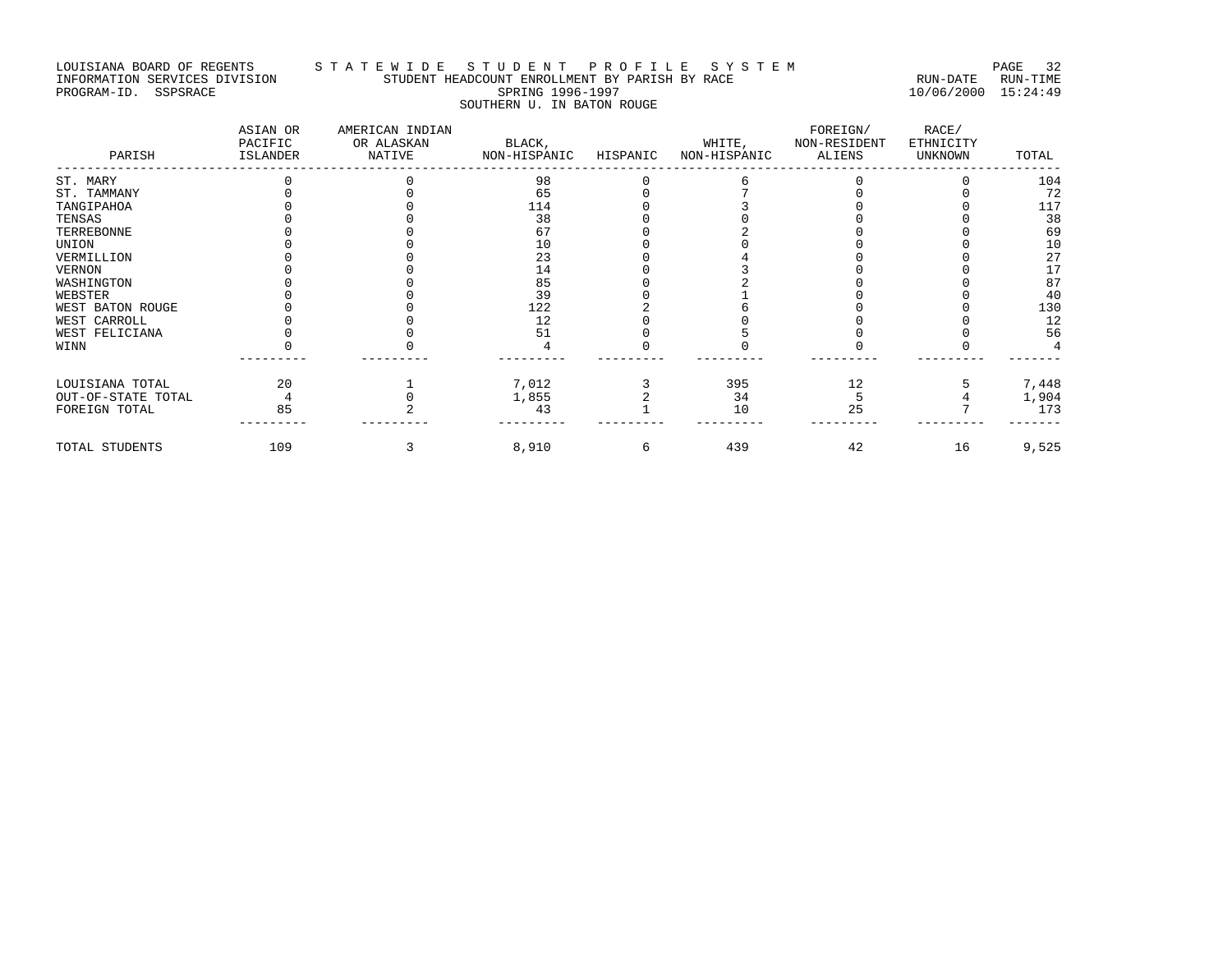# LOUISIANA BOARD OF REGENTS STA TE WIDE STUDENT PROFILE SYSTEM PAGE 33 INFORMATION SERVICES DIVISION STUDENT HEADCOUNT ENROLLMENT BY PARISH BY RACE RUN-DATE RUN-TIME PROGRAM-ID. SSPSRACE SPRING 1996-1997 10/06/2000 15:24:49 SOUTHERN U. IN NEW ORLEANS

| PARISH               | ASIAN OR<br>PACIFIC<br>ISLANDER | AMERICAN INDIAN<br>OR ALASKAN<br><b>NATIVE</b> | BLACK,<br>NON-HISPANIC | HISPANIC    | WHITE,<br>NON-HISPANIC | FOREIGN/<br>NON-RESIDENT<br><b>ALIENS</b> | RACE/<br>ETHNICITY<br>UNKNOWN | TOTAL               |
|----------------------|---------------------------------|------------------------------------------------|------------------------|-------------|------------------------|-------------------------------------------|-------------------------------|---------------------|
| ACADIA               | 0                               | 0                                              |                        | 0           | $\Omega$               | 0                                         | $\Omega$                      | 1                   |
| ASCENSION            | 0                               | $\mathbf 0$                                    | $\mathbf 0$            | 0           | 1                      | 0                                         | $\mathbf{0}$                  | $1\,$               |
| ASSUMPTION           | U                               | O                                              |                        | $\mathbf 0$ |                        |                                           |                               | 2                   |
| AVOYELLES            |                                 |                                                |                        | O           |                        |                                           |                               | 3                   |
| BOSSIER              |                                 |                                                |                        |             |                        |                                           |                               |                     |
| CADDO                |                                 |                                                |                        |             |                        |                                           |                               |                     |
| CALCASIEU            |                                 |                                                |                        |             |                        |                                           |                               |                     |
| CALDWELL             |                                 |                                                |                        |             |                        |                                           |                               |                     |
| CONCORDIA            |                                 |                                                |                        |             |                        |                                           |                               | 3                   |
| DE SOTO              |                                 |                                                | -1                     |             |                        |                                           |                               | 1                   |
| EAST BATON ROUGE     |                                 |                                                | 26                     | O           |                        |                                           |                               | 26                  |
| EAST CARROLL         |                                 |                                                | $\overline{2}$         |             |                        |                                           |                               | 2                   |
| EAST FELICIANA       |                                 |                                                |                        | O           |                        |                                           |                               | $\overline{2}$      |
| EVANGELINE           |                                 |                                                |                        |             |                        |                                           |                               | 3                   |
| FRANKLIN             |                                 |                                                |                        |             |                        |                                           |                               | 4                   |
| IBERIA               |                                 |                                                |                        | O           |                        |                                           |                               | 7                   |
| IBERVILLE            |                                 |                                                |                        | U           | n                      |                                           |                               |                     |
| JEFFERSON            |                                 |                                                | 370                    | 5           | 37                     |                                           |                               | 417                 |
| JEFFERSON DAVIS      |                                 |                                                | 1                      | O           |                        |                                           |                               | 3                   |
| LAFAYETTE            |                                 |                                                | 3                      | 0           |                        |                                           |                               | 4                   |
| LAFOURCHE            |                                 |                                                | 10                     | O           |                        |                                           |                               | 13                  |
| LA SALLE             |                                 |                                                | -1                     | O           |                        |                                           |                               | 1                   |
| LINCOLN              |                                 |                                                | 1                      | O           |                        |                                           |                               | 1                   |
| MADISON              |                                 |                                                |                        | 0           |                        |                                           |                               |                     |
| NATCHITOCHES         | U                               |                                                | २                      | 0           | U                      |                                           | $\Omega$                      | κ                   |
| ORLEANS              | 18                              |                                                | 3,291                  | 12          | 143                    |                                           | 28                            | 3,494               |
| OUACHITA             | U                               |                                                | 3                      | $\Omega$    |                        |                                           | ∩                             | 3                   |
| PLAQUEMINES          |                                 |                                                | 25                     | U           |                        |                                           |                               | 26                  |
| POINTE COUPEE        |                                 |                                                |                        | O           |                        |                                           |                               | 2                   |
| RAPIDES              |                                 |                                                | 3                      | 0           |                        |                                           |                               | 4                   |
| SABINE               |                                 |                                                | $\mathbf{1}$           | O           |                        |                                           |                               | $\overline{2}$      |
| ST. BERNARD          |                                 |                                                | 18                     | O           |                        |                                           |                               | 25                  |
| ST. CHARLES          |                                 |                                                | 50                     |             |                        |                                           |                               | 50                  |
| ST. HELENA           |                                 |                                                | 2                      |             |                        |                                           |                               | $\overline{2}$      |
| ST. JAMES            |                                 |                                                | 4                      |             |                        |                                           |                               | $\overline{4}$      |
| ST. JOHN             |                                 |                                                | 29                     |             |                        |                                           |                               | 30                  |
| ST. LANDRY           |                                 |                                                | 5                      |             |                        |                                           |                               | 5                   |
| ST. MARTIN           |                                 |                                                | 2<br>R                 |             |                        |                                           |                               | $\overline{2}$<br>9 |
| ST. MARY             |                                 |                                                | 27                     | O<br>O      |                        |                                           |                               | 29                  |
| ST. TAMMANY          |                                 |                                                | 9                      | O           |                        |                                           |                               | 10                  |
| TANGIPAHOA           |                                 |                                                | 1                      | $\Omega$    |                        | Ω                                         |                               | <sup>1</sup>        |
| TENSAS<br>TERREBONNE |                                 | 0                                              | 15                     | 0           | 1                      | O                                         | $\Omega$                      | 17                  |
|                      | 0                               | $\mathbf 0$                                    | 11                     | $\mathbf 0$ | 0                      | $\Omega$                                  | $\mathbf 0$                   | 11                  |
| WASHINGTON           |                                 |                                                |                        |             |                        |                                           |                               |                     |
| LOUISIANA TOTAL      | 21                              | 3                                              | 3,962                  | 17          | 206                    | 0                                         | 32                            | 4,241               |
| OUT-OF-STATE TOTAL   | 3                               | $\overline{2}$                                 | 88                     | 1           | 6                      | $\mathbf 0$                               | 4                             | 104                 |
| FOREIGN TOTAL        | $\mathbf 0$                     | $\mathbf 0$                                    | $\mathbf 0$            | 0           | $\mathbf 0$            | 72                                        | $\mathbf 0$                   | 72<br>-------       |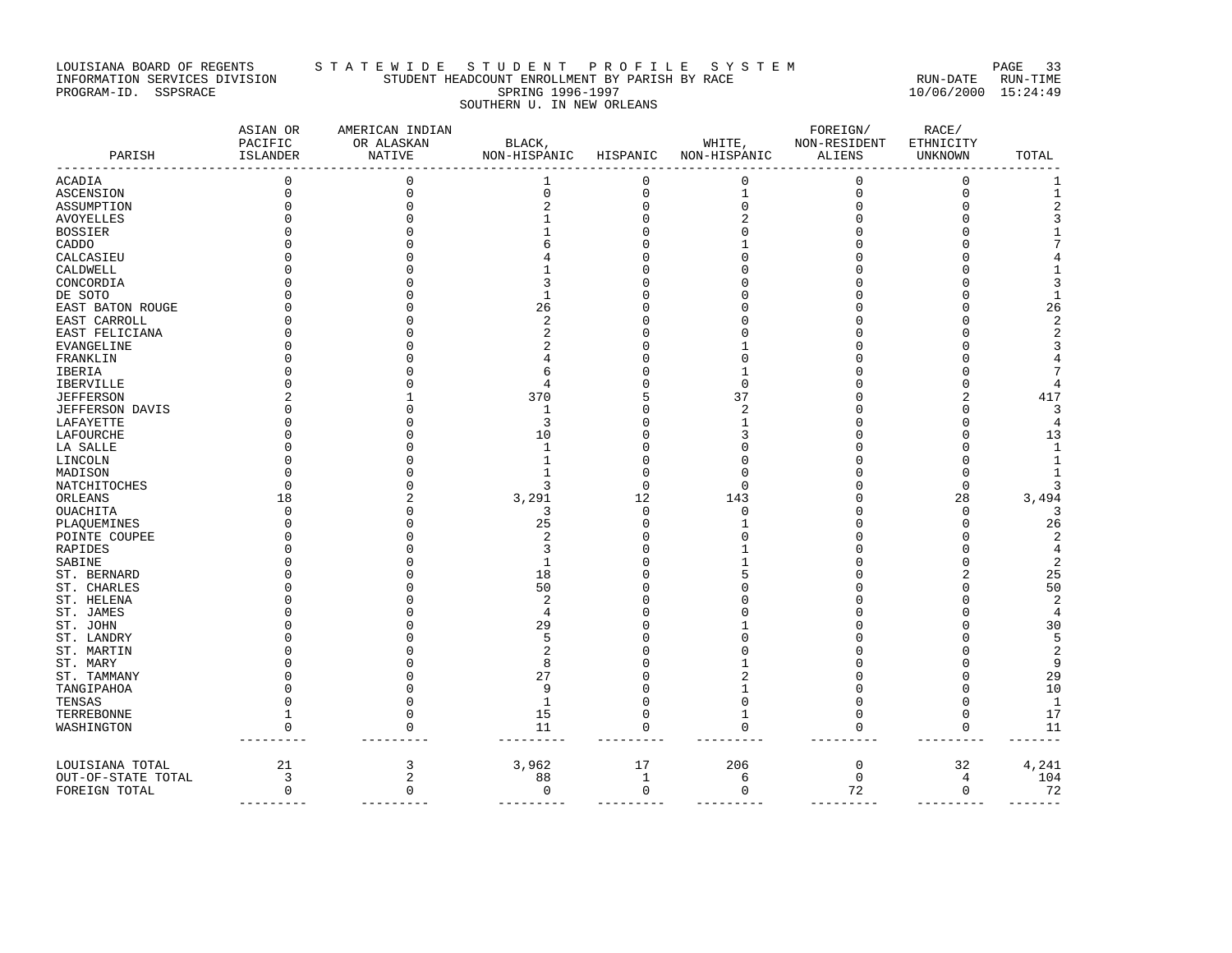| LOUISIANA BOARD OF REGENTS    | STATEWIDE STUDENT PROFILE SYSTEM               |                     | PAGE 34  |
|-------------------------------|------------------------------------------------|---------------------|----------|
| INFORMATION SERVICES DIVISION | STUDENT HEADCOUNT ENROLLMENT BY PARISH BY RACE | RUN-DATE            | RUN-TIME |
| PROGRAM-ID. SSPSRACE          | SPRING 1996-1997                               | 10/06/2000 15:24:49 |          |
|                               | SOUTHERN U. IN NEW ORLEANS                     |                     |          |

|                   | ASIAN OR                  | INDIAN<br>AMERICAN     |                                   |          |                       | <b>FOREIGN</b>              | RACE.                              |              |
|-------------------|---------------------------|------------------------|-----------------------------------|----------|-----------------------|-----------------------------|------------------------------------|--------------|
| PARISF            | <b>PACIFIC</b><br>SLANDER | ASKAN<br>OR.<br>NATIVE | <b>BLACK</b><br>J-HISPANIC<br>MOM | HISPANIC | WHITE<br>NON-HISPANIC | -RESIDENT<br>NON-<br>ALIENS | <b>RTHNICITY</b><br><b>UNKNOWN</b> | TOTAL        |
| TOTAL<br>STUDENTS | 47                        |                        | ,050                              | - -      | <u>444</u>            | $\mathbf{a}$                | 36                                 | . <i>. .</i> |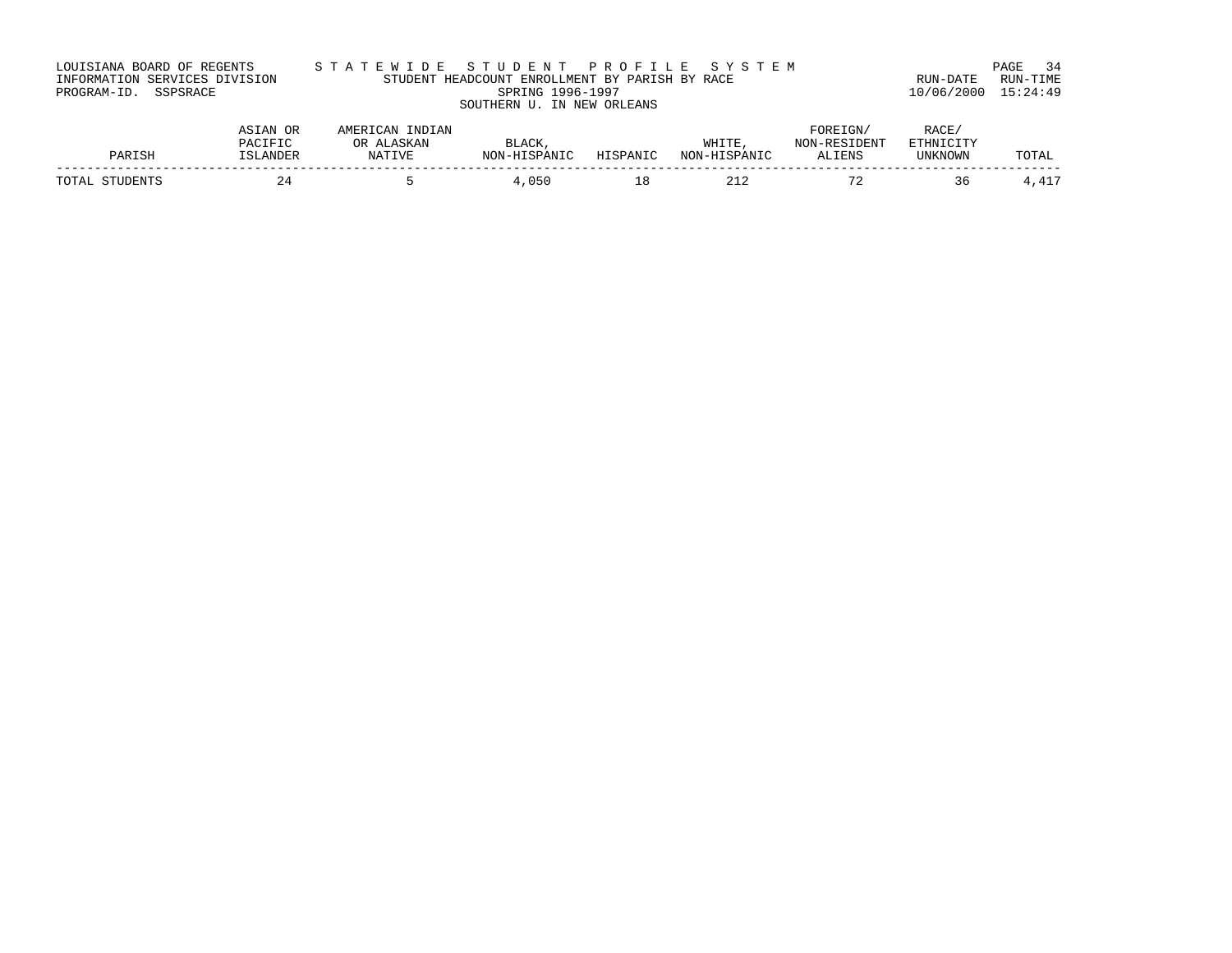# LOUISIANA BOARD OF REGENTS STATEWIDE STUDENT END AT PROFILE SYSTEM FAGE 35<br>INFORMATION SERVICES DIVISION STUDENT HEADCOUNT ENROLLMENT BY PARISH BY RACE INFORMATION SERVICES DIVISION STATE STUDENT HEADCOUNT ENROLLMENT BY PARISH BY RACE PROGRAM-ID. SSPSRACE SPRING 1996-1997 SOUTHERN U. IN SHREVEPORT

PROGRAM-ID. SSPSRACE SPRING 1996-1997 10/06/2000 15:24:49

| PARISH             | ASIAN OR<br>PACIFIC<br>ISLANDER | AMERICAN INDIAN<br>OR ALASKAN<br><b>NATIVE</b> | BLACK,<br>NON-HISPANIC | HISPANIC    | WHITE,<br>NON-HISPANIC | FOREIGN/<br>NON-RESIDENT<br><b>ALIENS</b> | RACE/<br>ETHNICITY<br>UNKNOWN | TOTAL          |
|--------------------|---------------------------------|------------------------------------------------|------------------------|-------------|------------------------|-------------------------------------------|-------------------------------|----------------|
| ASSUMPTION         |                                 |                                                |                        | 0           | 0                      | $\Omega$                                  | $\Omega$                      |                |
| <b>AVOYELLES</b>   |                                 |                                                |                        | $\mathbf 0$ | $\mathbf 0$            | $\Omega$                                  | $\Omega$                      | 1              |
| <b>BEAUREGARD</b>  |                                 |                                                |                        | $\cap$      |                        |                                           |                               |                |
| <b>BIENVILLE</b>   |                                 |                                                |                        |             | 2                      |                                           |                               | 9              |
| <b>BOSSIER</b>     |                                 |                                                | 70                     |             | 12                     |                                           |                               | 83             |
| CADDO              |                                 |                                                | 967                    |             | 74                     |                                           |                               | 1,045          |
| CALCASIEU          |                                 |                                                |                        |             |                        |                                           |                               | 2              |
| CATAHOULA          |                                 |                                                |                        |             |                        |                                           |                               | $\overline{2}$ |
| CLAIBORNE          |                                 |                                                |                        |             |                        |                                           |                               | 8              |
| CONCORDIA          |                                 |                                                |                        |             |                        |                                           |                               | $\mathbf 2$    |
| DE SOTO            |                                 |                                                | 66                     |             |                        |                                           |                               | 69             |
| EAST BATON ROUGE   |                                 |                                                |                        |             |                        |                                           |                               | 5              |
| EAST FELICIANA     |                                 |                                                |                        |             |                        |                                           |                               | 1              |
| FRANKLIN           |                                 |                                                |                        |             |                        |                                           |                               | 3              |
| IBERVILLE          |                                 |                                                |                        |             |                        |                                           |                               | 2              |
| <b>JACKSON</b>     |                                 |                                                |                        |             |                        |                                           |                               | 2              |
| LA SALLE           |                                 |                                                |                        |             |                        |                                           |                               |                |
| LINCOLN            |                                 |                                                |                        |             |                        |                                           |                               |                |
| MADISON            |                                 |                                                |                        |             |                        |                                           |                               |                |
| MOREHOUSE          |                                 |                                                |                        |             |                        |                                           |                               |                |
| NATCHITOCHES       |                                 |                                                |                        |             |                        |                                           |                               | 2              |
| ORLEANS            |                                 |                                                |                        |             |                        |                                           |                               |                |
| OUACHITA           |                                 |                                                |                        |             |                        |                                           |                               |                |
| POINTE COUPEE      |                                 |                                                |                        |             |                        |                                           |                               |                |
| <b>RAPIDES</b>     |                                 |                                                |                        |             |                        |                                           |                               | 5              |
| RED RIVER          |                                 |                                                |                        |             |                        |                                           |                               |                |
| RICHLAND           |                                 |                                                |                        |             |                        |                                           |                               | ζ              |
| ST. CHARLES        |                                 |                                                |                        |             |                        |                                           |                               |                |
| ST. HELENA         |                                 |                                                |                        |             |                        |                                           |                               |                |
| ST. LANDRY         |                                 |                                                |                        |             |                        |                                           |                               |                |
| ST. MARY           |                                 |                                                |                        |             |                        |                                           |                               |                |
| UNION              |                                 |                                                |                        |             |                        |                                           |                               |                |
| VERMILLION         |                                 |                                                |                        |             |                        |                                           |                               |                |
| <b>VERNON</b>      |                                 |                                                |                        |             |                        |                                           |                               | $\overline{2}$ |
| WASHINGTON         |                                 |                                                |                        |             | 2                      |                                           |                               | 11             |
| WEBSTER            |                                 |                                                | 28                     | O           | 4                      |                                           | $\mathbf 0$                   | 32             |
| WEST FELICIANA     |                                 |                                                | $\mathbf{1}$           | $\cap$      |                        |                                           | 0                             | $\mathbf{1}$   |
| LOUISIANA TOTAL    | $\Omega$                        | $\overline{c}$                                 | 1,201                  | $\mathbf 0$ | 110                    | 1                                         | 3                             | 1,317          |
| OUT-OF-STATE TOTAL | U                               | $\Omega$                                       | 1                      | $\mathbf 0$ | $\mathbf 0$            | 0                                         | $\mathbf 0$                   | -1             |
| FOREIGN TOTAL      |                                 |                                                |                        | $\Omega$    |                        |                                           | $\Omega$                      | $\Omega$       |
| TOTAL STUDENTS     | 0                               | 2                                              | 1,202                  | $\mathbf 0$ | 110                    | 1                                         | 3                             | 1,318          |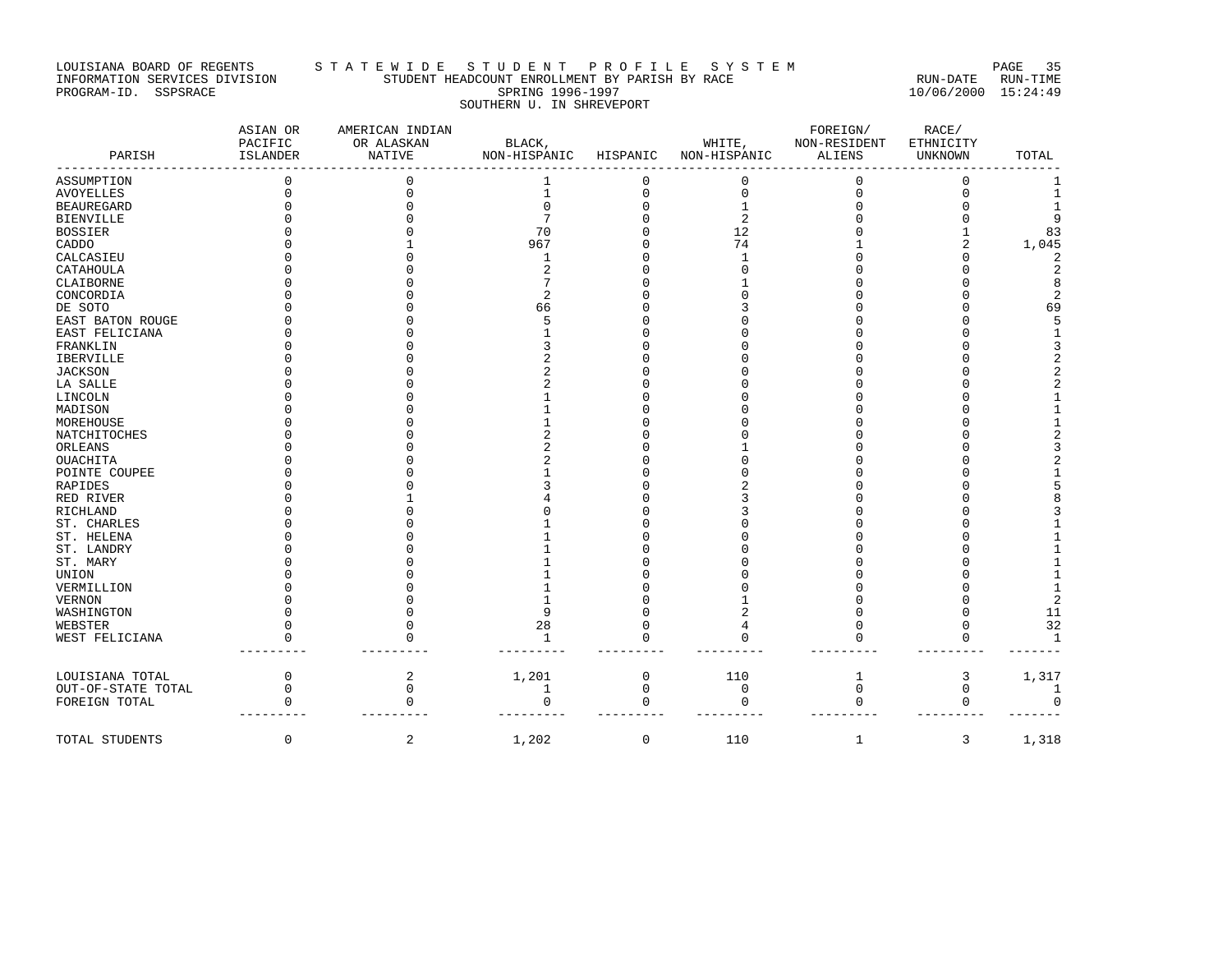# LOUISIANA BOARD OF REGENTS STA T E W I D E S T U D E N T P R O F I L E S Y S T E M PAGE 36 INFORMATION SERVICES DIVISION STUDENT HEADCOUNT ENROLLMENT BY PARISH BY RACE RUN-DATE RUN-TIME PROGRAM-ID. SSPSRACE SPRING 1996-1997 10/06/2000 15:24:49 PUBLIC INSTITUTION SUMMARY

| PARISH           | ASIAN OR<br>PACIFIC<br>ISLANDER | AMERICAN INDIAN<br>OR ALASKAN<br>NATIVE | BLACK,<br>NON-HISPANIC HISPANIC |              | WHITE,<br>NON-HISPANIC | FOREIGN/<br>NON-RESIDENT<br>ALIENS | RACE/<br>ETHNICITY<br>UNKNOWN | TOTAL  |
|------------------|---------------------------------|-----------------------------------------|---------------------------------|--------------|------------------------|------------------------------------|-------------------------------|--------|
|                  |                                 |                                         |                                 |              |                        |                                    |                               |        |
| ACADIA           | 2                               | 3                                       | 239                             | 1            | 1,307                  | 3                                  | 11                            | 1,566  |
| ALLEN            | $\mathbf 0$                     | 7                                       | 87                              | 3            | 411                    | $\mathbf 0$                        | 6                             | 514    |
| ASCENSION        | 5                               | 6                                       | 310                             | 14           | 1,484                  | $\mathbf 0$                        | 17                            | 1,836  |
| ASSUMPTION       | $\mathbf{1}$                    | 4                                       | 156                             | 1            | 393                    | $\mathbf 0$                        | 2                             | 557    |
| AVOYELLES        | 3                               | 5                                       | 191                             | 5            | 750                    | 1                                  | 7                             | 962    |
| BEAUREGARD       | 12                              | $7\phantom{.0}$                         | 106                             | 9            | 665                    | $\mathbf 0$                        | 4                             | 803    |
| BIENVILLE        | 2                               | 1                                       | 188                             | 1            | 202                    | $\mathbf 0$                        | 16                            | 410    |
| BOSSIER          | 46                              | 14                                      | 406                             | 42           | 1,901                  | $\mathbf 0$                        | 76                            | 2,485  |
| CADDO            | 58                              | 24                                      | 2,744                           | 61           | 3,778                  | 3                                  | 84                            | 6,752  |
| CALCASIEU        | 38                              | 21                                      | 1,074                           | 52           | 4,086                  | 12                                 | 21                            | 5,304  |
| CALDWELL         | 1                               | $\mathbf 0$                             | 37                              | 7            | 201                    | 1                                  | 1                             | 248    |
| CAMERON          | 1                               | 2                                       | 12                              | 0            | 230                    | $\Omega$                           | 1                             | 246    |
| CATAHOULA        | $\mathbf{1}$                    | $\mathbf{1}$                            | 98                              | 2            | 315                    | 0                                  | 5                             | 422    |
| CLAIBORNE        | 1                               | $\mathbf{1}$                            | 150                             | 1            | 170                    | $\Omega$                           | 2                             | 325    |
| CONCORDIA        | 2                               | $\mathbf 0$                             | 149                             | 1            | 308                    | 0                                  | 5                             | 465    |
| DE SOTO          | 1                               | 5                                       | 294                             | 7            | 339                    | 1                                  | 7                             | 654    |
| EAST BATON ROUGE | 403                             | 57                                      | 4,192                           | 214          | 10,354                 | 11                                 | 216                           | 15,447 |
| EAST CARROLL     | 2                               | $\Omega$                                | 140                             | $\mathbf 0$  | 87                     | $\Omega$                           | 0                             | 229    |
| EAST FELICIANA   | 3                               | $\Omega$                                | 174                             | $\mathbf{1}$ | 186                    | $\mathbf 0$                        | 5                             | 369    |
| EVANGELINE       |                                 | 1                                       | 182                             | 5            | 818                    | 2                                  | 0                             | 1,010  |
| FRANKLIN         | $\overline{2}$                  | $\mathbf{1}$                            | 212                             | 4            | 423                    | 0                                  | $\mathbf{2}$                  | 644    |
| GRANT            | 1                               | 9                                       | -71                             | 3            | 365                    | 1                                  | 9                             | 459    |
| IBERIA           | 26                              | 8                                       | 533                             | 17           | 1,394                  | 3                                  | 31                            | 2,012  |
| IBERVILLE        | 2                               | 3                                       | 349                             | 4            | 367                    | $\mathbf{1}$                       | 9                             | 735    |
| JACKSON          | $\Omega$                        | 3                                       | 175                             | 2            | 297                    | $\Omega$                           | -6                            | 483    |
| JEFFERSON        | 777                             | 267                                     | 2,270                           | 1,101        | 9,912                  | 6                                  | 118                           | 14,451 |
| JEFFERSON DAVIS  | $\overline{1}$                  | -6                                      | 117                             | 4            | 691                    | 2                                  | 2                             | 823    |
| LAFAYETTE        | 108                             | 33                                      | 1,273                           | 125          | 6,560                  | 58                                 | 133                           | 8,290  |
| LAFOURCHE        | 49                              | 46                                      | 257                             | 24           | 2,433                  | 1                                  | 12                            | 2,822  |
| LA SALLE         | 2                               | 5                                       | -28                             | 2            | 386                    | 0                                  | 13                            | 436    |
| LINCOLN          | 21                              | $7\phantom{.0}$                         | 589                             | 12           | 1,384                  | 2                                  | 25                            | 2,040  |
| LIVINGSTON       | 5                               | 14                                      | 92                              | 15           | 2,059                  | $\mathbf 0$                        | 9                             | 2,194  |
| MADISON          | $\Omega$                        | $\Omega$                                | 220                             | 2            | 140                    | 1                                  | $\Omega$                      | 363    |
| MOREHOUSE        | 1                               | $\Omega$                                | 362                             | 1            | 442                    | $\mathbf 0$                        | 2                             | 808    |
| NATCHITOCHES     | 32                              | 22                                      | 510                             | 13           | 1,129                  | 4                                  | 66                            | 1,776  |
| ORLEANS          | 634                             | 338                                     | 10,503                          | 656          | 7,281                  | 5                                  | 166                           | 19,583 |
| OUACHITA         | 71                              | 22                                      | 1,397                           | 29           | 3,764                  | 2                                  | 19                            | 5,304  |
| PLAOUEMINES      | 22                              | 18                                      | 244                             | 15           | 608                    | $\mathbf 0$                        | $7\phantom{.0}$               | 914    |
| POINTE COUPEE    | $\overline{\mathbf{3}}$         | 4                                       | 166                             | 2            | 421                    | 1                                  | 4                             | 601    |
| RAPIDES          | 50                              | 42                                      | 984                             | 30           | 2,728                  | 10                                 | 49                            | 3,893  |
| RED RIVER        | $\overline{0}$                  | 4                                       | 110                             | 2            | 159                    | 0                                  | $7\phantom{.0}$               | 282    |
| RICHLAND         | 1                               | 2                                       | 156                             | 1            | 462                    | $\Omega$                           | 1                             | 623    |
| SABINE           | 11                              | 40                                      | - 86                            | 22           | 515                    | $\Omega$                           | 19                            | 693    |
| ST. BERNARD      | 34                              | 42                                      | 110                             | 83           | 2,282                  | $\Omega$                           | 17                            | 2,568  |
| ST. CHARLES      | 17                              | 17                                      | 269                             | 34           | 1,012                  | 1                                  | 8                             | 1,358  |
| ST. HELENA       | $\Omega$                        | $\Omega$                                | 158                             | $\Omega$     | 37                     | $\Omega$                           | $\Omega$                      | 195    |
| ST. JAMES        | $\Omega$                        | $\Omega$                                | 237                             | 3            | 308                    | 1                                  | 5                             | 554    |
| ST. JOHN         |                                 | 12                                      | 377                             | 36           | 846                    | 0                                  | 8                             | 1,286  |
| ST. LANDRY       | 8                               | 3                                       | 974                             | 12           | 1,774                  | 6                                  | 27                            | 2,804  |
| ST. MARTIN       | 9                               | $\mathbf{1}$                            | 322                             | 10           | 764                    | 7                                  | 13                            | 1,126  |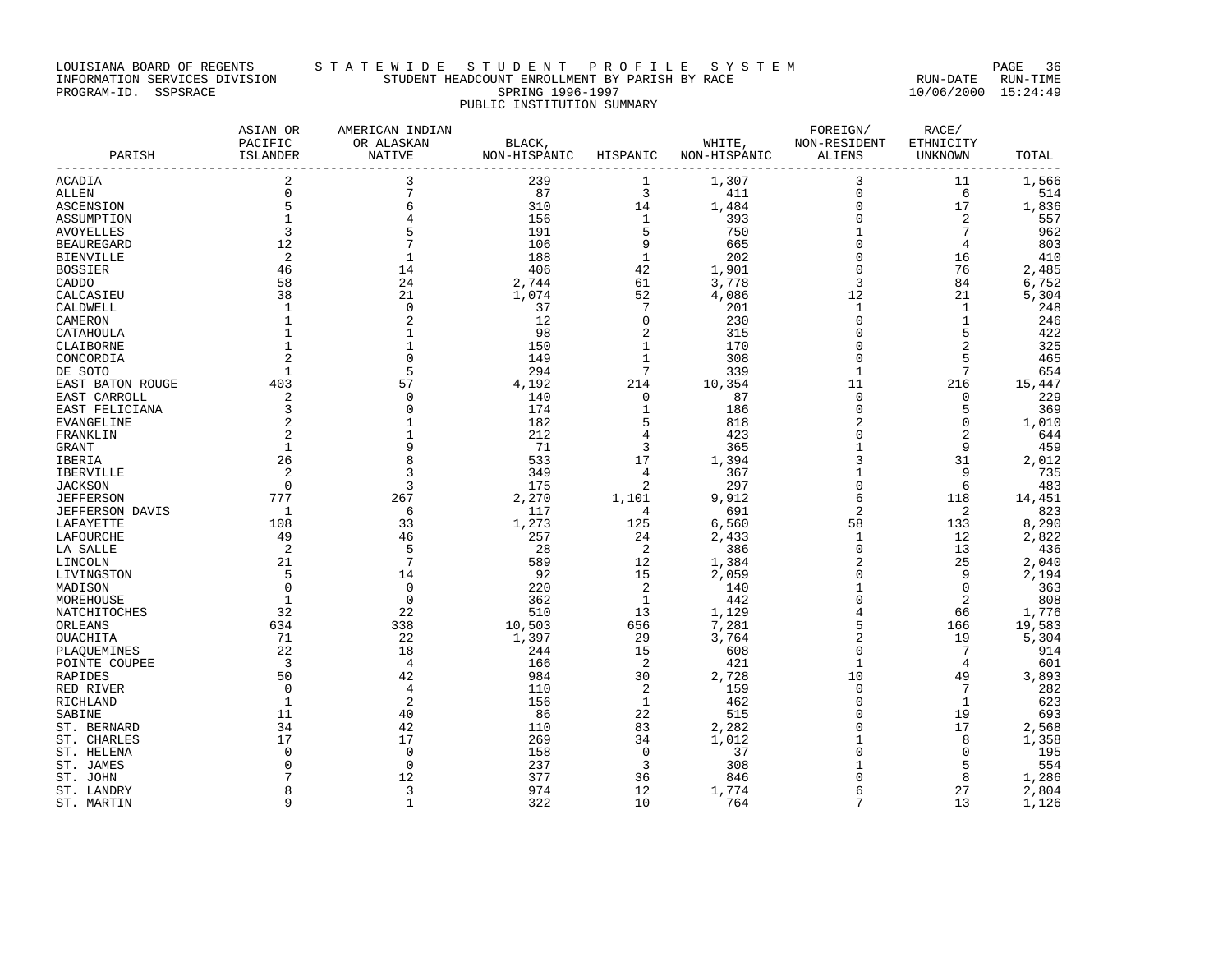# LOUISIANA BOARD OF REGENTS STA TE WIDE STUDENT PROFILE SYSTEM PAGE 37 INFORMATION SERVICES DIVISION STUDENT HEADCOUNT ENROLLMENT BY PARISH BY RACE RUN-DATE RUN-TIME PROGRAM-ID. SSPSRACE SPRING 1996-1997 10/06/2000 15:24:49 PUBLIC INSTITUTION SUMMARY

| PARISH             | ASIAN OR<br>PACIFIC<br>ISLANDER | AMERICAN INDIAN<br>OR ALASKAN<br>NATIVE | BLACK,<br>NON-HISPANIC | HISPANIC | WHITE,<br>NON-HISPANIC | FOREIGN/<br>NON-RESIDENT<br>ALIENS | RACE/<br>ETHNICITY<br><b>UNKNOWN</b> | TOTAL   |
|--------------------|---------------------------------|-----------------------------------------|------------------------|----------|------------------------|------------------------------------|--------------------------------------|---------|
| ST. MARY           | 36                              | 24                                      | 406                    | 30       | 981                    |                                    |                                      | 1,484   |
| ST. TAMMANY        | 55                              | 79                                      | 487                    | 108      | 5,103                  |                                    | 62                                   | 5,894   |
| TANGIPAHOA         | 18                              | 26                                      | 729                    | 37       | 2,929                  |                                    |                                      | 3,748   |
| TENSAS             |                                 |                                         | 120                    |          | 87                     |                                    |                                      | 212     |
| TERREBONNE         | 34                              | 68                                      | 370                    | 35       | 2,345                  |                                    | 12                                   | 2,865   |
| UNION              |                                 |                                         | 129                    |          | 393                    |                                    |                                      | 534     |
| VERMILLION         | 49                              |                                         | 164                    |          | 1,164                  |                                    | 15                                   | 1,404   |
| VERNON             | 58                              | 19                                      | 286                    | 76       | 1,230                  |                                    | 66                                   | 1,738   |
| WASHINGTON         |                                 |                                         | 301                    |          | 602                    |                                    |                                      | 910     |
| WEBSTER            |                                 |                                         | 273                    |          | 533                    |                                    |                                      | 827     |
| WEST BATON ROUGE   |                                 |                                         | 148                    |          | 302                    |                                    |                                      | 464     |
| WEST CARROLL       |                                 |                                         | 51                     |          | 284                    |                                    |                                      | 340     |
| WEST FELICIANA     |                                 |                                         | 64                     |          | 176                    |                                    |                                      | 243     |
| WINN               |                                 | 10                                      | 156                    |          | 506                    |                                    |                                      | 692     |
| LOUISIANA TOTAL    | 2,736                           | 1,373                                   | 37,764                 | 3,002    | 95,563                 | 158                                | 1,483                                | 142,079 |
| OUT-OF-STATE TOTAL | 148                             | 124                                     | 5,787                  | 317      | 5,937                  |                                    | 165                                  | 12,483  |
| FOREIGN TOTAL      | 175                             | 8                                       | 83                     | 84       | 77                     | 4,034                              | 44                                   | 4,505   |
| TOTAL STUDENTS     | 3,059                           | 1,505                                   | 43,634                 | 3,403    | 101,577                | 4,197                              | 1,692                                | 159,067 |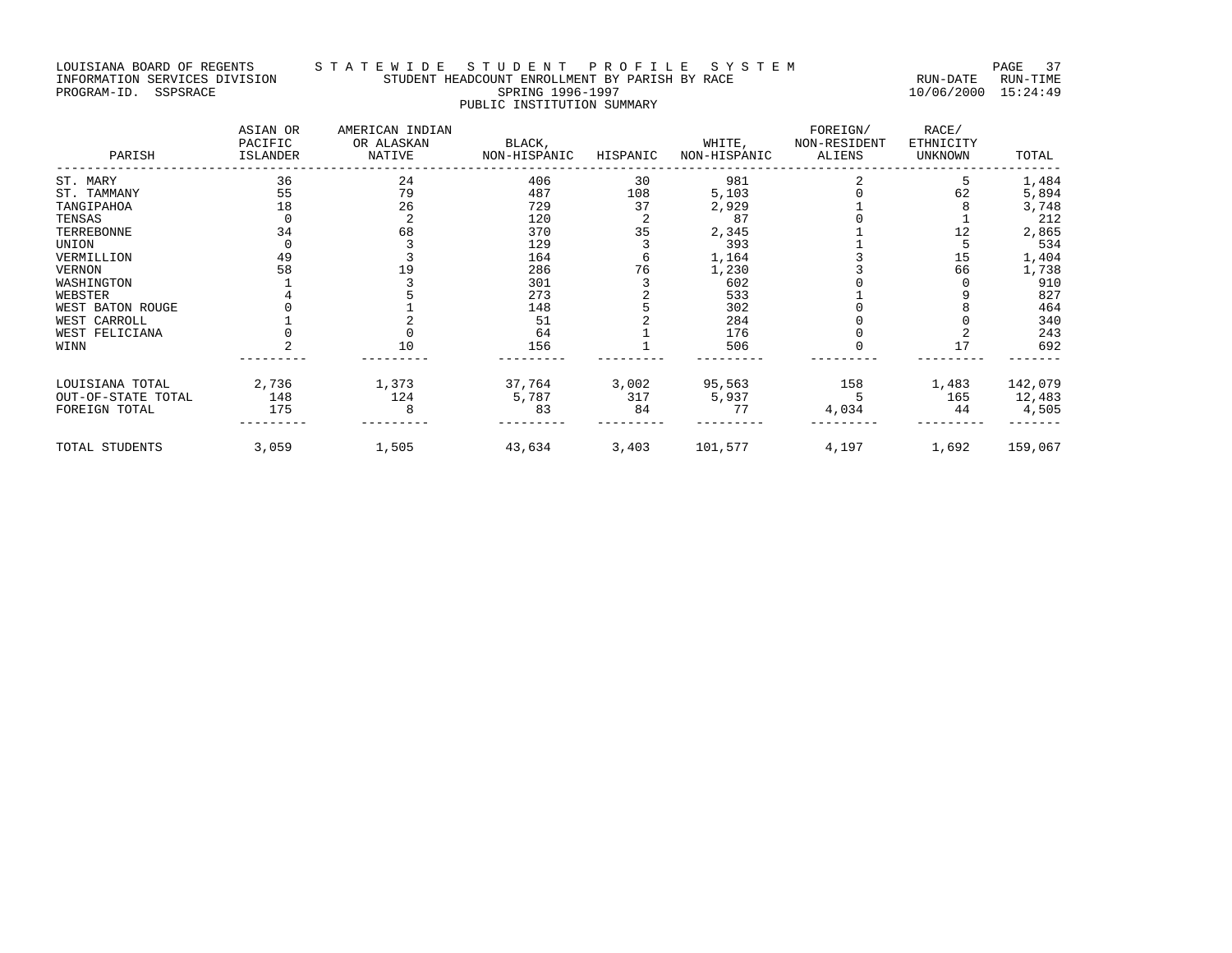# LOUISIANA BOARD OF REGENTS STA TE WIDE STUDENT PROFILE SYSTEM PAGE 38 INFORMATION SERVICES DIVISION STUDENT HEADCOUNT ENROLLMENT BY PARISH BY RACE RUN-DATE RUN-TIME PROGRAM-ID. SSPSRACE SPRING 1996-1997 10/06/2000 15:24:49 PRIVATE INSTITUTION SUMMARY

| PARISH             | ASIAN OR<br>PACIFIC<br>ISLANDER | AMERICAN INDIAN<br>OR ALASKAN<br>NATIVE | BLACK,<br>NON-HISPANIC | HISPANIC | WHITE,<br>NON-HISPANIC | FOREIGN/<br>NON-RESIDENT<br>ALIENS | RACE/<br>ETHNICITY<br>UNKNOWN | TOTAL |
|--------------------|---------------------------------|-----------------------------------------|------------------------|----------|------------------------|------------------------------------|-------------------------------|-------|
|                    |                                 |                                         |                        |          |                        |                                    |                               |       |
| LOUISIANA TOTAL    |                                 |                                         |                        |          |                        |                                    |                               | ∩     |
| OUT-OF-STATE TOTAL |                                 |                                         |                        |          |                        |                                    |                               |       |
| FOREIGN TOTAL      |                                 |                                         |                        |          |                        |                                    |                               |       |
| TOTAL STUDENTS     |                                 |                                         |                        |          |                        |                                    |                               | 0     |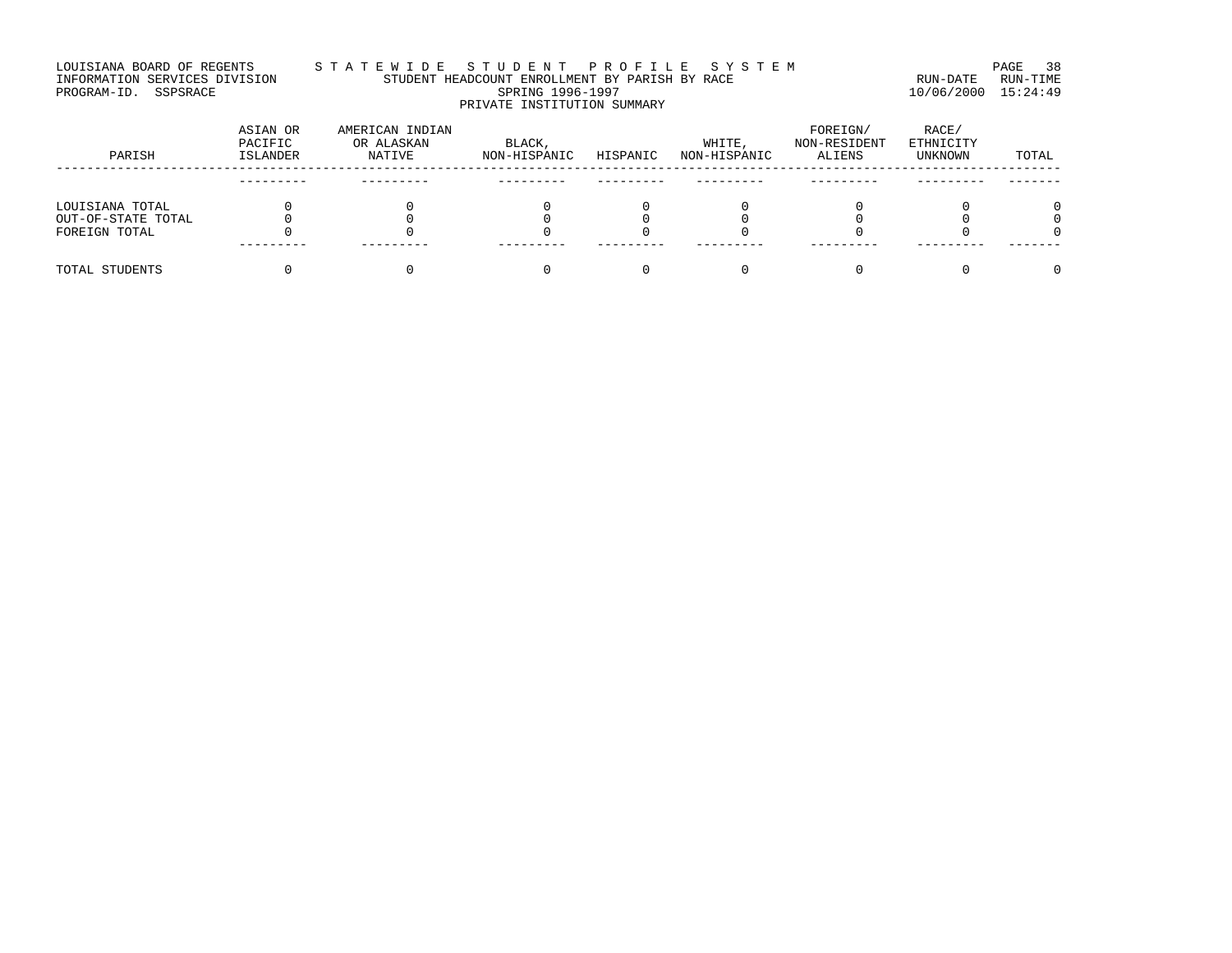#### LOUISIANA BOARD OF REGENTS S T A T E W I D E S T U D E N T P R O F I L E S Y S T E M PAGE 39 INFORMATION SERVICES DIVISION STUDENT HEADCOUNT ENROLLMENT BY PARISH BY RACE RUN-DATE RUN-TIME PROGRAM-ID. SSPSRACE SPRING 1996-1997 10/06/2000 15:24:49 STATE SUMMARY

| PARISH                 | ASIAN OR<br>PACIFIC<br>ISLANDER | AMERICAN INDIAN<br>OR ALASKAN<br>NATIVE | BLACK,<br>NON-HISPANIC HISPANIC |                            | NON-HISPANIC | FOREIGN/<br>WHITE, NON-RESIDENT<br>ALIENS | RACE/<br>ETHNICITY<br>UNKNOWN | TOTAL          |
|------------------------|---------------------------------|-----------------------------------------|---------------------------------|----------------------------|--------------|-------------------------------------------|-------------------------------|----------------|
| ACADIA                 | 2                               | 3                                       | 239                             | 1                          | 1,307        | 3                                         | 11                            | 1,566          |
| ALLEN                  | $\mathbf 0$                     | $7\overline{ }$                         | 87                              | $\overline{3}$             | 411          | $\mathbf 0$                               | 6                             | 514            |
| <b>ASCENSION</b>       | 5                               | 6                                       | 310                             | 14                         | 1,484        | 0                                         | 17                            | 1,836          |
| ASSUMPTION             | $\mathbf{1}$                    | $\overline{4}$                          | 156                             | 1                          | 393          | $\mathbf 0$                               | 2                             | 557            |
| AVOYELLES              | $\overline{3}$                  | 5                                       | 191                             | 5                          | 750          | 1                                         | $7\phantom{.0}$               | 962            |
| <b>BEAUREGARD</b>      | 12                              | 7                                       | 106                             | 9                          | 665          | $\mathbf 0$                               | 4                             | 803            |
| BIENVILLE              | 2                               | 1                                       | 188                             | 1                          | 202          | $\mathbf 0$                               | 16                            | 410            |
| <b>BOSSIER</b>         | 46                              | 14                                      | 406                             | 42                         | 1,901        | $\mathbf 0$                               | 76                            | 2,485          |
| CADDO                  | 58                              | 24                                      | 2,744                           | 61                         | 3,778        | 3                                         | 84                            | 6,752          |
| CALCASIEU              | 38                              | 21                                      | 1,074                           | 52                         | 4,086        | 12                                        | 21                            | 5,304          |
| CALDWELL               | 1                               | 0                                       | 37                              | $7\phantom{.0}$            | 201          | 1                                         | $\mathbf{1}$                  | 248            |
| CAMERON                | 1                               | 2                                       | 12                              | $\overline{0}$             | 230          | $\mathbf 0$                               | $\mathbf{1}$                  | 246            |
| CATAHOULA              | $\mathbf{1}$                    | $\mathbf{1}$                            | 98                              | 2                          | 315          | $\mathbf 0$                               | 5                             | 422            |
| CLAIBORNE              |                                 | $\mathbf{1}$                            | 150                             | $\mathbf{1}$               | 170          | $\mathbf 0$                               |                               | 325            |
| CONCORDIA              | $\overline{2}$                  | $\mathbf 0$                             | 149                             | $\mathbf{1}$               | 308          | $\mathbf 0$                               | 5                             | 465            |
| DE SOTO                | $\mathbf{1}$                    | 5                                       | 294                             | $7\phantom{.0}$            | 339          | 1                                         | $7\phantom{.0}$               | 654            |
| EAST BATON ROUGE       | 403                             | 57                                      | 4,192                           | 214                        | 10,354       | 11                                        | 216                           | 15,447         |
| EAST CARROLL           | 2                               | $\Omega$                                | 140                             | $\overline{0}$             | 87           | $\Omega$                                  | $\Omega$                      | 229            |
| EAST FELICIANA         | 3                               | $\Omega$                                | 174                             | $\mathbf{1}$               | 186          | $\mathbf 0$                               | 5                             | 369            |
| EVANGELINE             | $\overline{c}$                  |                                         | 182                             | 5                          | 818          | 2                                         | 0                             | 1,010          |
| FRANKLIN               | 2                               | $\mathbf{1}$                            | 212                             | 4                          | 423          | 0                                         |                               | 644            |
| GRANT                  | 1                               | 9                                       | 71                              | 3                          | 365          | 1                                         | 9                             | 459            |
| IBERIA                 | 26                              | 8                                       | 533                             | 17                         | 1,394        | 3                                         | 31                            | 2,012          |
| IBERVILLE              | 2                               | $\overline{3}$                          | 349                             | 4                          | 367          | 1                                         | 9                             | 735            |
| <b>JACKSON</b>         | $\overline{\phantom{0}}$        | 3                                       | 175                             | 2                          | 297          | $\mathbf 0$                               | 6                             | 483            |
| JEFFERSON              | 777                             | 267                                     | 2,270                           | 1,101                      | 9,912        | 6                                         | 118                           | 14,451         |
| JEFFERSON DAVIS        | $\overline{1}$                  | - 6                                     | 117                             | 4                          | 691          | 2                                         | 2                             | 823            |
| LAFAYETTE              | 108                             | 33                                      | 1,273                           | 125                        | 6,560        | 58                                        | 133                           | 8,290          |
| LAFOURCHE              | 49                              | 46                                      | 257                             | 24                         | 2,433        | 1                                         | 12                            | 2,822          |
| LA SALLE               | 2                               | 5                                       | 28                              | $\overline{\phantom{0}}^2$ | 386          | $\mathbf 0$                               | 13                            | 436            |
| LINCOLN                | 21                              | 7                                       | 589                             | 12                         | 1,384        | 2                                         | 25                            | 2,040          |
| LIVINGSTON             | -5                              | 14                                      | 92                              | 15                         | 2,059        | $\mathbf 0$                               | 9                             | 2,194          |
| MADISON                | $\overline{0}$                  | $\mathbf 0$                             | 220                             | 2                          | 140          | 1                                         | $\Omega$                      | 363            |
| MOREHOUSE              | <sup>1</sup>                    | $\Omega$                                | 362                             | 1                          | 442          | $\mathbf 0$                               | 2                             | 808            |
| NATCHITOCHES           | 32                              | 22                                      | 510                             | 13                         | 1,129        | 4                                         | 66                            | 1,776          |
| ORLEANS                | 634                             | 338                                     | 10,503                          | 656                        | 7,281        | 5                                         | 166                           | 19,583         |
| OUACHITA               | 71                              | 22                                      | 1,397                           | 29                         | 3,764        | 2                                         | 19                            | 5,304          |
| PLAOUEMINES            | 22                              | 18                                      | 244                             | 15                         | 608          | $\mathbf 0$                               | 7                             | 914            |
| POINTE COUPEE          | $\overline{\phantom{a}}$        | 4                                       | 166                             | $\overline{c}$             | 421          | 1                                         | 4                             | 601            |
| RAPIDES                | 50                              | 42                                      | 984                             | 30                         | 2,728        | 10                                        | 49                            | 3,893          |
| RED RIVER              | $\overline{0}$                  | 4                                       | 110                             | $\overline{2}$             | 159          | $\mathbf 0$                               | $7\phantom{.0}$               | 282            |
| RICHLAND               | $\mathbf{1}$                    | $\overline{2}$                          | 156                             | 1                          | 462          | 0                                         | $\mathbf{1}$                  | 623            |
| SABINE                 | 11                              | 40                                      | 86                              | 22                         | 515          | $\Omega$                                  | 19                            | 693            |
| ST. BERNARD            | 34                              | 42                                      | 110                             | 83                         | 2,282        | 0                                         | 17                            | 2,568          |
| ST. CHARLES            | 17                              | 17                                      | 269                             | 34                         | 1,012        | 1                                         | 8                             | 1,358          |
| ST. HELENA             | $\Omega$<br>$\Omega$            | $\Omega$<br>$\Omega$                    | 158                             | $\overline{0}$             | 37           | $\mathbf 0$                               | $\Omega$                      | 195<br>554     |
| ST. JAMES              |                                 | 12                                      | 237<br>377                      | 3<br>36                    | 308<br>846   | 1<br>$\Omega$                             | 5<br>8                        |                |
| ST. JOHN<br>ST. LANDRY | 8                               | 3                                       | 974                             | 12                         | 1,774        | 6                                         | 27                            | 1,286<br>2,804 |
| ST. MARTIN             | 9                               | $\mathbf{1}$                            | 322                             | 10                         | 764          | 7                                         | 13                            | 1,126          |
|                        |                                 |                                         |                                 |                            |              |                                           |                               |                |